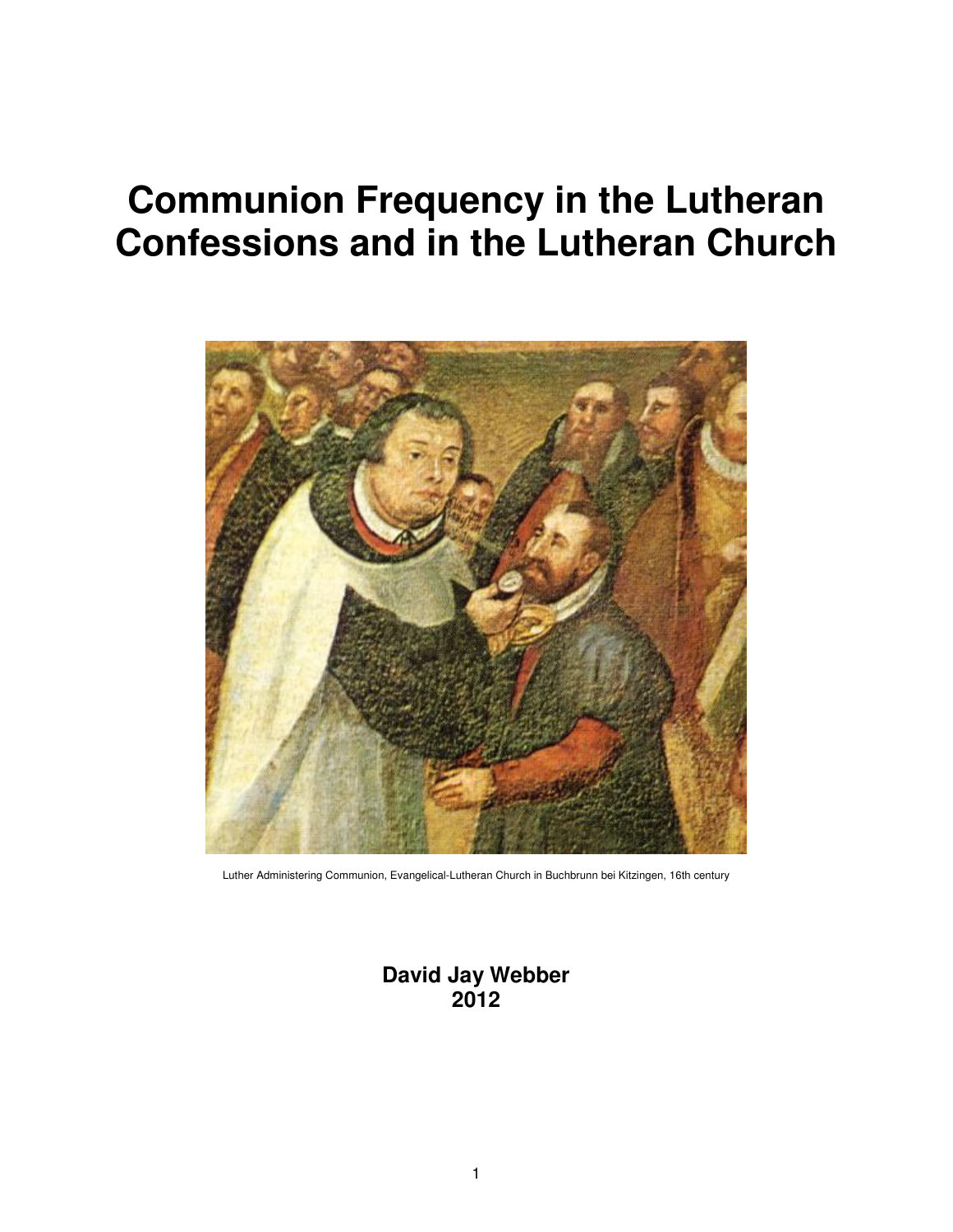© 2012 by David Jay Webber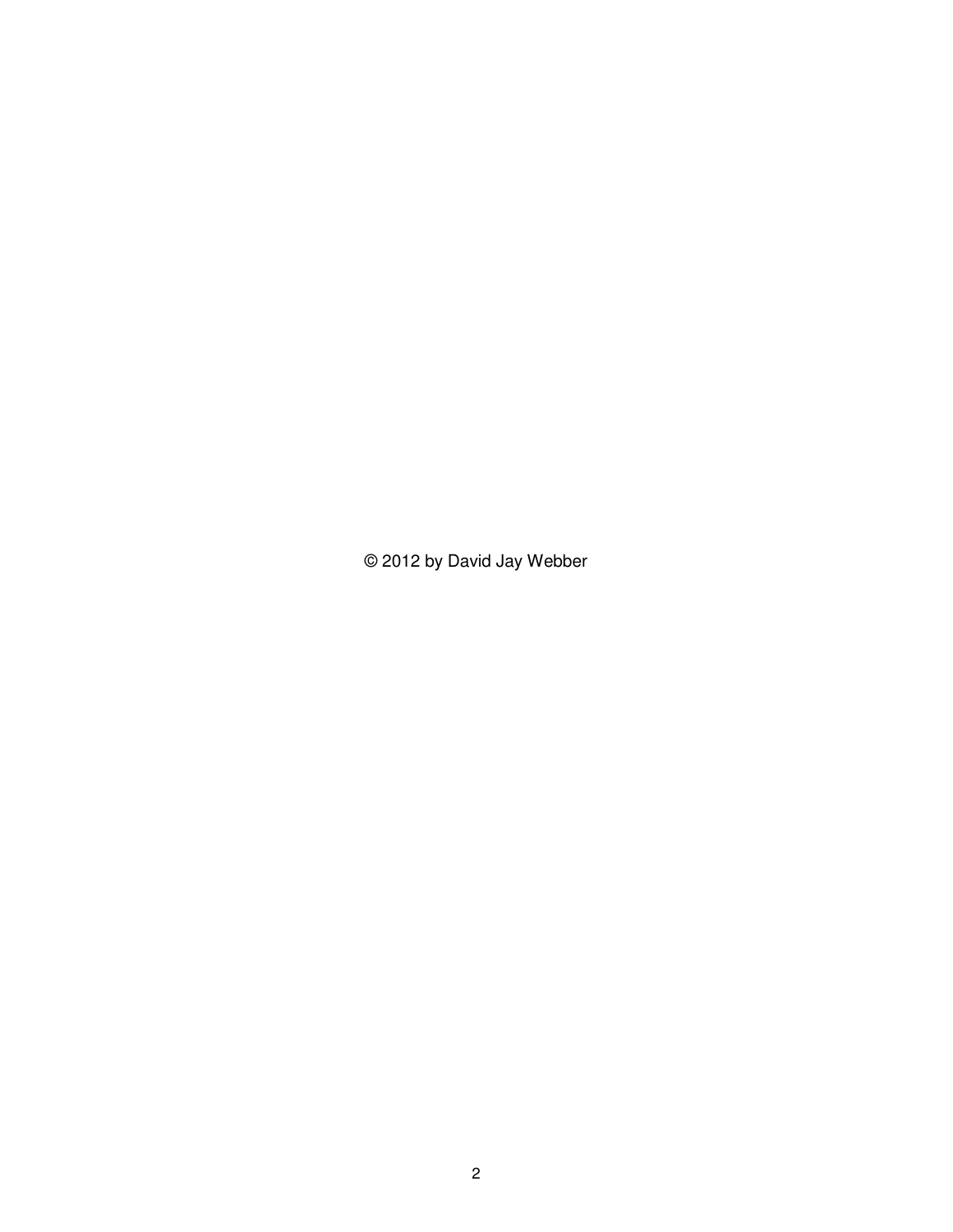Our Lord Jesus Christ, the same night in which He was betrayed, took bread and when He had given thanks, He broke it and gave it to His disciples saying: "Take, eat; this is My body, which is given for you. This do in remembrance of Me." In the same way also He took the cup after supper, gave thanks, and gave it to them saying: "Drink of it all of you; this cup is the New Testament in My blood, which is shed for you and for many, for the remission of sins. This do as often as you drink it, in remembrance of Me."<sup>1</sup>

I.

During the past couple decades, questions about the frequency of Holy Communion have been raised quite often in conservative Lutheran circles.<sup>2</sup> One example is in the "Lord's Supper" issue of the *Good News* journal, where we read in the "Questions & Answers that Clarify" column:

Question: How often should one attend the Lord's Supper? Answer: At the time of the Reformation, the Lutherans continued the universal practice of the Church since Biblical times of celebrating the Sacrament at least every Sunday and holy day. (AC XXIV 34)<sup>3</sup>

The Good News editors draw our attention to Augsburg Confession XXIV:34. This passage, and the two sections that come after it (35 and 36), read as follows:

Now since the Mass is not a sacrifice for others, living or dead, to take away their sins but should be a Communion where the priest and others receive the sacrament for themselves, we celebrate it in this fashion. On holy days and at other times when communicants are present, Mass is celebrated, and those who desire it receive the sacrament. Thus, the Mass remains among us in its proper use, as it was observed formerly in the church. This can be demonstrated from St. Paul (1 Cor. 11[:23-33]) and from many writings of the Fathers. For Chrysostom tells how the priest stands every day and invites some to receive the sacrament, but forbids others to approach.<sup>4</sup>

It is highly commendable for Lutherans to seek guidance from the Book of Concord on a topic as important as this one is for the life of the church, and for the life of each individual Christian. We subscribe to the Lutheran Confessions "because they accurately reflect the teaching of Scripture. They are relevant today because they reflect the unchanging and ever timely word of God."<sup>5</sup> The Confessions certainly do speak to the issues that are involved in the current discussions on Communion frequency, and we should not be afraid to learn anew from the Confessors of the Evangelical Lutheran Church as they unfold for us the teaching of Holy Scripture. In this way we can humbly apply to ourselves the directives of Hebrews 13:7, "Remember those who led you, who spoke the word of God to you; and considering the result of their conduct, imitate their faith."<sup>6</sup> Indeed, as Joseph A. Seiss would remind us,

The Symbols of the orthodox Church of Christ are the matured fruits of the deepest devotion, experience and learning of its greatest and wisest members in its most trying ages; and as we may practically learn much from the biographies of the good, so we may learn much more from the Spirit-moved biography of the Church and the principles and testimonies which mark her life of faith. They are the sign-posts set up by the faithful along the King's highway of salvation to designate the places of danger to those who come after them, to warn and admonish us where we would otherwise be liable to err and miss the goal of our high calling in Christ Jesus. They are not laws to rule our faith, for the Word of God alone is such a Rule; but they are helps and tokens to enable us the more surely to find the true import of the Rule, that we may be all the more thoroughly and sincerely conformed to that Rule. They are the human tracks which the best of the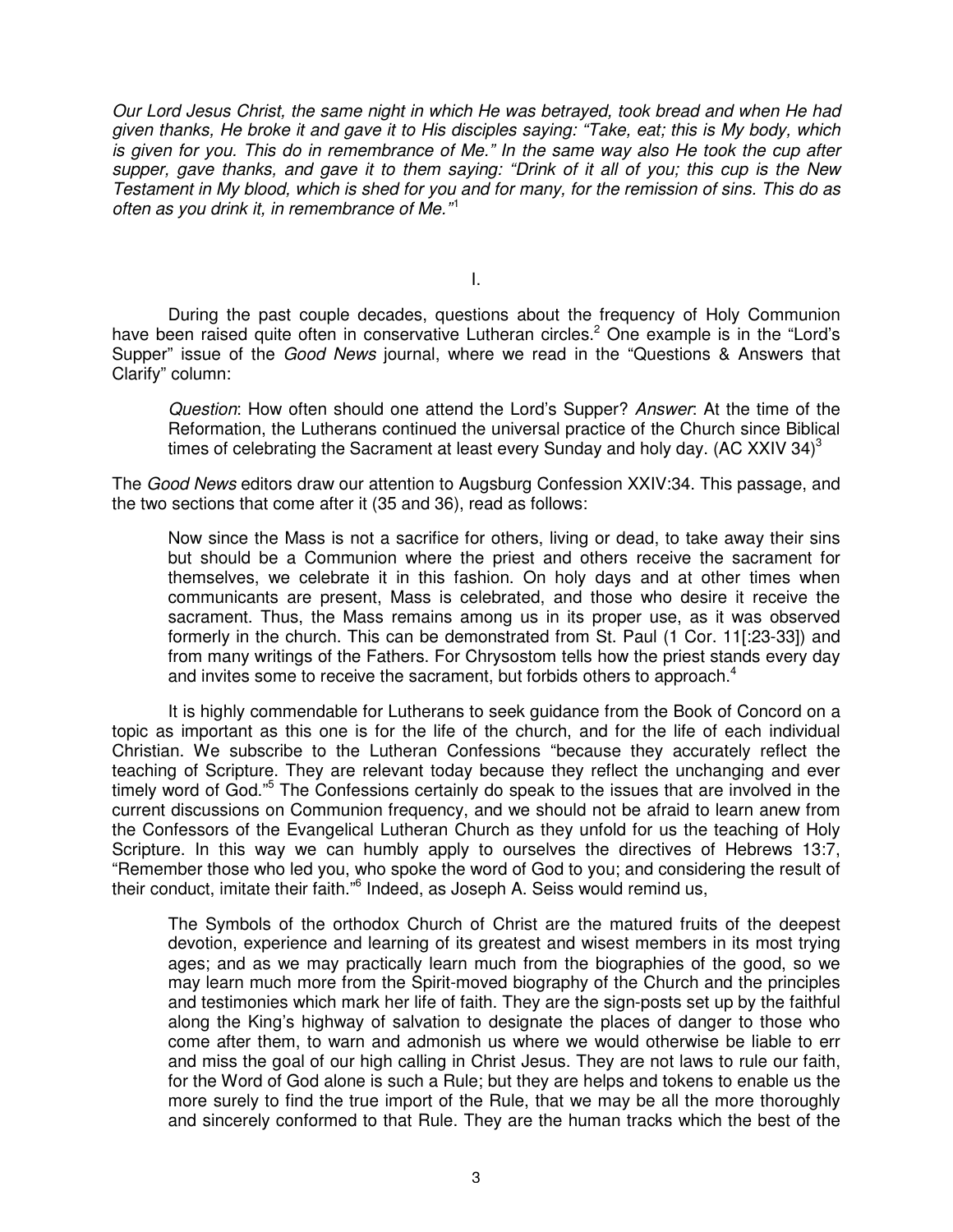saints have left, by which we may the better detect the way which God has laid out and opened for the fallen and sinful children of men to travel, that they may fill their Christian vocation and come to everlasting life. $<sup>7</sup>$ </sup>

In their deliberations on the frequency of Holy Communion, Confessional Lutherans have not, however, always approached the subject in a consistently "Confessional" way. For example, the members of a congregation have sometimes asked, "How often should we have the Lord's Supper?," with the assumption that such a decision may or should be made collectively and/or by a majority vote. The quotation from Good News with which we opened our discussion also seems to be freighted with this assumption, in that it answers a question about how often an *individual* should *attend* the Lord's Supper, with a statement about how often a congregation should celebrate the Lord's Supper. But from the viewpoint of the Lutheran Confessions, such an assumption should not be carried into this debate.

As we consider (or reconsider) the subject of Communion frequency, it is important for us to realize that the Lutheran Confessions actually guide us to ask, and answer, two closelyrelated but distinct questions: 1. How often should the Lord's Supper be offered?; and 2. How often should the Lord's Supper be received? These are separate questions, and they need to be considered separately.

II.

We confess, in the Book of Concord, that when Jesus instituted his Holy Supper, "he distributed natural bread and wine to his disciples and called them his true body and his true blood. Then he said, 'Eat and drink.'"<sup>8</sup> Therefore "we confess our judgment that in the Lord's Supper, the body and blood of Christ are truly and substantially present and are truly distributed with those things that are seen, the bread and wine, to those who receive the sacrament."<sup>9</sup> This is so because "when we follow his institution and command in the Supper and say, 'This is my body,' then it is his body, not because of our speaking or of our declarative word, but because of his command in which he has told us to speak and to do and has attached his own command and deed to our speaking."<sup>10</sup> "For wherever what Christ instituted is observed and his words are spoken over the bread and cup and wherever the consecrated bread and cup are distributed, Christ himself exercises his power through the spoken words, which are still his Word, by virtue of the power of the first institution."<sup>11</sup>

As already noted from the Augsburg Confession, the Reformers believed that our Lord's gracious institution should in fact be repeated whenever "communicants are present." Practically speaking, this would usually mean, in the words of the Apology, that "the Mass is celebrated every Lord's day and on other festivals, when the sacrament is made available to those who wish to partake of it..."<sup>12</sup> The Apology also quotes a statement by St. Epiphanius of Salamis, that "Assemblies for Communion were appointed by the apostles to be held on the fourth day, on Sabbath eve, and on the Lord's day."<sup>13</sup> As we have already seen, the Augsburg Confession refers to the fact that Holy Communion was offered "every day" in the time of St. John Chrysostom. And in the Large Catechism, Martin Luther similarly describes the Sacrament as a great treasure "which is daily administered and distributed among Christians."<sup>14</sup>

Luther had recommended in 1523 that the daily masses in Wittenberg be discontinued, but he immediately added that "if any should desire the sacrament during the week, let mass be held as inclination and time dictate; for in this matter one cannot make hard and fast rules."<sup>15</sup> When the city of Nürnberg, through Lazarus Spengler, sought Luther's guidance on these matters in 1528, he offered this response: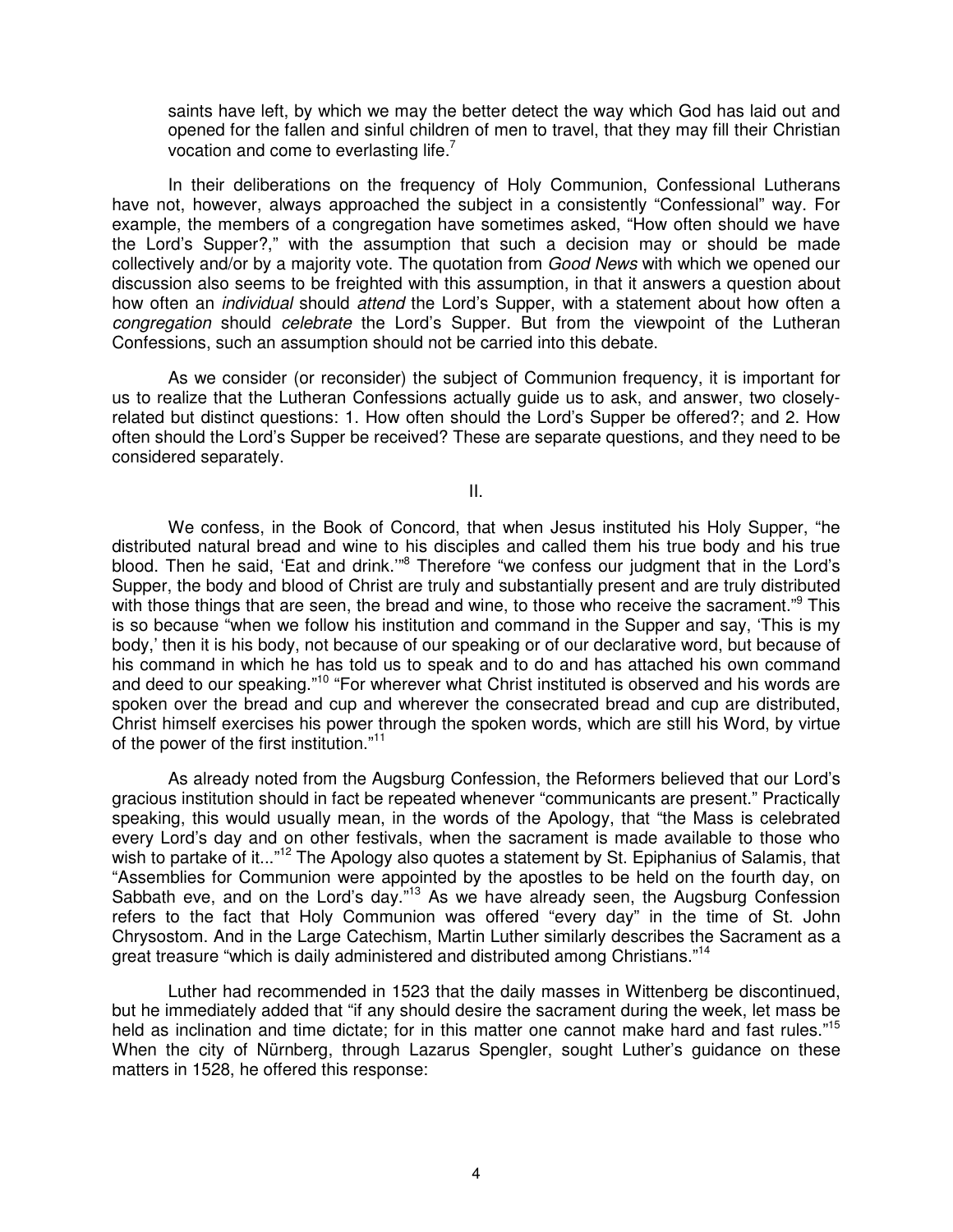Should anyone request my counsel in this way, then I would give this advice: ... that you should celebrate one or two Masses in the two parish churches on Sundays or holy days, depending on whether there are few or many communicants. Should it be regarded as needful or good, you might do the same in the hospital too. ...you might celebrate Mass during the week on whichever days it would be needful, that is, if any communicants would be present and would ask for and request the Sacrament. This way we should compel no one to receive the Sacrament, and yet everyone would be adequately served in an orderly manner. If the Ministers of the Church would fall to griping at this point, maintaining that they were being placed under duress or complaining that they are unfitted to face such demands, then I would demonstrate to them that no merely human compulsion is at work here, but on the contrary they are being compelled by God Himself through His Call. For because they have the Office, they are already, in virtue of their Call and Office, obliged and compelled to administer the Sacrament whenever people request it of them, so that their excuses amount to nothing; just as they are under obligation to preach, comfort, absolve, help the poor, and visit the sick as often as people need or ask for these services.<sup>16</sup>

Some of the early Lutheran Church Orders also stipulated that "the weekly celebration of the Sacrament be supplemented by weekday celebrations following the daily offices, whenever the people so desire."<sup>1</sup>

We have noted the claim of the Augsburg Confession, that the Lutherans' evangelical approach regarding the celebration of Mass is in accord with the apostolic pattern, which "can be demonstrated" from St. Paul's First Epistle to the Corinthians. John Gerhard, the seventeenth-century dogmatician, also considered the Biblical testimony regarding the observance of Christ's Supper:

Because therefore it has been accepted as a practice in the Christian church, that in the public assemblies of the church after the preaching and hearing of the Word, this Sacrament is celebrated, therefore this custom must not be departed from without urgent necessity. ...it is...clear from Acts 20:7, 1 Cor. 11:20,33, that when the Christians did gather at one place, they were accustomed to celebrate the Eucharist.<sup>18</sup>

St. Luke reports in Acts 20:7, in regard to the congregation at Troas: "On the first day of the week when we gathered for the breaking of bread, Paul preached to them."<sup>19</sup> In 1 Corinthians 11:20,33, St. Paul simply assumes that when Christians "come together" as a church, it is, or should be, "to eat the Lord's Supper."<sup>20</sup> An authoritative source from within the Wisconsin Evangelical Lutheran Synod acknowledges that

There is a great deal of evidence from the history of the church that supports an every-Sunday communion in addition to an every-Sunday sermon. That the early Christians received the supper whenever they gathered on the Lord's day is obvious as one reads in the Acts and 1 Corinthians. $21$ 

In the ancient church, services without the Sacrament were sometimes held on weekdays. The Augsburg Confession notes that, "As the *Tripartite History*, Book 9, indicates, in Alexandria Scripture was read and interpreted on Wednesday and Friday, and all these worship services were held without the Mass."<sup>22</sup> Still, as the nineteenth-century Missouri Synod liturgiologist Friedrich Lochner emphasizes,

On the basis of Acts 2:42 and I Cor. 11 and according to the example of the ancient Church, the Lutheran Church regards the Communion Service as the most glorious and important of all public services. ... She therefore distinguishes between the Main Service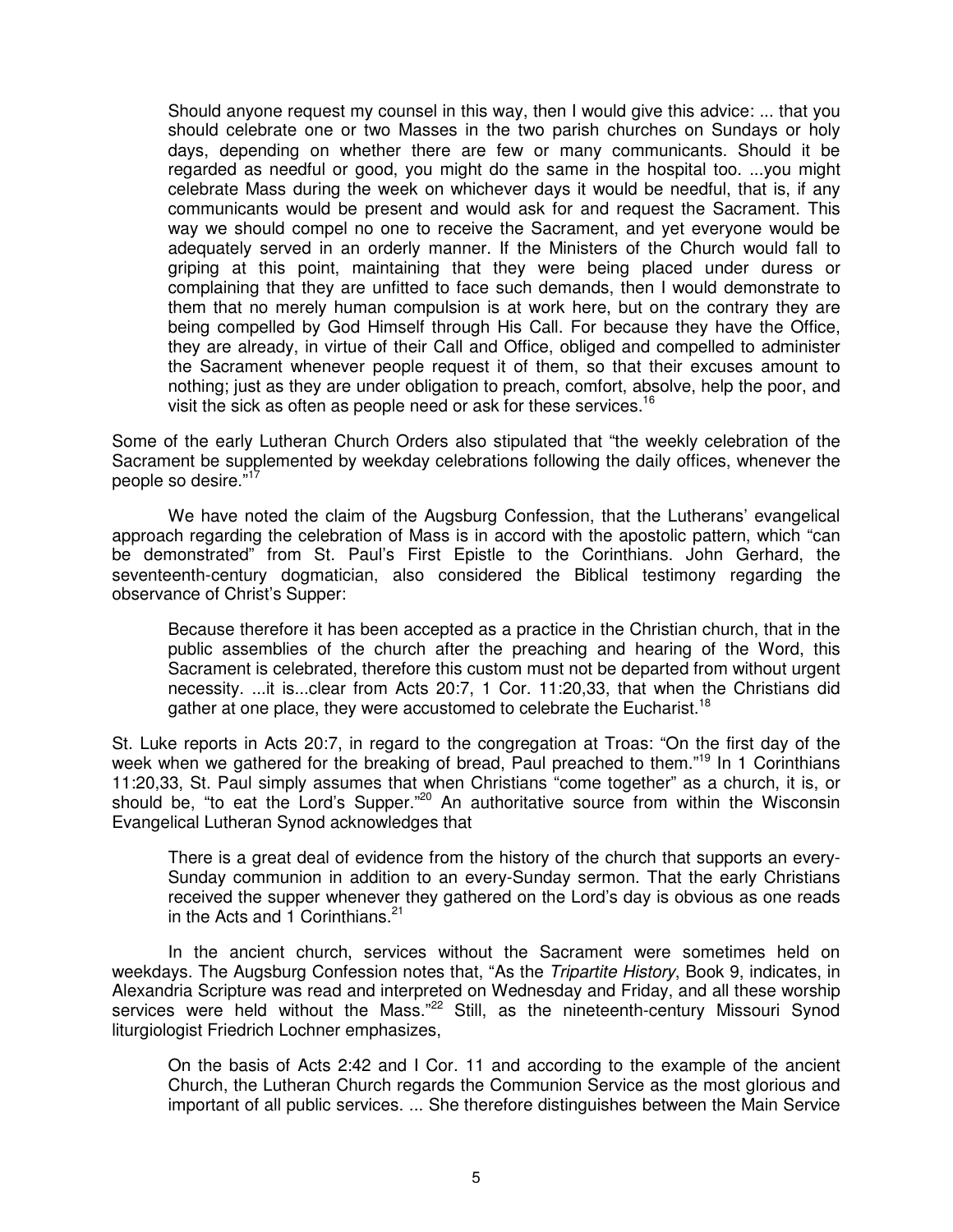and Minor Services. A divine Service becomes the Main Service not by virtue of the significance of the Sunday or the holy Day, nor because of the season of the year, nor through liturgical elaboration, but, as given by the Scriptural relation of Word and Sacrament, by virtue of the fact that the action of the Sacrament of the Body and Blood of Christ immediately follows upon the proclamation of the Word of the Gospel, and thus represents the seal of the Word, the aim and conclusion of the Service. All other services, in which the action of the Sacrament is not intended from the onset, become Minor Services, no matter how rich their liturgical appointments.<sup>23</sup>

In accordance with this apostolic and catholic principle  $-$  at least in regard to the church's observance of the Lord's Day and of major Christian festivals – Henry Eyster Jacobs states that "There is no proper Service, without the preaching of the Word; there is no complete Service, without Word and Sacrament."<sup>24</sup>

An inseparable bond between gospel and sacrament has in fact always characterized any genuine expression of New Testament Christianity. Hermann Sasse reminds us that the gospel that Christ commissioned his church to preach to all nations

was to be not only a message of what had happened in the past and what was going to happen in the future; the proclamation of the message was to be accompanied by the celebration of that Sacrament, which in itself was a showing of the Lord's death till he come. ... Both the Gospel and the Sacrament contain one and the same gift, forgiveness of sins – not only a message that there is forgiveness, and not only a ceremony which would illustrate that message, but rather the forgiveness itself, which no one can give except him who died as the Lamb of God for the sins of the world, who will come again in glory, and who is present in his Gospel and his Sacrament. $25$ 

Bringing his observations forward into the succeeding generations of Christian history, Sasse goes on to point out that

This close connection between the proclamation of the Gospel and the Sacrament of the Altar explains the fact that at all times the Eucharist has been the centre of the church's worship and life. At the Lord's Table the church has been gathering since the days of the apostles. There, at Holy Communion, it experiences the 'communion of saints'. There it is one in the unity of the one body and one Spirit in the bond of peace, each member partaking of the one bread which is the body of Christ.<sup>26</sup>

Sasse summarizes his historical and theological reflections on the importance of the Lord's Supper for a proper Christian ecclesiology, in noting that

this Sacrament was in every respect the life of the church. It was never to be separated from the Gospel. The church of the first centuries was the church of the Eucharist. A Sunday, a Lord's Day, was unthinkable without the Lord's Supper. But if ever the church was a preaching church, the church of the apostles and the Church Fathers was. The same is true of all great periods of the church. The sacrament and the sermon belong together, and it is always a sign of the decay of the church if one is emphasized at the expense of the other.<sup>27</sup>

III.

By the time of the Reformation, a serious decay in this respect had in fact settled into the religious life of western Christendom. Philip Melanchthon observes in the Apology that among the Lutherans' papal opponents "there are many regions where no sermons are delivered during the entire year except during Lent," and that even when sermons are preached, the papal clergy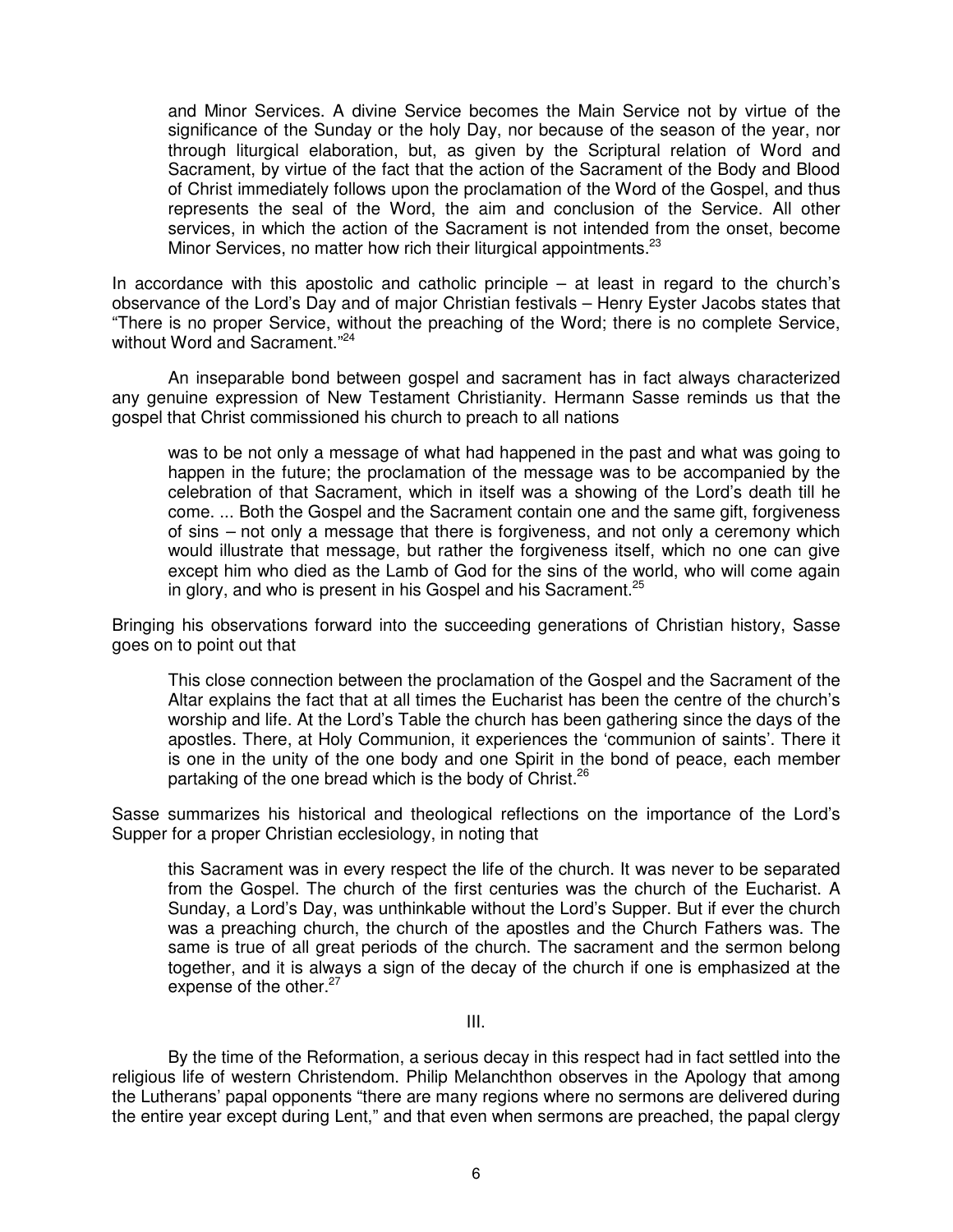"talk about human traditions, about the devotion to the saints and similar trifles."<sup>28</sup> In the Augsburg Confession, he describes the erroneous but influential teaching

that our Lord Jesus Christ had made satisfaction by his death only for original sin and had instituted the Mass as a sacrifice for other sins. Thus, the Mass was made into a sacrifice for the living and the dead for the purpose of taking away sin and appeasing God. Thereupon followed a debate as to whether one Mass celebrated for many people merited as much as a special Mass celebrated for an individual. This resulted in the countless multiplication of Masses, and with this work people wanted to obtain from God everything they needed. Meanwhile, faith in Christ and true worship of God were forgotten.<sup>2</sup>

Luther reacted to these abuses and distortions, but he did not overreact. Herman A. Preus reminds us that

It would be a mistake to regard Luther's tangle with Rome on the Sacrament of the Altar as an effort to minimize the importance of it. He did indeed accuse the Romans of deemphasizing the Word. And his concern was to restore the Word to its proper place beside the sacraments of Baptism and Eucharist. ... At the same time it must be said that Luther maintained the church's reverence for the Sacrament. And what is more, he gave it back to the people. He rejected as unbiblical the idea that the priest could celebrate Mass for the people while they sat in their pews praying with their rosaries instead of partaking of the body and blood of the Lord. And both in his preaching and writing he impressed on the people the necessity of frequent Communion for the sustaining and strengthening of their Christian life.<sup>30</sup>

From the Lutherans' perspective, the abuses of the Roman Church were not the only problems that needed to be addressed in the sixteenth century. The Lutheran Reformers considered the teaching and practice of the Zwinglians and Calvinists also to be examples of an unacceptable ecclesiastical decay. Preus continues:

The balance between Word and Sacrament must be maintained. While the Romans tipped the balance to the Sacrament at the expense of the Word, Luther saw the Swiss reformers and the enthusiasts as reversing this and de-emphasizing the sacraments to the point of neglect. Most serious of all to him was their rejection of the real presence of the body and blood in the Sacrament. This was taking the very heart out of the Supper and was a blatant denial of the clear words of Christ. $31$ 

Among the Reformed, "This is my body" means "This represents my body" or "This is a symbol of my body." John Calvin (of Geneva) and Heinrich Bullinger (Ulrich Zwingli's successor in Zürich) certainly have the Lutherans in mind when, in the Consensus Tigurinus of 1549, they jointly "repudiate as preposterous interpreters those who in the solemn words of the Supper, 'This is My body, this is My blood,' urge a precisely literal sense, as they say. For we hold it to be indisputable that these words are to be accepted figuratively, so that bread and wine are called that which they signify."<sup>32</sup> The Reformed confess, in effect, "that the body of Christ, because it had ascended into heaven, is not truly and essentially present here on earth in the sacrament."<sup>33</sup> Luther minces no words in describing such theologians as "enemies of the sacrament" who "change God's Word and ordinance and misinterpret them," so that "They, indeed, have only bread and wine, for they do not also have the words and instituted ordinance of God but have perverted and changed it according to their own imagination."<sup>34</sup> In the face of such denials of an objective real presence of Christ's body and blood in the bread and wine of the Supper, Luther declares with the utmost seriousness: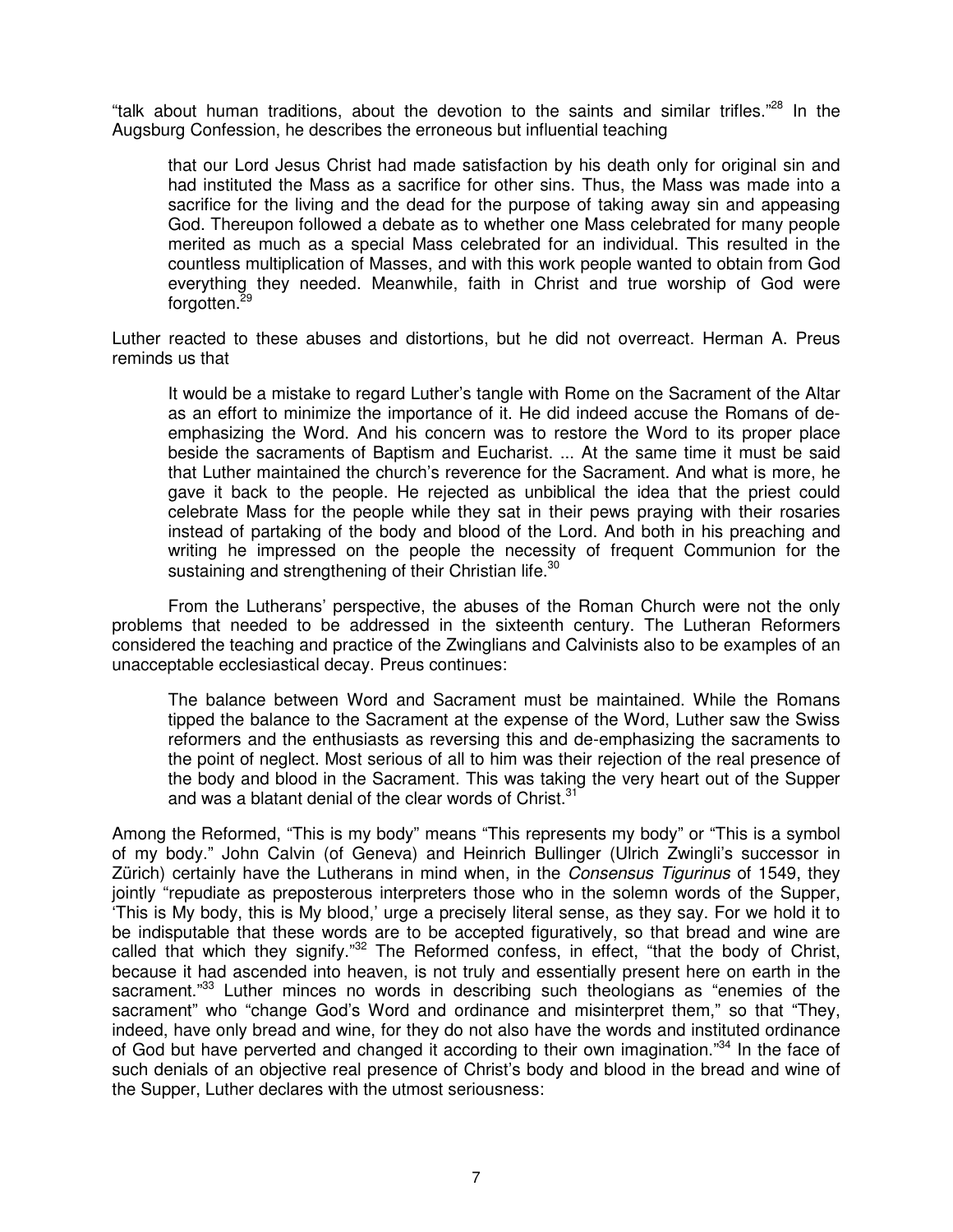I regard them all as being part of the same cake..., as indeed they are. For they do not want to believe that the Lord's bread in the Supper is his true, natural body which the godless person or Judas receives orally just as well as St. Peter and all the saints. Whoever (I say) does not want to believe that should not trouble me...and should not expect to have fellowship with me. That is final.<sup>35</sup>

The Reformed abandonment of weekly Communion in favor of a quarterly observance or something similar was a predictable and natural consequence of their abandonment of Biblical sacramental theology. G. S. Seaman articulates the general principle that, in any given church tradition,

The *doctrine* of the Lord's Supper decidedly affects its *administration*. Consequently in those branches of the Protestant Church in which the Supper is viewed as only a memorial, little importance attaches to the manner of its administration and the Sacrament itself falls into neglect. ... Where the spiritualizing tendencies are very marked, the objective means of grace are but lightly esteemed. The Quakers have no sacraments, and many others are in danger of losing theirs, even if their false doctrine had not already practically destroyed them.<sup>36</sup>

The authentically catholic and evangelical approach of the great Wittenberg Reformer stands in marked contrast to both the Roman and the Swiss aberrations. Luther D. Reed explains that in the liturgical reforms that were introduced by Luther and the other Lutheran Reformers in the sixteenth century,

The ancient balance of the Word and Sacrament was...restored. Believing with all his soul in the "given-ness" of the gospel, Luther attached an almost sacramental authority to the uttered word which proclaims God's will and mercy. At the same time veneration for the Sacrament as the seal of forgiveness and a means of grace in which "Christ and his saints come unto thee," kept him in accord with the historic church in concluding the chief service of every Lord's Day and festival with the Lord's Supper. The custom which became general in Lutheran churches two centuries later of reducing the Sunday morning service to a preaching service and only infrequently celebrating Holy Communion, as in the Zwinglian and Calvinistic churches, must not be laid at Luther's door. He would be stirred to indignation by the infrequent observance of the Sacrament in many Lutheran churches today.<sup>37</sup>

Luther did recognize the possibility of the Lord's Supper being celebrated in some parishes only once in a month, but this would be because no one desired to commune on the other Sundays, and not because it had been decided beforehand that the sacrament would be unavailable to those who might wish to receive it. In the context of opposing the daily celebration of endowed masses, without communicants, he wrote:

I wish, and it ought to be so, that no mass at all would be celebrated except at such times as the people were present who really desired the sacrament and asked for it, and that this would be only once a week or once a month. For the sacrament should never be celebrated except at the instigation and request of hungry souls, never because of duty, endowment, custom, ordinance, or habit.<sup>38</sup>

IV.

Luther's beliefs about Christ's real and substantial presence in the Lord's Supper, and about the crucial importance of this Supper for the faith and devotion of God's people, were not merely his private theological opinions or personal judgments. They were and are the convictions of the whole orthodox Lutheran Church. Charles Porterfield Krauth – who by this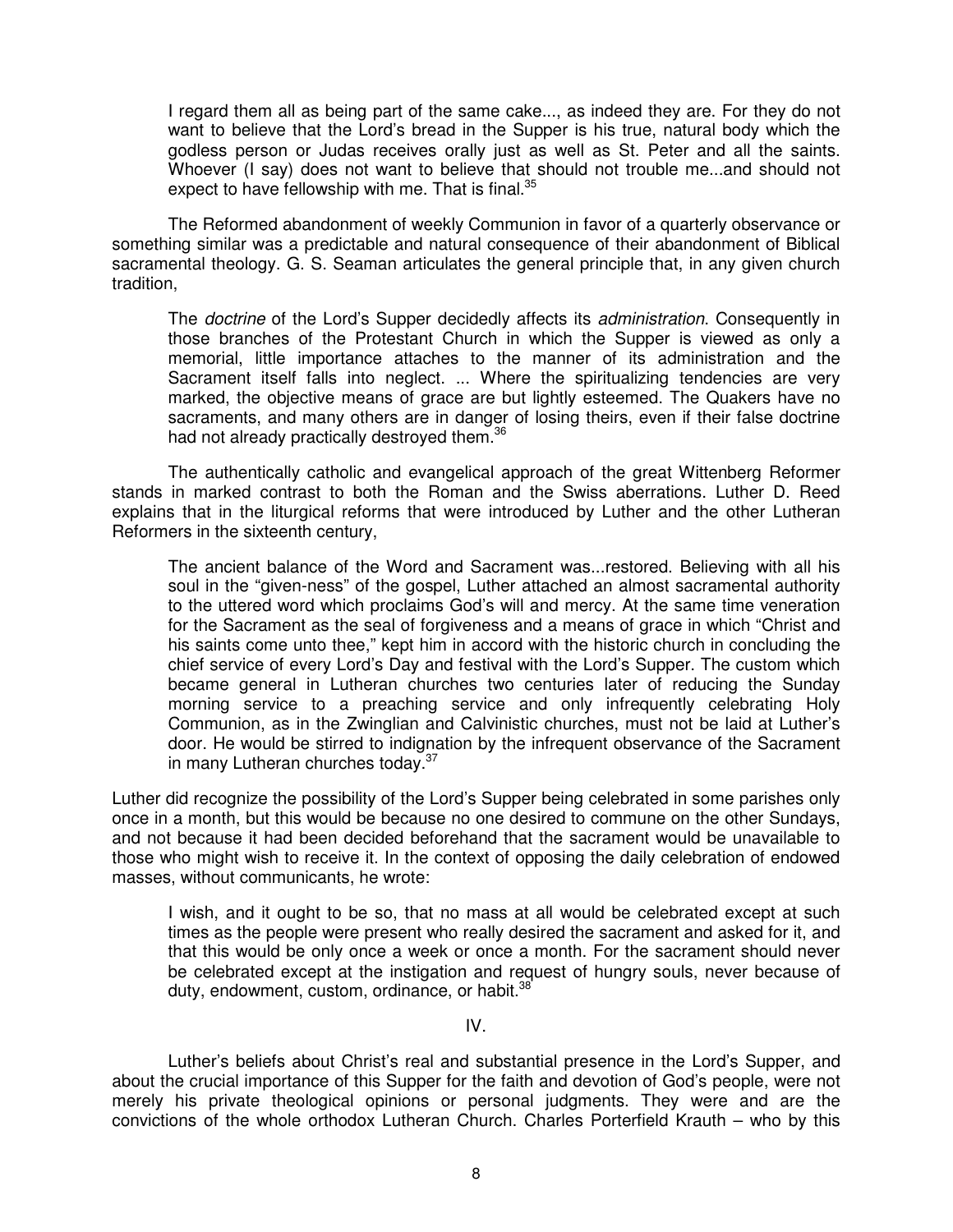time in his life was writing from within a deeply-formed personal conviction regarding these matters – observes that

Men have talked and written as if the doctrine of our Church, on this point, were a stupid blunder, forced upon it by the self-will and obstinacy of one man. The truth is, that this doctrine, clearly revealed in the New Testament, clearly confessed by the early Church, lies at the very heart of the Evangelical system. Christ is the centre of the system, and in the Supper is the centre of Christ's revelation of Himself. The glory and mystery of the incarnation combine there as they combine nowhere else. Communion with Christ is that by which we live, and the Supper is "the Communion." Had Luther abandoned this vital doctrine, the Evangelical Protestant Church would have abandoned him. He did not make this doctrine – next in its immeasurable importance to that of justification by faith, with which it indissolubly coheres. The doctrine made him. The doctrine of the Lord's Supper is the most vital and practical in the whole range of the profoundest Christian life – the doctrine which, beyond all others, conditions and vitalizes that life, for in it the character of faith is determined, invigorated, and purified as it is nowhere else. It is not only a fundamental doctrine, but is among the most fundamental of fundamentals.<sup>39</sup>

John R. Stephenson correctly states that "The Reformer's longing for frequent Communion to be restored to the heart of the Church's life proceeds directly from his understanding of the Person and Work of Christ, which is the central theme of his whole theology."<sup>40</sup> The profoundly important Christological dimension of the Lord's Supper is testified to also by the Formula of Concord, when it confesses that

Christ...is present especially with his church and community on earth as mediator, head, king, and high priest. He is not halfway present, nor is just half of him present. The entire person of Christ is present, to which belong both natures, the divine and the human. He is present not only according to his deity, but also according to and with the assumed human nature, according to which he is our brother and we are flesh of his flesh and bone of his bone [Eph. 5:30; cf. Gen. 2:23]. He instituted his Holy Supper as a certain assurance and confirmation of this, that also in the nature according to which he has flesh and blood he wants to be with us, to dwell in us, to work in us, and to exert his power for us.<sup>41</sup>

From such a perspective, the blessed sacrament of our Lord's body and blood is not, and cannot be, an appendix to the gospel that exists only at the periphery of our Christian experience. For Luther, and for all who are able to find an expression of their own faith in his Large Catechism, "the whole gospel and the article of the Creed, 'I believe in one holy Christian church...the forgiveness of sins,' are embodied in this sacrament..."<sup>42</sup> As the Apology reminds us, whenever we discuss the real presence of Christ's body and blood in the Sacrament of the Altar, "we are talking about the presence of the living Christ, for we know that death no longer has dominion over him [Rom. 6:9]."<sup>43</sup> With a gentle admonition, and with a warm invitation, Luther in the Large Catechism reminds us also that our living Savior, in his Holy Supper,

offers us all the treasures he brought from heaven for us, to which he most graciously invites us in other places, as when he says in Matthew 11[:28]: "Come to me, all you that are weary and are carrying heavy burdens, and I will give you rest." Surely it is a sin and a shame that, when he so tenderly and faithfully summons and exhorts us for our highest and greatest good, we regard it with such disdain, neglecting it so long that we grow quite cold and callous and lose all desire and love for it. We must never regard the sacrament as a harmful thing from which we should flee, but as a pure, wholesome, soothing medicine that aids you and gives life in both soul and body. For where the soul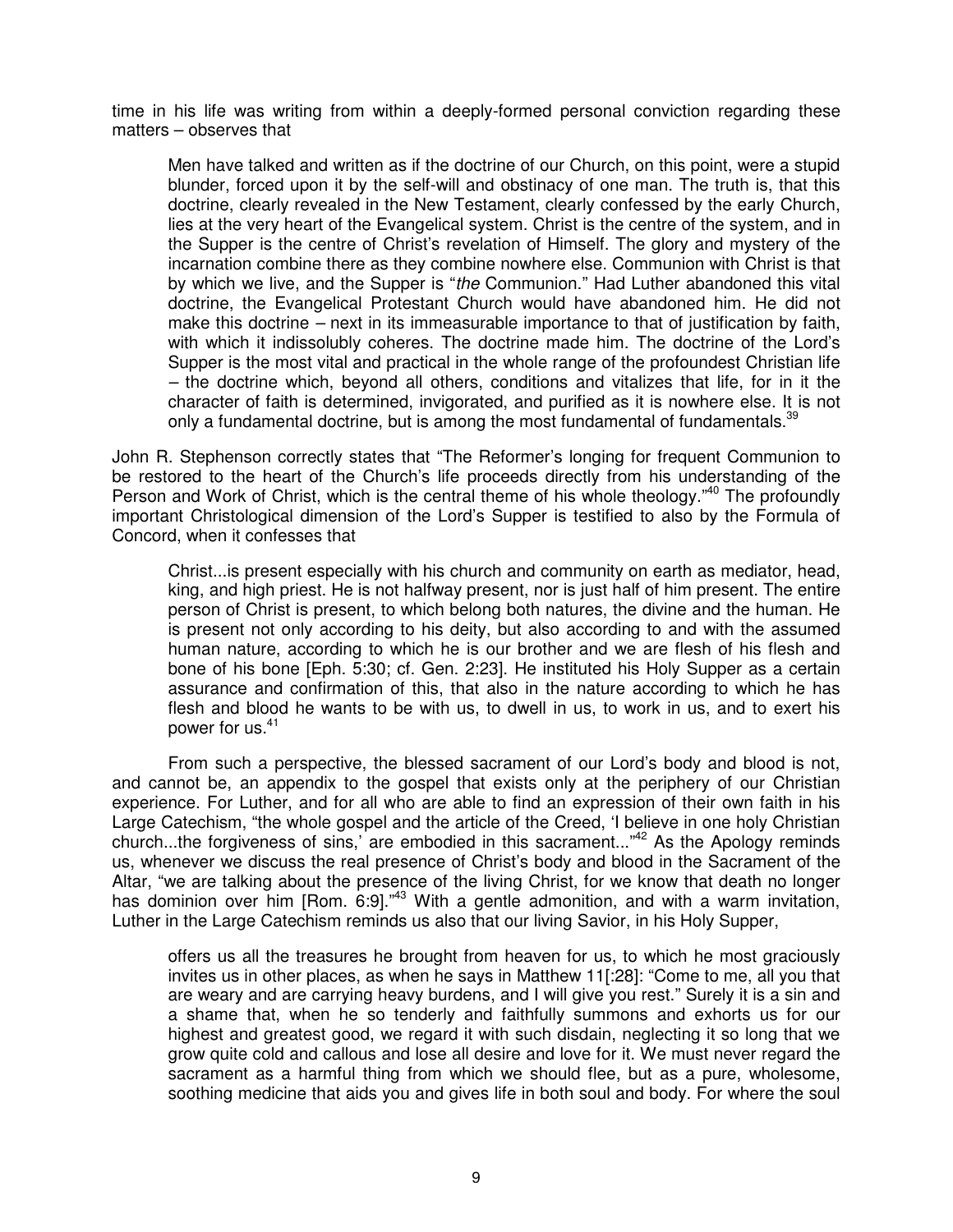is healed, the body is helped as well. Why, then, do we act as if the sacrament were a poison that would kill us if we ate of it? $44$ 

This Holy Supper, in its own special way, offers and bestows everything that the gospel offers and bestows.<sup>45</sup> As we confess in the familiar words of the Small Catechism, the benefit of our sacramental eating and drinking is told to us by Jesus himself in the words "given for you" and "shed for you for the forgiveness of sins," which "show us that the forgiveness of sin, life, and salvation are given to us in the sacrament through these words, because where there is forgiveness of sin, there is also life and salvation."<sup>46</sup> The operative refectional analogy to the Lord's Supper in the earthly life of the Christian is not the occasional banquet that marks only "special" events or anniversaries, but is instead the regular, daily meal that sustains us in our normal human existence. According to the Large Catechism, this sacrament

is appropriately called food of the soul, for it nourishes and strengthens the new creature. For in the first instance, we are born anew through baptism. However, our human flesh and blood...have not lost their old skin. There are so many hindrances and attacks of the devil and the world that we often grow weary and faint and at times even stumble. Therefore the Lord's Supper is given as a daily food and sustenance so that our faith may be refreshed and strengthened and that it may not succumb in the struggle but become stronger and stronger. For the new life should be one that continually develops and progresses. But it has to suffer a great deal of opposition. The devil is a furious enemy; when he sees that we resist him and attack the old creature, and when he cannot rout us by force, he sneaks and skulks about at every turn, trying all kinds of tricks, and does not stop until he has finally worn us out so that we either renounce our faith or lose heart and become indifferent or impatient. For times like these, when our heart feels too sorely pressed, this comfort of the Lord's Supper is given to bring us new strength and refreshment.<sup>47</sup>

In the munificence of God and according to his divine economy, the complete forgiveness of all our sins, together with every blessing that flows from this forgiveness, is repeatedly layered on us through the means of grace. The Lord's Supper is very much an integral component of this economy of the gospel, which – as the Smalcald Articles confess – "gives guidance and help against sin in more than one way, because God is extravagantly rich in his grace: first, through the spoken word, in which the forgiveness of sins is preached to the whole world...; second, through baptism; third, through the holy sacrament of the Altar; fourth, through the power of the keys and also through the mutual conversation and consolation of brothers...<sup>748</sup>

The means of grace that Christ has instituted for his church do not come to us at random or in a haphazard fashion, but according to a certain divine design. Kurt E. Marquart elaborates:

If the Means of Grace were mechanically interchangeable, rather than organically ordered, it would make sense to say: "Today we have Baptism and, therefore, we do not need Communion." Such an argument, however, is quite impossible. It should be equally impossible to argue: "As long as we have preaching regularly, and the Lord's Supper occasionally, the Means of Grace are in action, and all the rest is adiaphora." What must be seen is that in the Lutheran Confessions as in the New Testament the Eucharist is not an occasional extra, an exceptional additive for especially pious occasions, but a regular, central and constitutive feature of Christian worship. Preaching and the Sacrament belong together not anyhow, or helter-skelter, by statistical coincidence, but as mutually corresponding elements within one integrated whole.<sup>49</sup>

With Wilhelm Loehe we might say, therefore, that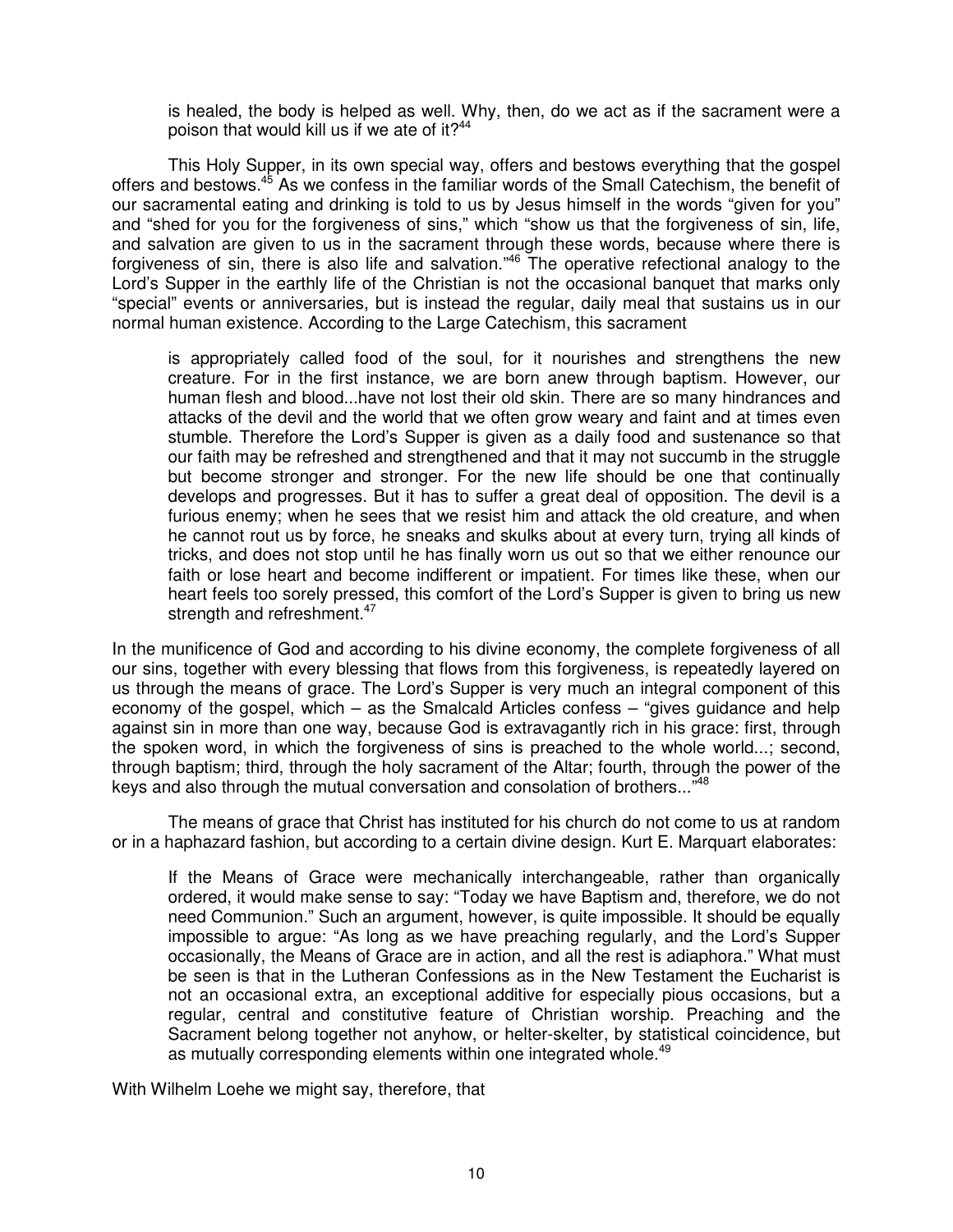A morning service on Sundays or festivals without communion is like a broken column... God is rich toward all who seek him, and those who come to his table shall be satisfied with the abundance of his house. Nor ought anyone to say that frequent celebration serves to bring the Sacrament into contempt, for those who are rightly prepared will always hunger for this bread and thirst for this drink; and the more frequently that they commune, the firmer becomes the persuasion that all of the earthly life is only a preparation for the celebration of the great Supper on High. ... It should not often occur that the Communion is altogether omitted from the morning service.<sup>50</sup>

According to Melanchthon it did not often occur, at least not in Wittenberg during those years when the Reformation movement was exercising its most vigorous influence. In 1531 he wrote to the Margrave of Brandenburg: "As to your Highness' inquiry how it is held here, I would say that we hold no Mass when there are no communicants; and here at Wittenberg and at many other places there are always many communicants on Sundays, and the Churches are full."<sup>51</sup>

And yet, as Marquart bemusedly acknowledges, "In respect of the Lutheran Confessions," and in respect of what the Confessions teach regarding the propriety of an every-Sunday and every-festival offering of the Lord's Supper, "an extraordinary development seems to have taken place" in the Lutheran Church – even among those who unreservedly identify themselves as orthodox, traditional Lutherans. He explains:

Even those sections of world Lutheranism which have cultivated a strong consciousness of Article X of the Augsburg Confession and its Apology, are hardly aware of its practical implementation and ramifications in Article XXIV. The tendency has been to maintain the Sacramental Presence as a matter of doctrine, but to let the practice of the Sacrament drift from its central position in the church to a more peripheral, supplementary status, as in the Reformed pattern. The strong corporate, communal implications (I Cor. 10:17) have been largely lost. This is not the view of the Lutheran Confessions. Article XXIV of the Augsburg Confession and of the Apology sees the Mass or Liturgy as consisting of preaching and the Sacrament, and as something to be done every Sunday and holy day. Nor is this merely a temporary accommodation. Luther himself, for instance, in his Latin Mass of 1523, defined the mass as consisting, "properly speaking," of "using the Gospel and communing at the Table of the Lord." In fact, he rejects, in the same work, the Roman custom of omitting the Consecration on Good Friday, and says that this is "to mock and ridicule Christ with half of a mass and the one part of the Sacrament."<sup>52</sup>

Reed recounts that at the time of the Reformation in the sixteenth century,

The Lutheran Church restored the "primitive synthesis" of the early church by including in balanced proportion the preaching of the Word and the administration of the Sacrament in the principal service of the day. This service was held in its entirety on appointed Sundays and all great festivals. Some orders recognized that on certain days in towns and villages there might be no communicants. Permission was given in this event to conclude the Service with appropriate prayers and the Benediction. This exceptional provision later became the regular use. In the beginning, however, it was part of a plan to maintain the historic order of the Mass and to encourage the faithful to communicate. ... This was the Service as Luther and the conservative Reformers knew it. ... Luther and his associates never would have approved of the "half-mass" commonly found among us today as the normal Sunday worship of our congregations. For two hundred years..., the normal Sunday service in Lutheran lands was the purified Mass, or Hauptgottesdienst, with its twin peaks of Sermon and Sacrament. There were weekly

V.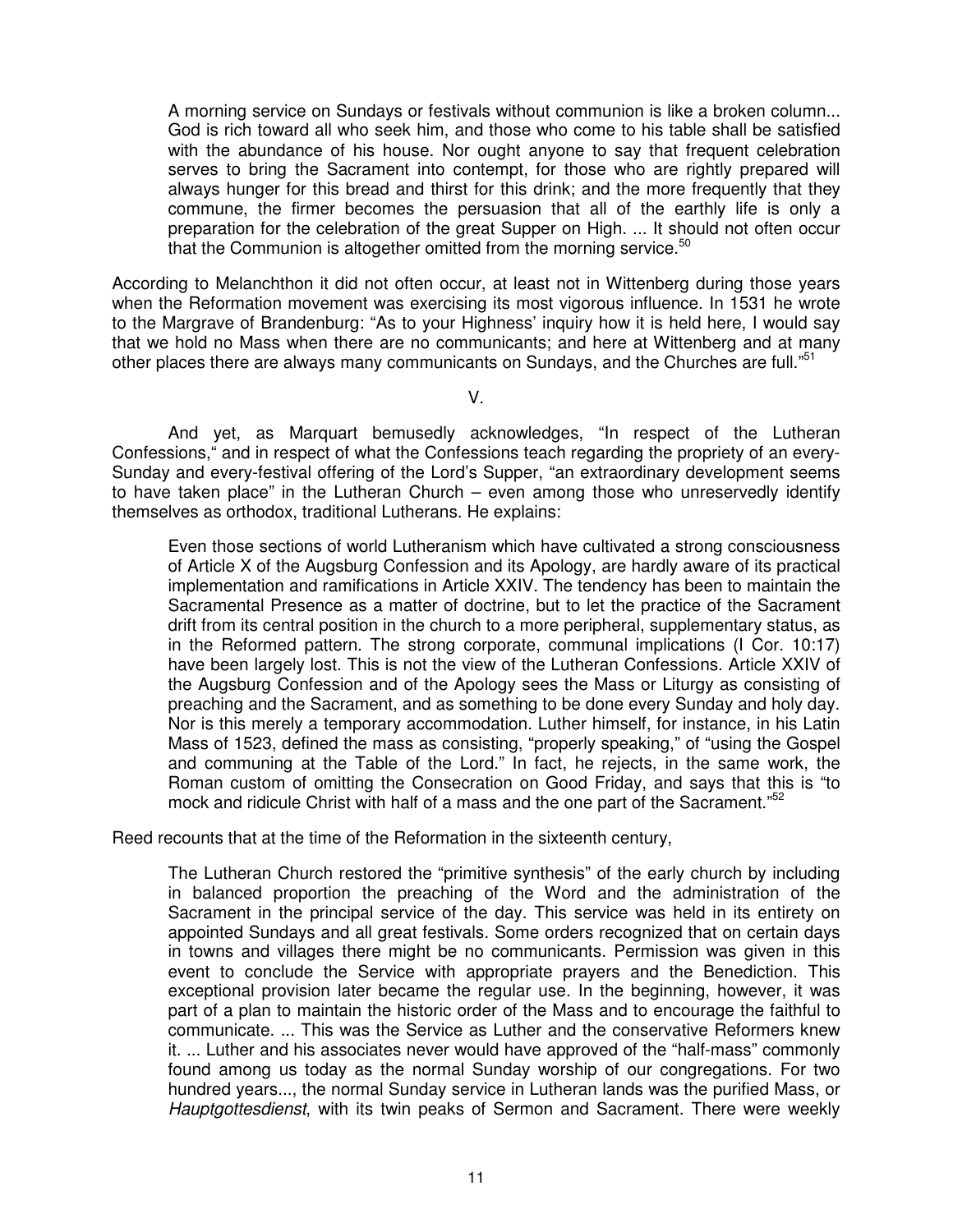celebrations and the people in general received the Sacrament much more frequently than before. The ravages of war, the example of Calvinism, the later subjective practices of Pietistic groups in a domestic type of worship, and the unbelief of rationalism, however, finally broke the genuine Lutheran tradition.<sup>53</sup>

The Pietists of the seventeenth and eighteenth centuries did not deny the cardinal doctrines of the Christian faith. But they did tend to minimize the importance of sound doctrine in the life of the church. The Pietist movement also contributed toward a diminishing of the sort of liturgical and sacramental piety that the Reformation of the sixteenth century considered to be normative, via its distinctive emphasis on an interior and experiential spirituality, and its opposition to any attitudes and practices that  $-$  in the Pietists' estimation  $-$  smacked of superficial religious formalism. Martin Schmidt summarizes the character of the movement:

Its avowed purpose was to bring about a second reformation. After a good start, so Pietism asserted, the Reformation had stranded in orthodoxism and was stuck in the shoals of institutionalism, dogmatism, and polemics. Favorite pietist concepts and slogans were: "Life versus doctrine," "Holy Spirit versus the office of the ministry," or "Reality versus the appearance of godliness"... Faith, the chief element in the teachings of the Reformation, was more clearly defined as "living faith"; and the evidence that faith is "living" was sought in the "fruits of faith"..., i.e., in sanctification of life, above all in the exercise of love. ... The reformers and the orthodox theologians had given central place to the Word of God and the doctrine of justification. But Pietism's central subject was regeneration (conversion, rebirth). ... Pietism focused its attention on man, on individual man. ... As a result, Pietism also modified the concept "church." The church is no longer the community of those who have been called by the Word and Sacraments, but the association of the reborn, of those who "earnestly desire to be Christians." ... Only little weight is attached to the ministry of the Word, to worship services, the Sacraments, to confession and absolution, and to the observance of Christian customs; a thoroughly regenerated person does not need these crutches at all. Pietism stressed the personal element over against the institutional; voluntariness versus compulsion; the present versus tradition, and the rights of the laity over against the pastors.<sup>54</sup>

We are accordingly not surprised by Reed's historical observation that as the spirit of Pietism "entered into the established church, the services of the latter became more and more subjective and emotional. The struggle for personal consciousness of conversion and regeneration led to an undervaluation of the objective means of grace."<sup>55</sup> What this meant specifically for the celebration of the Lord's Supper, during the time of Pietism's ascendancy, is also described by Reed:

The sacrament was surrounded with an atmosphere of awe and fear; excessive emphasis was placed upon personal and intensely introspective preparation; and there grew up in the people's minds a dread of possibly being unworthy and of "being guilty" of the body and blood of Christ. These morbid and exaggerated emphases upon preparation for the Sacrament, rather than upon the Sacrament itself, are still occasionally in evidence.<sup>56</sup>

As a result of these Pietist anxieties, the laity in general were reluctant to put themselves through the spiritually exertive and demanding process of preparing for communion, and receiving it, very frequently. And the Pietist clergy did not force them to. Reed reports that "The Communion in most districts was administered quarterly, in conformity with the Calvinistic and Zwinglian program."<sup>57</sup>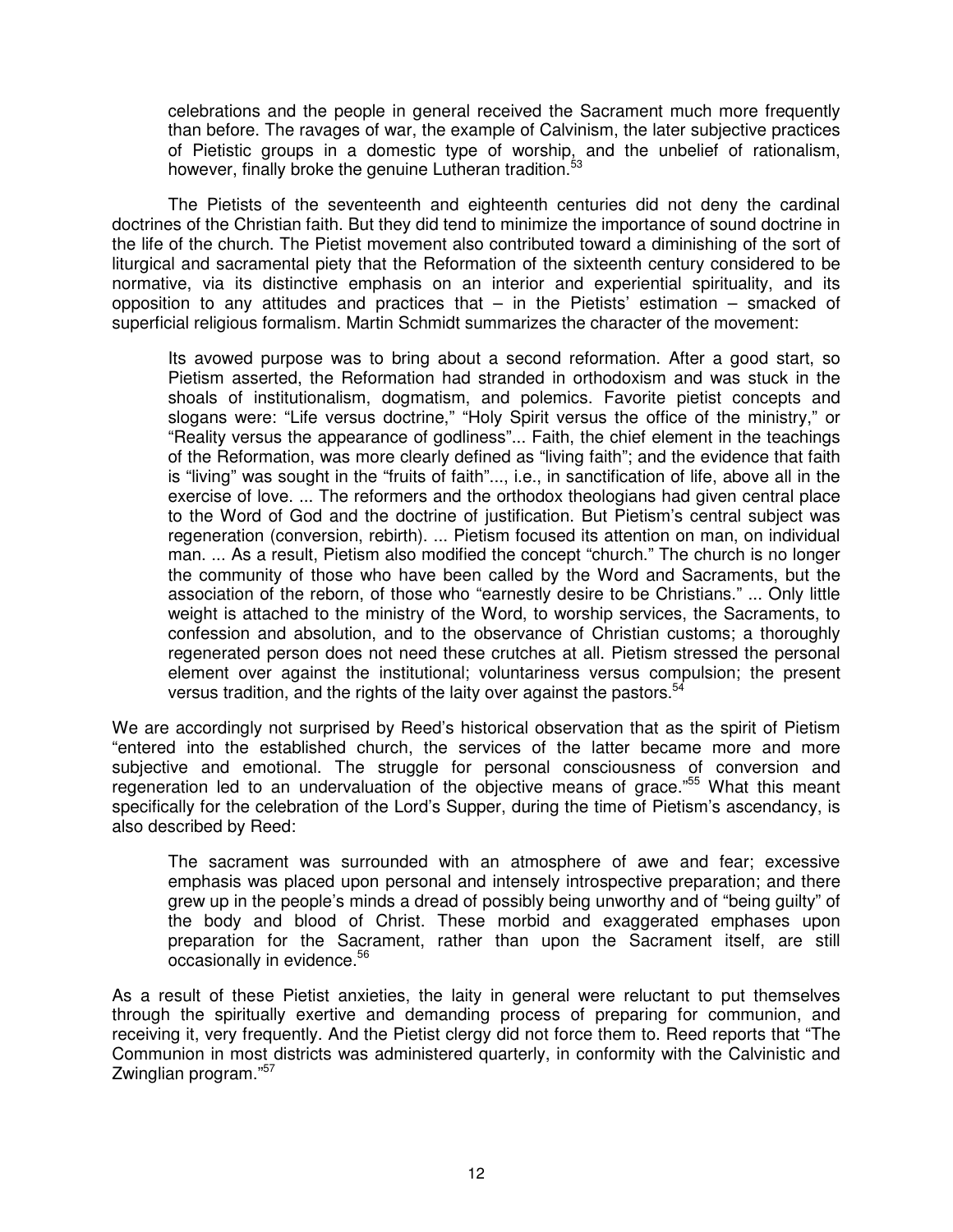Pietism distorted the people's understanding of the Lord's Supper, and of its divinelyintended role in their life of faith. But Rationalism, as it arose in the wake of Pietism in the eighteenth century, brought about a total destruction of sacramental theology in all places where it held sway within the institutional Lutheran Church. John A. W. Haas summarizes the horrid effects of this insidious movement:

Rationalism...changed the whole appearance and life of the Church. Churches were made lecture-rooms, the pulpit became the desk above the altar, which dwindled into insignificance. From the hymns all distinctively Christian thought was removed, and commonplace rhymes of the shallowest order were added, which praised reasonable virtue, delight of nature, and care of the body. Sermons were long-winded moral treatises on the utility of things. The old Church Orders and Agenda were mutilated, Baptism and the Lord's Supper robbed of their meaning, Private Confession totally abolished, and Confirmation degraded into a promise of virtue. Catechisms contained natural religion and shallow morality on the happiness of man.<sup>58</sup>

Together with their casting aside of the classic Lutheran theology of the sacrament, the Rationalists also cast aside the old liturgical formulations. There was no pretense on their part that their beliefs were the same as the beliefs of the Lutheran Reformers. Examples of communion distribution formulae from the period of Rationalism are:

Eat this bread; may the spirit of devotion rest upon you with all its blessings. Drink a little wine; moral power does not reside in this wine, but in you, in the teaching of God, and in God.

Use this bread in remembrance of Jesus Christ; he that hungereth after pure and noble virtue shall be filled. Drink a little wine; he that thirsteth after pure and noble virtue shall not long for it in vain.<sup>59</sup>

And J. F. Ohl describes what may be the worst liturgical blasphemy of this period:

In the Agenda by Sintenis we read in the Order for Public Confession and Absolution: "Let us do as the Apostles did, and not come to the Altar to receive a sacrament, but to bring our sacrament(!) thither," viz., "the obligation to hold fast His teachings, which bring us so much happiness, and always and everywhere to show public spirit, as He did."<sup>60</sup>

Günther Stiller concedes that "in the earliest Christian times as well as in the Reformation era we occasionally find something we might call 'neglect of Holy Communion,' yet it cannot even remotely be compared with the neglect of Holy Communion that appeared so obviously when rationalism invaded the liturgical life of the Lutheran Church, a neglect that has not been overcome decisively down to our own time."<sup>61</sup> Insofar as the Lutheran Confessions can serve as a guide for sacramental belief and practice in the Lutheran Church, Stephenson observes that in the Augsburg Confession and its Apology "at least weekly eucharistic celebration is proposed as normative." But he also observes that this proposal, "since Pietism and Rationalism exerted their destructive effect on the worship life of our Church, has represented a sadly unfulfilled desideratum of the Lutheran Confessions."<sup>62</sup>

Rationalism as a defined movement did not endure for long. Its vacuousness soon became obvious to almost everyone. But the effects of Rationalism on the theology and practice of the Lord's Supper did endure in many ways. Quite often now, "Lutherans" who were influenced by Rationalism more than they may have realized, no longer believed in the Lutheran doctrine of the Real Presence, but felt more comfortable with the eucharistic theology of Calvinism or Zwinglianism. At the very least, they now considered the question of the mode by which "Christ" is "present" in the Lord's Supper to be an open and non-divisive question.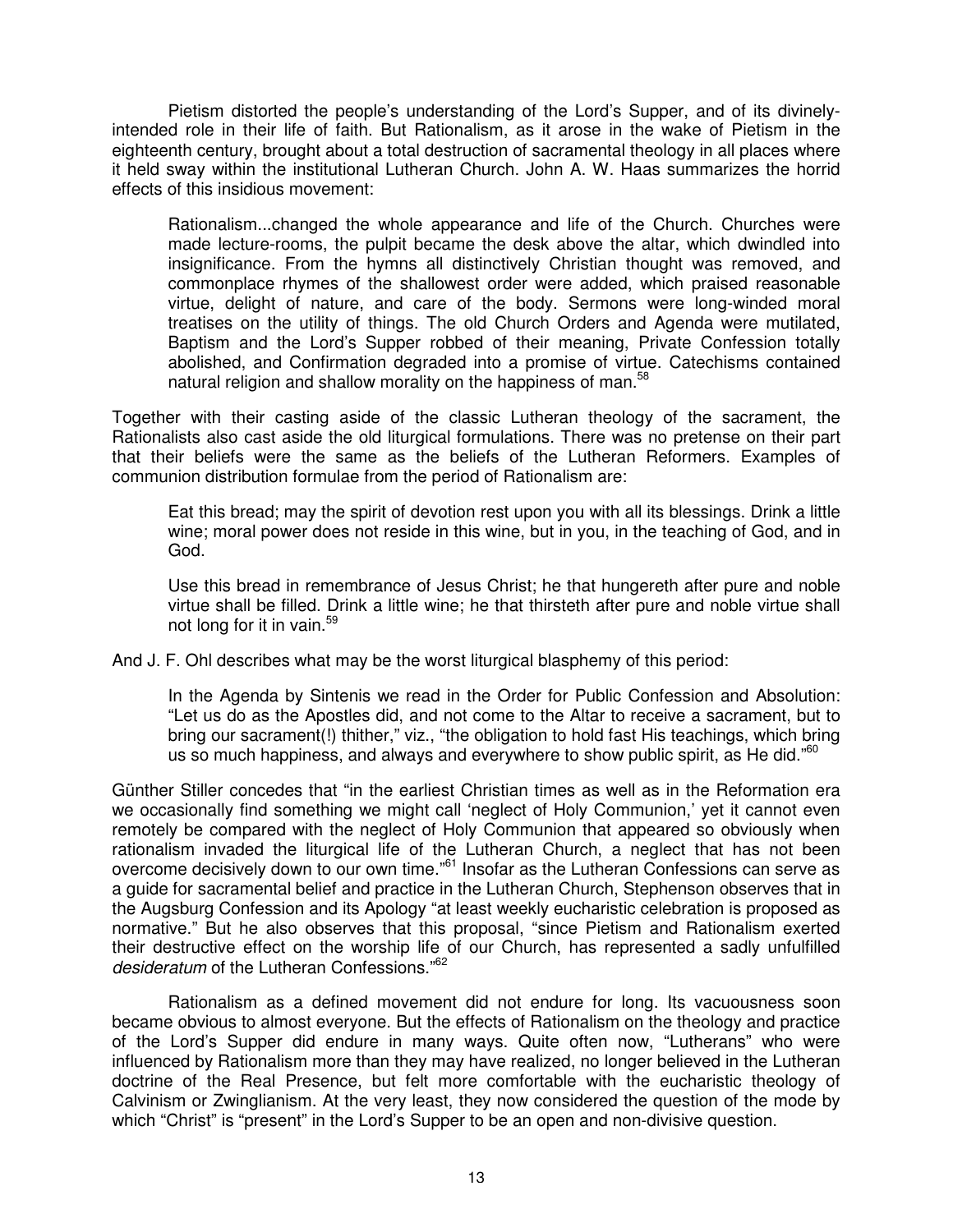These influences were also evident among the Lutherans in the new world. Several leaders within the General Synod of the Evangelical Lutheran Church in the United States declared in 1845: "The distinctive views which separate the old Lutherans and the Reformed Church we do not consider essential..."<sup>63</sup> Samuel Simon Schmucker, the first president of the General Synod's seminary in Gettysburg, Pennsylvania, stated that the professors there would "defeat the design of the institution" if they were "to inculcate on their students the obsolete views of the old Lutherans, contained in the former symbols of the church in some parts of Germany, such as...the real presence of the body and blood of Christ in the eucharist..."<sup>64</sup>

Many Lutherans, shocked by the frivolous infidelity of Rationalism in its extreme form, fell back onto the ideas of Pietism as an antidote to that infidelity, rather than returning all the way to the purer evangelical principles of the Reformation. And among Lutherans in America, notions and practices that emerged from the Revivalism of the Second Great Awakening also found their way into the mix. The way in which such Lutherans celebrated the sacrament reflected this. In Virginia, for example, during the late 1840s and early 1850s, Beale M. Schmucker (the son of Samuel Simon) was serving as pastor of the Shepherdstown-Martinsburg parish, at the same time as the young Krauth was serving as pastor of the neighboring Winchester parish. In later years, as Beale reminisced about his friendship with Krauth – and about the manner in which the Lord's Supper was observed in those days – he offered a picture of the hybrid Pietist-Revivalist sacramental piety of the General Synod at that period in history:

There was at that time a delightful usage among some neighboring congregations in Virginia, that each semi-annual administration of the Lord's Supper should be preceded by evening services for three days, in which another pastor assisted, remaining over Sunday, often closing his own church. In such services on sundry occasions I was united with him in his charge and in my own. On one occasion...at Winchester, the services continued for a week, Mr. Seiss, I myself and others assisting; to this extent protracted meetings for the simple, earnest administration of the Word and Sacraments were held in Mr. Krauth's time.<sup>65</sup>

The Lord's Supper was celebrated only twice per year. And on those relatively rare occasions, it was not made available to the people until they had first been put through three days of hortatory sermons and special penitential services. We should realize, too, that these men in particular were among the more promising figures in that generation of General Synod pastors, as far as a future recovery of Confessional Lutheran doctrine and practice in the "Muhlenberg tradition" of east coast Lutheranism was concerned!

 A conscientious minority of Lutherans in nineteenth-century America did deliberately endeavor to return both to the Reformers' sacramental theology, and to their sacramental practice. Among the Loehe Sendlinge in Michigan – who became a part of the Missouri Synod when it was organized in  $1847 -$  the Lord's Supper was not necessarily received by communicants on every Lord's Day and festival, but it was available and offered. As Pastor Johann Heinrich Philip Graebner looked back on his ministry in the Saginaw Valley, he recalled:

In general our public worship services and also our daily Matins and Vespers followed the liturgical method as given in the Loehe agenda. According to the constitution which Rev. Loehe sent along with us, all Sunday as well as all special festival services, on the first day thereof, holy communion shall be observed and the exclusive use of private confession shall be practised. During the six years that I was in Frankentrost it was very rare that there were no Communicants on Sunday or high festivals.<sup>66</sup>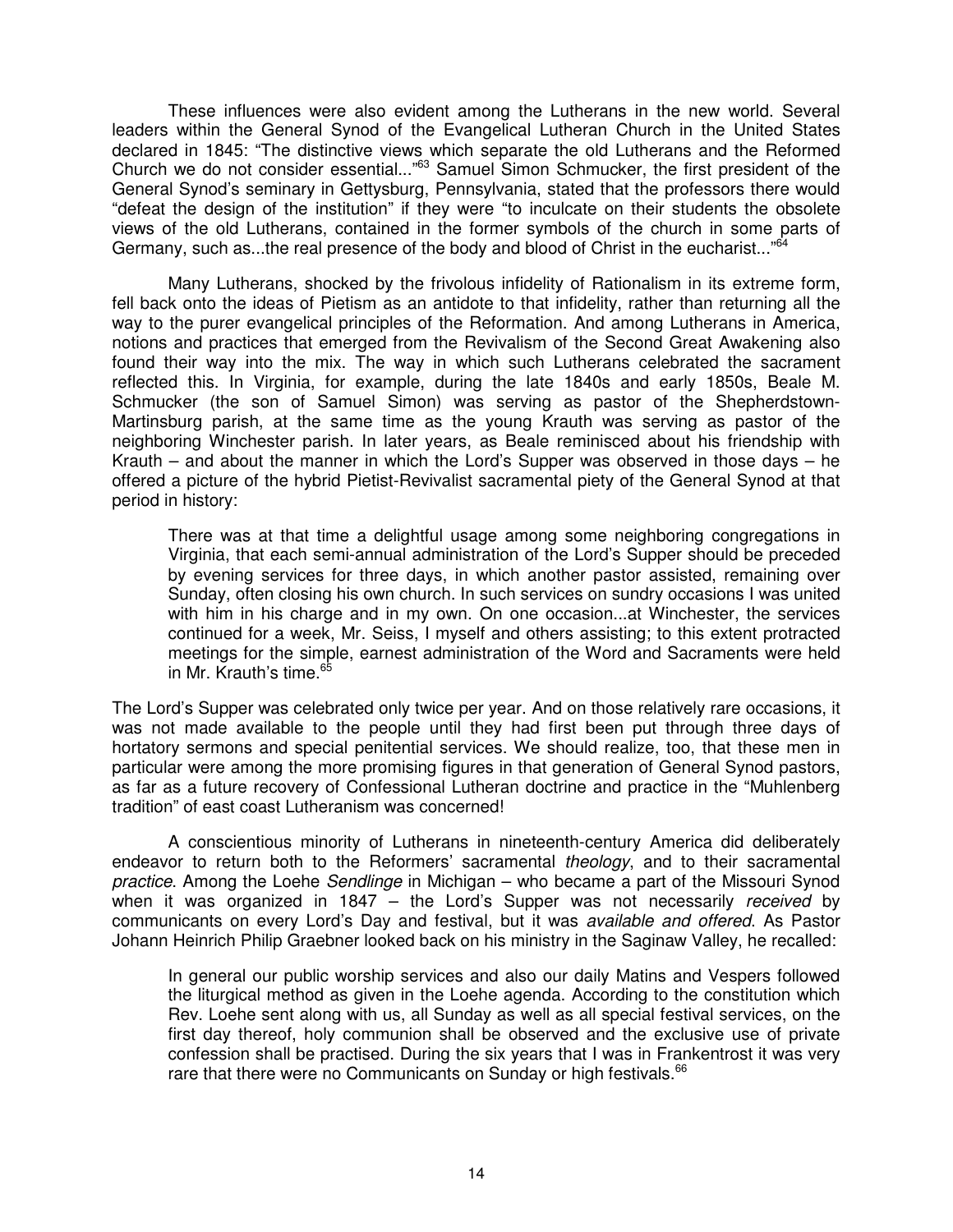Apart from such notable exceptions, however, the distortions in Lutheran sacramental piety that we have been discussing remained in place among most Lutherans in the nineteenth century – including among those in the "Confessional Revival" who were trying to distance themselves as much as possible from the theological errors that originally inspired those distortions!

And, ironically, these distortions are still embraced as normative by many in the more "conservative" branches of Lutheranism in our time. Frederick R. Webber addressed the problem more than half a century ago, but much of what he says has a sadly contemporary ring to it:

One of the most serious relics of Rationalism and Pietism, and the age of indifferentism that followed, is our deplorable practice of infrequent celebrations of Holy Communion. ...the reformers of the sixteenth century certainly intended that there would be a celebration of Holy Communion once a week, as the old rubrics so clearly show, as well as additional celebrations on all festival days within the week. This was carried out at first, although Helvetic influence soon crept in, then the turmoil of the Thirty Years' War, then the blight of Pietism and Rationalism. ... After a century or two of such disorder, the practice of infrequent Communion has taken on an air of respectability, and men who point to the deplorable record of certain church bodies in this respect, are spoken of as pro-Romanists, and enemies of the liberty which is ours under the Gospel. In a gathering of church leaders, when the custom of infrequent Communion was mentioned, several of the older men became terribly upset, declaring that if Communion be celebrated more than say six times a year, the people will lose all respect for it. But who would advocate four to six sermons a year, lest the people lose respect for the preaching of the Word? $67$ 

The infrequent offering of the holy sacrament represents a significant departure from the liturgical norms of the Lutheran Reformation. This sacramental/liturgical abnormality has, in turn, engendered some basic misunderstandings of the relationship between the Lord's Supper and the liturgy in the worship life of the church. Marquart notes that a well-ordered "variety-principle" is "built into" the historic liturgy, in the form of

the rhythm of the church-year. The basic units of this gentle, natural rhythm are the week and the year. This cycle is...broken by the false off-on or even off-off-off-on staccato of "Communion Sundays" and "non-Communion Sundays." The proper change from Sunday to Sunday should be in the specific meaning and application of the Sacrament, not in having or not having it. The Eucharist is the whole Gospel in action. This one Gospel, like a precious diamond, has many facets or aspects, of which one or two are especially highlighted in each Sunday's or festival's Gospel pericope. And through whatever concrete facet the full Gospel is celebrated on a given day, that is the specific meaning, or the mode of application of the Sacrament on that day. The Sacrament is always the full Gospel-gift, of course. But on Christmas Day we receive it under the aspect of the Lord's Nativity, on Epiphany in celebration of His Baptism, on Laetare Sunday as the Divine Bread of Life revealed in the miraculous feeding of the multitude, and so on. In other words, the Sacrament, like the Gospel itself, must never be seen as some one narrow aspect or some unvarying "standard ration" in the feast that is Christianity. It is rather the whole reality, under many wonderful aspects, each especially observed and celebrated at various times. Each time it is as new and fresh as are the daily mercies of God. We have here the Kaleidoscope of God, which, at each weekly or seasonal tilt, exhibits the same divine generosity in ever new and exciting configurations.<sup>68</sup>

As a way of reorienting the attitudes and expectations of the people in the pews, Webber had suggested that the rubrics in future worship books and hymnals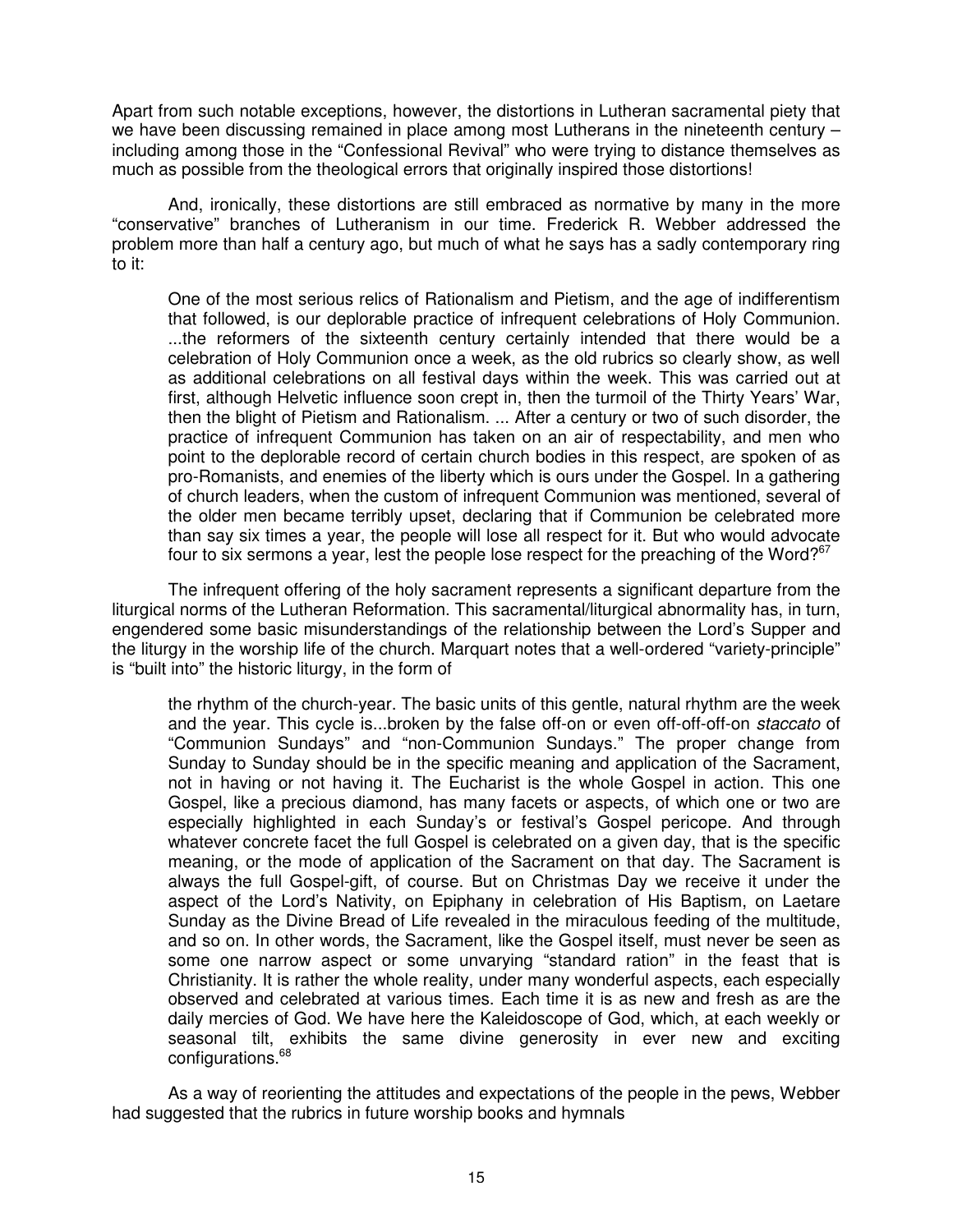might well be reworked in such a way that a weekly celebration is regarded as the normal, rather than the exceptional procedure. It can be made clear that a service which ends abruptly with a prayer and a hymn after the sermon is an incomplete service. The opinion now seems to be that this is the normal thing, and everything from the Prefatory Sentences onward is something added. The laity too often speak of the first half of the service as the "regular service," and the second half as "the Communion Service." This is highly incorrect. The regular, normal service is the Holy Communion, from the Introit to the end of the Post Communion. If it be broken off with a prayer and hymn after the sermon it is a truncated service.<sup>69</sup>

In North America today, the rubrics for the main Sunday Service in most Confessional Lutheran hymnals still give directions about what to do when there is "no Communion." This is true of Lutheran Worship (used in some congregations of the Lutheran Church – Missouri Synod and of the Lutheran Church – Canada), $^{70}$  Lutheran Service Book (used in many congregations of the LCMS and the LCC), $71$  and *Christian Worship: A Lutheran Hymnal* (used in the Wisconsin Evangelical Lutheran Synod).<sup>72</sup> This is not true, however, of the hymnal of the Evangelical Lutheran Synod, Evangelical Lutheran Hymnary, where directions are given instead about what to do when there are "no communicants."<sup>73</sup> This shows a marked improvement in theological and liturgical understanding, and a very welcome return to the thought patterns of the Lutheran Reformation. The day may come when this understanding is reflected throughout the orthodox Lutheran world, and when there will no longer be any such thing as a "non-Communion Sunday" for Lutheran parishioners

who hunger for Christ's body and blood and who are prepared to receive it. The fact that some of those present do not wish to receive should not prevent others from receiving. ... The Eucharist Service is to be the chief Sunday service as a matter of course, and the people are to be encouraged to commune.<sup>74</sup>

## VI.

The point about communicants being "prepared" to receive the Lord's Supper is an important point, and the Reformers were very careful always to emphasize that the administration of this sacrament is to take place within the context of a comprehensive pastoral ministry. From the perspective of the Confessions, the offering of the Lord's Supper is to be accompanied by the offering of the kind of pastoral care that addresses the spiritual needs of a communicant. What this means, in practice, is that a Lutheran pastor's offering of Christ's body and blood to the members of his congregation is to be preceded by examination and absolution.

The Apology describes this kind of pastoral care in a statement that has already been quoted in part: "Among us the Mass is celebrated every Lord's day and on other festivals, when the sacrament is made available to those who wish to partake of it, after they have been examined and absolved."<sup>75</sup> And we read in the Augsburg Confession that

The people have grown accustomed to receiving the sacrament together – all who are fit to do so. This also increases reverence and respect for public ceremonies. For people are admitted only if they first had an opportunity to be examined and heard.<sup>76</sup>

The examination of which the Reformers speak is directly related to the catechetical instruction that necessarily precedes admission to the altar. The Lutherans declare in the Apology:

Among our opponents there is no catechesis of children whatever, even though the canons prescribe it. Among us, pastors and ministers of the churches are required to instruct and examine the youth publicly, a custom that produces very good results. $^{77}$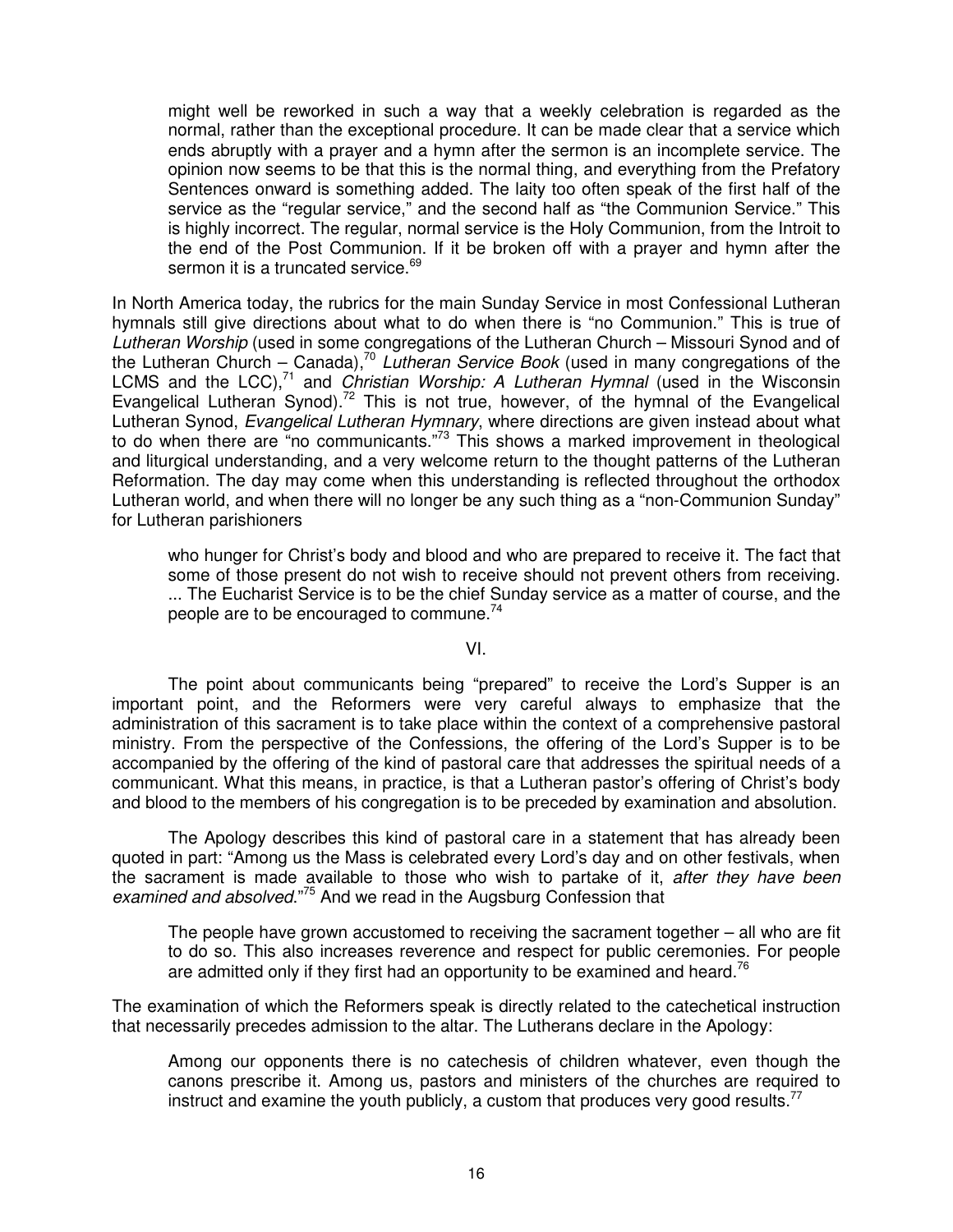In his (shorter) Preface to the Large Catechism, Luther says that his effort in preparing the catechism "has been designed and undertaken for the instruction of children and the uneducated."<sup>78</sup> He adds that

It contains what every Christian should know. Anyone who does not know it should not be numbered among Christians nor admitted to any sacrament, just as artisans who do not know the rules and practices of their craft are rejected and considered incompetent. ... I well remember the time when we found ignorant, old, elderly people who knew nothing of these things – in fact, even now we find them daily – yet they still go to baptism and the sacrament [of the Altar] and exercise all the rights of Christians, although those who come to the sacrament certainly should know more and have a deeper understanding of all Christian teaching than children and beginners in school.<sup>79</sup>

In his typical hyperbolic style, Luther gives these directions to pastors in the Preface to the Small Catechism:

To begin with, teach them these parts: the Ten Commandments, the Creed, the Lord's Prayer, etc., following the text word for word, so that they can also repeat it back to you and learn it by heart. Those who do not want to learn these things – who must be told how they deny Christ and are not Christians – should also not be admitted to the sacrament, should not be sponsors for children at baptism, and should not exercise any aspect of Christian freedom, but instead should simply be sent back home to the pope and his officials and, along with them, to the devil himself. Moreover, their parents and employers ought to deny them food and drink and advise them that the prince is disposed to drive such course people out of the country.<sup>80</sup>

Luther makes the same point, with gentler language, in the Large Catechism, where the Sacrament of the Altar is treated catechetically under three headings,

stating what it is, what its benefits are, and who is to receive it. All this is established from the words Christ used to institute it. So everyone who wishes to be a Christian and go to the sacrament should know them. For we do not intend to admit to the sacrament, and administer it to, those who do not know what they seek or why they come. $81$ 

Martin Chemnitz touches on the "church fellowship" dimension of why communicants are expected to demonstrate that they know the faith of the church – and of why they are expected collectively to confess that faith as their own – in his observation that "fellowship at the Lord's table is a testimony of consensus, harmony, and unity in doctrine and faith, as Paul says: 'We who are many are one body, for we all partake of the one bread' (1 Cor. 10:17)."82

The Reformers do not think that the pastor's duty to instruct the people from God's Word, especially in regard to the Lord's Supper, is limited to a one-time catechetical course. According to the Augsburg Confession,

The people are instructed more regularly and with the greatest diligence concerning the holy sacrament, to which purpose it was instituted, and how it is to be used, namely, as a comfort to terrified consciences. In this way, the people are drawn to Communion and to the Mass. At the same time, they are also instructed about other, false teaching concerning the sacrament.<sup>83</sup>

The directives of the 1533 Brandenburg-Nürnberg Church Order concerning an examination of communicants are typical for the period. As epitomized by Edward T. Horn, this church order stipulates that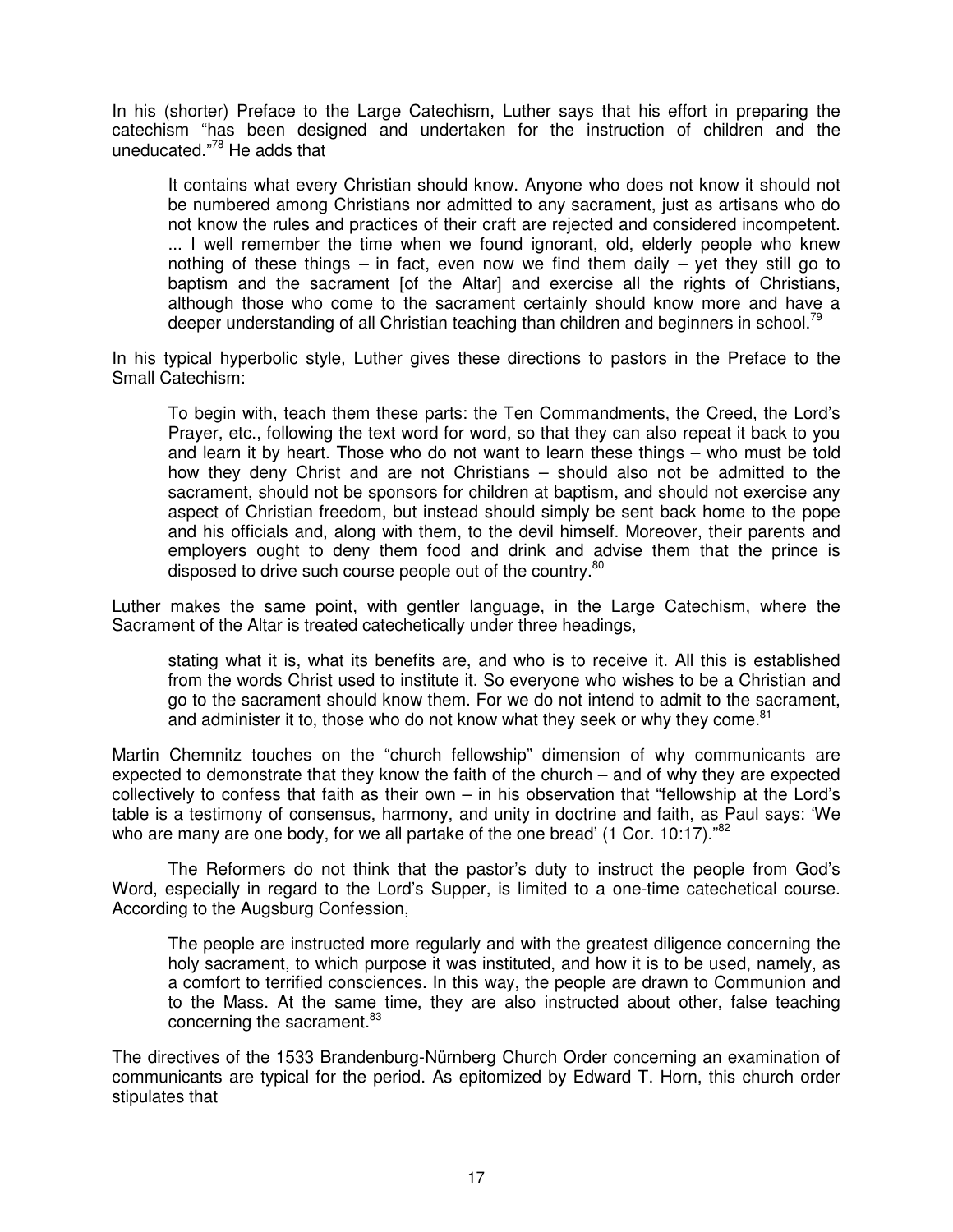Those who intend to commune shall give notice to the pastor or one of the ministers the day before, or before Mass in the morning. The ministers shall ask of them in a discreet way whether they know the Ten Commandments, Creed and Lord's Prayer, whether they know and hold the right doctrine concerning the Sacrament, what fruit they expect from a worthy use of it, and especially whether they hold enmity or wrath against any one. Thus may they discover how the people understand these matters, how much profit they derive from sermon and catechism, and how much they need kind instruction. But they must be careful not to mortify either young or old by their examination and thus for a long time keep them from the Sacrament. They shall diligently admonish the people to seek Absolution in preparation for the Sacrament. ... Those are to be excluded from the Communion who live in willful error and heresy, or in open undeniable vice, or scorn the express Word of God. Also the irrational and fools, children who cannot understand, and those who neither know nor will learn the Ten Commandments, the Creed nor the Lord's Prayer.<sup>84</sup>

As indicated in this church order, children who were too young to be catechized and examined were not communed in the Lutheran Church – although the Reformers were aware of the fact that this was done among the Hussite Bohemian Brethren. Luther discusses this in a 1523 letter to Nicholas Hausmann:

Right now I do not think badly about the Bohemian Brethren, having heard from their own representatives their faith concerning the Sacrament of the Eucharist. I do not approve of the Bohemians who commune little children, although I do not regard them as heretics in this matter. I have been thinking daily about prescribing a form for doing Mass and giving Communion, but so far I have not been able to release it. Nevertheless, it ought to be proposed that in the days to come no one be admitted to Communion unless he has been examined and has responded rightly concerning his faith; we should exclude the others.<sup>85</sup>

The Lutherans of the next generation concurred in Luther's views on this matter. Chemnitz writes:

It is clear that one cannot deal with infants through the bare preaching of repentance and remission of sins, for that requires hearing (Rom. 10:17), deliberation and meditation (Ps. 119), understanding (Matt. 13:51), which are not found in infants. With regard to the Lord's Supper Paul says: "Let a man examine himself" [1 Cor. 11:28]. Likewise: "Let him discern the Lord's body" [1 Cor. 11:29], a thing which cannot be ascribed to infants. Moreover, Christ instituted His Supper for such as had already become His disciples. In the Old Testament infants were circumcised on the eighth day, but they were admitted to the eating of the Passover lamb when they were able to ask: "What do you mean by this service?" (Ex. 12:26). There remains therefore [for infants] of the means of grace in the New Testament only the sacrament of Baptism.<sup>86</sup>

In their 1577 correspondence with the Patriarch of Constantinople, Lucas Osiander, Jacob Andreae, and Martin Crucius summarize the policy of the Lutherans in Württemberg on the question of infant communion:

We often exhort our people who have repented to partake frequently of the Lord's Supper. However, we do not commune the infants, for Paul says: "Let a man examine himself, and so eat of the bread and drink of the cup. For any one who eats and drinks without discerning the Lord's body, eats and drinks judgment upon himself" [1 Cor 11:28- 29]. And since the children are not able to examine themselves and, thus, cannot discern the Lord's body, we think that the ceremony of the baptism is sufficient for their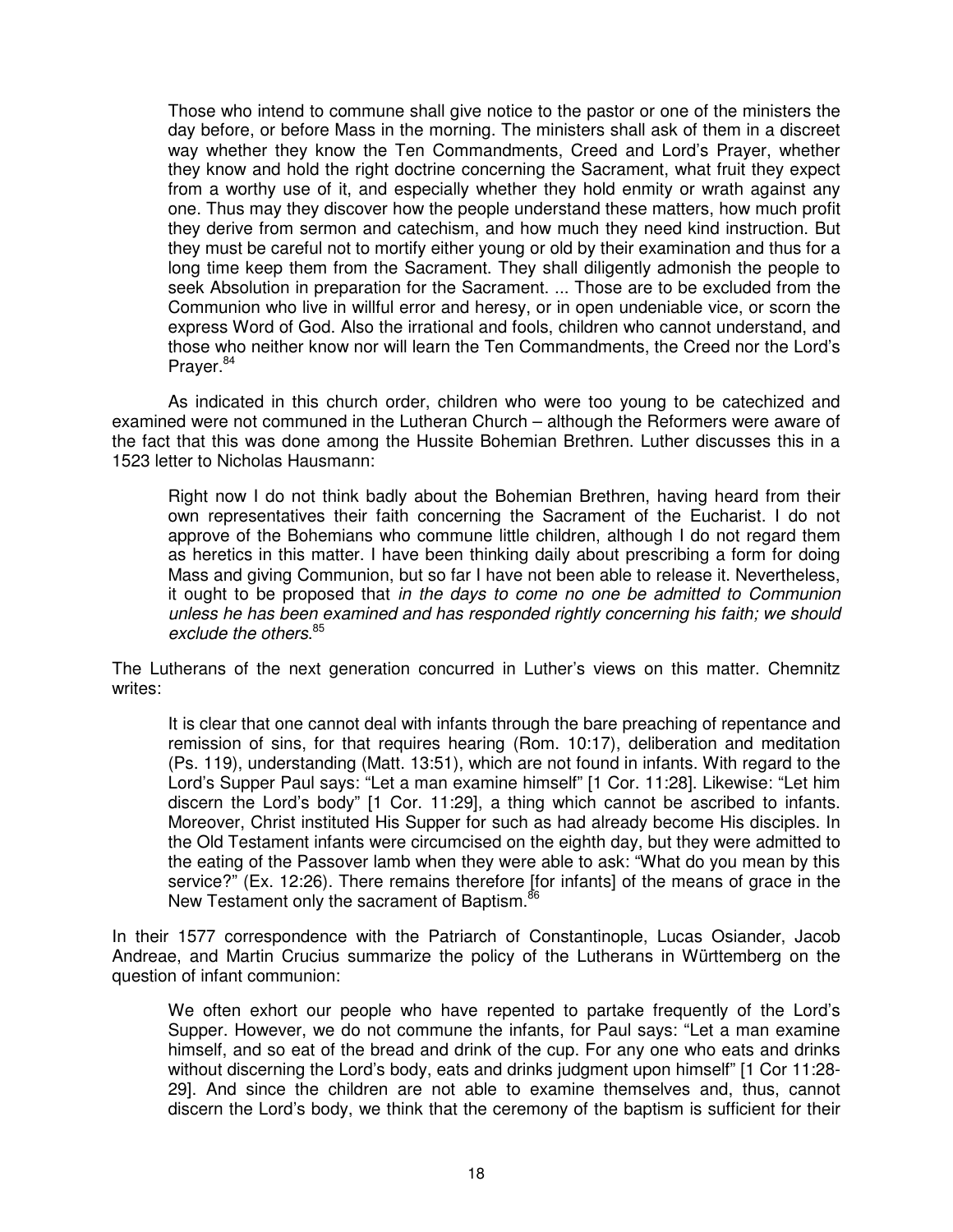salvation, and also the hidden faith with which the Lord has endowed them. For through this faith they spiritually eat the flesh of Christ, even if they do not, in the communion of the supper, physically eat it. $87$ 

At the time of the Reformation in Europe, there was a special need for diligence among the pastors in regularly offering religious instruction to the people – in conjunction with their regular offering of the Lord's Supper to them – since the people had been so poorly catechized in the past, if at all. We recall Luther's description in the Preface to the Small Catechism of what he had found in Electoral Saxony and Meissen in 1528 and 1529:

The deplorable, wretched deprivation that I recently encountered while I was a visitor has constrained and compelled me to prepare this catechism... Dear God, what misery I beheld! The ordinary person, especially in the villages, knows absolutely nothing about the Christian faith, and unfortunately many pastors are completely unskilled and incompetent teachers. Yet supposedly they all bear the name Christian, are baptized, and receive the holy sacrament, even though they do not know the Lord's Prayer, the Creed, or the Ten Commandments! As a result they live like simple cattle or irrational pigs and, despite the fact that the gospel has returned, have mastered the fine art of misusing all their freedom.<sup>88</sup>

These circumstances help us to understand why faithful Reformation-era pastors usually wanted to meet personally with individual communicants, before their communion. They knew that the people, by and large, still had a very limited understanding of law and gospel, and of the other chief articles of Christian doctrine. As the "stewards of the mysteries of God"<sup>89</sup> who "must give account<sup>"90</sup> for the souls entrusted to them, the early Lutheran pastors recognized the discipline of pre-communion examination as a very useful means by which they could guide communicants in their own self-examination, and in their preparation for a worthy reception of Christ's body and blood, mindful of St. Paul's warning in 1 Corinthians 11:27-29 that

whoever eats this bread or drinks this cup of the Lord in an unworthy manner will be guilty of the body and blood of the Lord. But let a man examine himself, and so let him eat of the bread and drink of the cup. For he who eats and drinks in an unworthy manner eats and drinks judgment to himself, not discerning the Lord's body.<sup>91</sup>

In this context, Melanchthon writes in the Apology:

With respect to setting a specific time, it is certain that most people in our churches use the sacraments – absolution and the Lord's Supper – many times during the course of a year. Moreover, those who instruct the people about the worth and fruits of the sacraments do so in such a way as to invite the people to use the sacraments frequently. ... Also, excommunication is pronounced on the openly wicked and on those who despise the sacraments. These things are thus carried out according to both the gospel [Matt. 18:17] and the ancient canons. However, we do not prescribe a set time because not everyone is prepared in the same way at the same time. In fact, if everyone rushed in at the same time, they could not be heard or instructed in an orderly way. ... Christ says [1 Cor. 11:29] that "all who eat and drink unworthily, eat and drink judgment against themselves." Our pastors, accordingly, do not force those who are not ready to use the sacraments.<sup>92</sup>

We do know, however, that a pastoral examination of those who wished to commune was not always obligatory for every person on every occasion. In 1523 Luther laid out his plan for how this whole process should be carried out: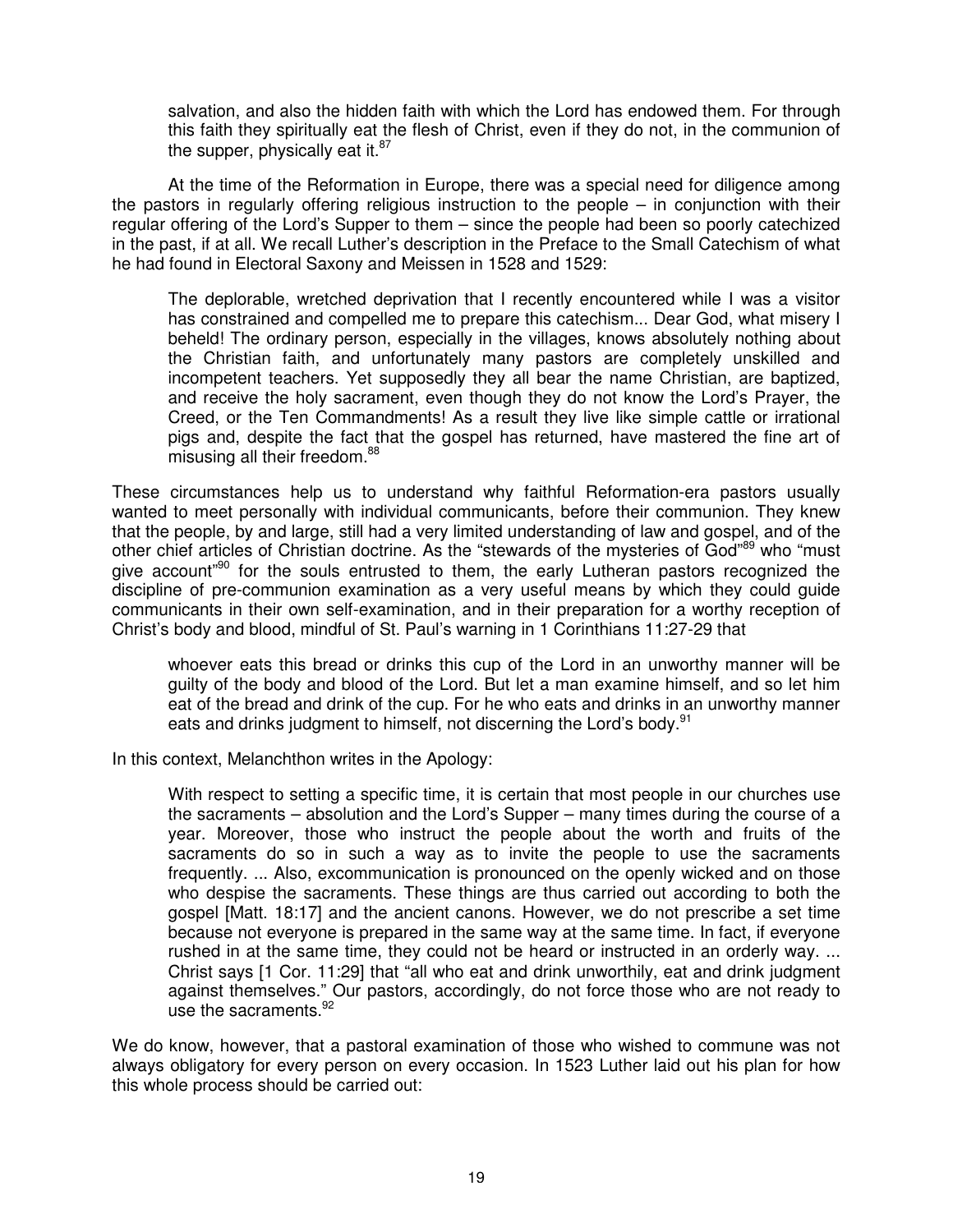Here one should follow the same usage as with baptism, namely, that the bishop be informed of those who want to commune. They should request in person to receive the Lord's Supper so that he may be able to know both their names and manner of life. And let him not admit the applicants unless they can give a reason for their faith and can answer questions about what the Lord's Supper is, what its benefits are, and what they expect to derive from it. In other words, they should be able to repeat the Words of Institution from memory and to explain that they are coming because they are troubled by the consciousness of their sin, the fear of death, or some other evil, such as temptation of the flesh, the world, or the devil, and now hunger and thirst to receive the word and sign of grace and salvation from the Lord himself through the ministry of the bishop, so that they may be consoled and comforted; this was Christ's purpose, when he in priceless love gave and instituted this Supper, and said, "Take and eat," etc. But I think it enough for the applicants for communion to be examined or explored once a year. Indeed, a man may be so understanding that he needs to be questioned only once in his lifetime or not at all. For, by this practice, we want to guard lest the worthy and unworthy alike rush to the Lord's Supper, as we have hitherto seen done in the Roman church. There they seek only to communicate; but the faith, the comfort, the use and benefit of the Supper are not even mentioned or considered.<sup>93</sup>

VII.

Private confession and absolution, closely associated with the pre-communion examination, also played an important role in the preparation of Reformation-era Lutherans for their participation in the Lord's Supper. This, too, was a part of what pastors were offering to their people on a regular basis, when they were offering to them the Lord's Supper – and all that pertains to it – on a regular basis. On the subject in general, the Augsburg Confession states

that private absolution should be retained and not abolished. However, it is not necessary to enumerate all misdeeds and sins, since it is not possible to do so. Psalm 19[:12]: "But who can detect their errors?"<sup>94</sup>

According to the Large Catechism, this "third sacrament, formerly called penance," is "really nothing else than baptism," since repentance "is nothing else than a return and an approach to baptism, to resume and practice what has earlier been begun but abandoned."<sup>95</sup> Confession and absolution function essentially as the semi-sacramental "bridge" between Holy Baptism and the Sacrament of the Altar in the life of the Christian. Regarding this pastoral application of the "third sacrament," the Augsburg Confession tells us that

Confession has not been abolished by the preachers on our side. For the custom has been retained among us of not administering the sacrament to those who have not previously been examined and absolved.<sup>96</sup>

The Apology focuses on the personal evangelical comfort that is offered to the penitent sinner through the pastor's pronouncement of God's absolution, when it states that

we also retain confession especially on account of absolution, which is the Word of God that the power of the keys proclaims to individuals by divine authority. Therefore it would be unconscionable to remove private absolution from the church. Moreover, those who despise private absolution know neither the forgiveness of sins nor the power of the keys.<sup>97</sup>

The use of private confession and absolution is an intrinsically helpful and beneficial component of any pastor's relationship with the members of his congregation. It is not, however,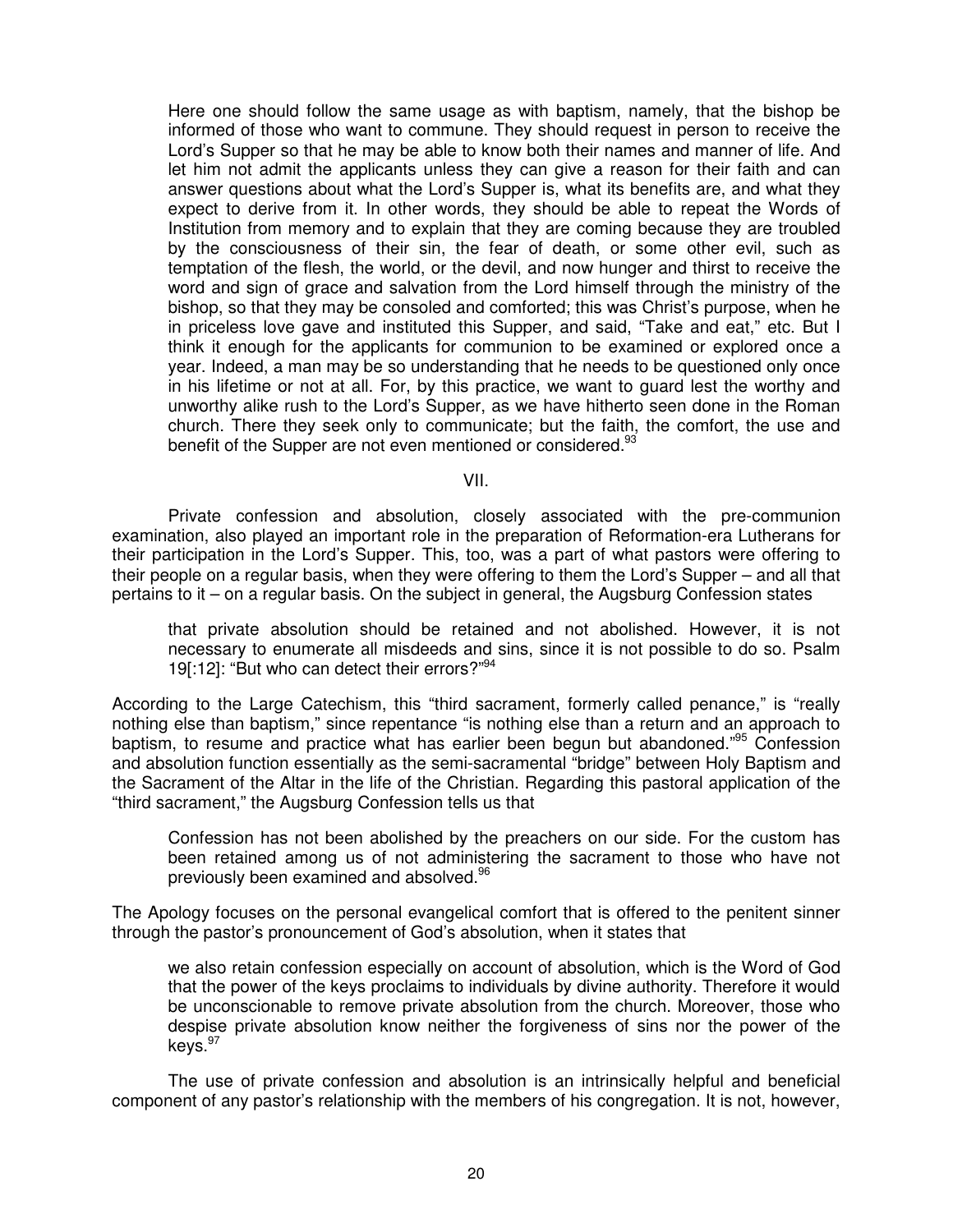an absolutely necessary component (as was maintained by medieval popes and councils). In the Large Catechism, Luther writes:

Concerning confession we have always taught that it should be voluntary and purged of the pope's tyranny. We have been set free from his coercion and from the intolerable burden and weight he imposed upon the Christian community. Up to now, as we all know from experience, there has been no law quite so oppressive as that which forced everyone to make confession on pain of the gravest mortal sin.<sup>98</sup>

And according to Luther, what cannot be required in general likewise cannot be required in the specific context of preparation for the Lord's Supper:

Now concerning private confession before communion, I still think as I have held heretofore, namely, that it neither is necessary nor should be demanded. Nevertheless, it is useful and should not be despised... $99$ 

In his own preparation for going to communion, Luther usually sought and received private absolution. But he also declared as a matter of principle: "And I, Doctor Martin Luther myself, sometimes go unconfessed, just so that I shall not myself make it a necessary habit in my conscience.<sup>"100</sup>

As a pastor, Luther would encourage those who came to him for confession and absolution to unburden themselves of the sins that were especially troubling to them. He would also explain to them, however, that

To confess sin does not mean (as among the papists) to recite a long catalog of sins, but to desire absolution. This is in itself a sufficient confession, that is, acknowledging yourself guilty and confessing that you are a sinner. And no more should be demanded and required, no naming and recitation of all or some, many or a few sins, unless you of your own accord desire to indicate something that especially burdens your conscience and calls for instruction and advice or specific comfort, such as young, plain folk and also others often require.<sup>101</sup>

Out of this principle evolved the practice of a general confession and general absolution, in the public assembly of the congregation, which took place either on Saturday (at Vespers) or on Sunday morning before the celebration of the Sacrament.<sup>102</sup> Many sixteenth-century Lutheran Church Orders explicitly call for such a usage.<sup>103</sup> Veit Dietrich's Agendbüchlein für die Pfarrherrn auff dem Land, published by the Nürnberg City Senate in 1543, specifies that in the Saturday Vespers service the Sermon is to be followed by the Public Confession, with Absolution and Retention.<sup>104</sup> A general confession and general absolution were included as a part of the Sunday morning Communion Service in the churches of Württemberg, as described in 1577 by Osiander, Andreae, and Crucius:

The church assembles at an appointed time. Hymns are sung. Sermons are preached concerning the benefits of Christ for mankind. Again, hymns are sung. An awesome exhortation is read, which in part explains the words of institution of the Most-Holy Supper, and in part demands that each person should prepare for a worthy communion. A general but sincere confession of sins is made. Forgiveness is publicly pronounced. With devout prayers we ask the Lord to make us partakers of the heavenly gifts and benefits. The words of institution of the sacrament are read, after which the congregation approaches with reverence and receives (offered by the holy minister) the body and the blood of Christ. Again we give thanks to God in prescribed words for the heavenly gifts. Finally, the holy minister of God says the blessing over the assembled congregation, and all are dismissed to go to their homes.<sup>105</sup>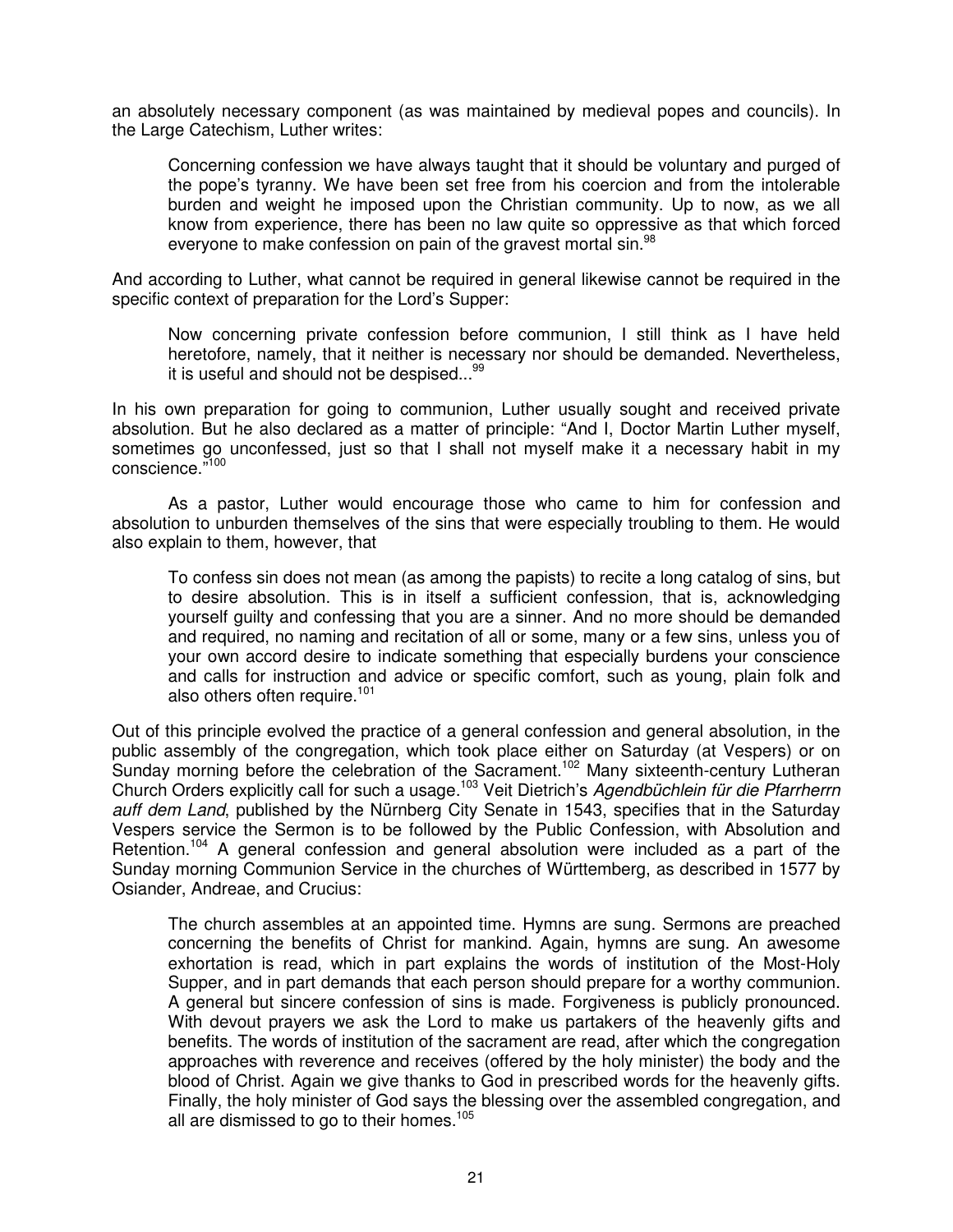For good or for ill, the general confession has now supplanted private confession with the pastor as the most common method through which Lutheran communicants prepare themselves spiritually for their sacramental participation. This does not mean, however, that Lutheran ministers are no longer obligated to administer the sacrament in a pastorally responsible manner. Whenever possible, pastors should still utilize some kind of pre-service announcement or registration process so that they will have at least a basic idea of who intends to commune, and they should still make themselves available to those who desire individualized pastoral attention before their communion. As we read in the Treatise,

The gospel bestows upon those who preside over the churches the commission to proclaim the gospel, forgive sins, and administer the sacraments. In addition, it bestows legal authority, that is, the charge to excommunicate those whose crimes are public knowledge and to absolve those who repent.<sup>106</sup>

This is, after all, the Lord's Supper, and not our supper. And a pastor who administers it in accordance with the teachings of our Lord and his apostles – in our time just as in the time of Chrysostom – "invites some to receive the sacrament, but forbids others to approach." Whether it is done in private or in public, in the confessional or in the pulpit, the Formula of Concord affirms that it is always necessary for pastors

to explain with great diligence who the unworthy guests at this Supper are, namely, those who go to the sacrament without true contrition or sorrow over their sins and without true faith or the good intention to improve their lives. With their unworthy eating of Christ's body they bring down judgment upon themselves, that is, temporal and eternal punishments, and they become guilty of Christ's body and blood. The true and worthy guests, for whom this precious sacrament above all was instituted and established, are the Christians who are weak in faith, fragile and troubled, who are terrified in their hearts by the immensity and number of their sins and think that they are not worthy of this precious treasure and of the benefits of Christ because of their great impurity, who feel the weakness of their faith and deplore it, and who desire with all their heart to serve God with a stronger, more resolute faith and purer obedience. As Christ says, "Come to me, all you that are weary and are carrying heavy burdens, and I will give you rest" [Matt. 11:28], and, "Those who are well have no need of a physician, but those who are sick" [Matt. 9:12]. "God's power is made mighty in the weak" [2 Cor. 12:9], and Romans 14[:1,3], "Welcome those who are weak in faith...for God has welcomed them." For "whoever believes in the Son of God," whether weak or strong in faith, "has eternal life" [John 3:16]. Moreover, this worthiness consists not in a greater or lesser weakness or strength of faith, but rather in the merit of Christ, which the troubled father with his weak faith (Mark 9[:24]) possessed, just as did Abraham, Paul, and others who have a resolute, strong faith.<sup>107</sup>

The Lutheran laity are similarly obligated to make sure that this venerable sacrament is administered in their midst only by qualified "spiritual fathers"<sup>108</sup> who have been properly "called to preach the gospel and to administer the sacraments to the people."<sup>109</sup> They must never forget what they as Lutherans confess in the Apology – that "the church has the mandate to appoint ministers, which ought to please us greatly because we know that God approves this ministry and is present in it.<sup>"110</sup> When the Lutheran Church is true to its own standards, its candidates for the ministry of Word and Sacrament are not ordained to this office until they have been carefully tested and examined "as to whether they are legitimately called, whether they rightly hold the fundamentals of salutary doctrine and reject fanatic opinions, whether they are endowed with the gifts necessary to teach others sound doctrine, and whether they can prove their lives to be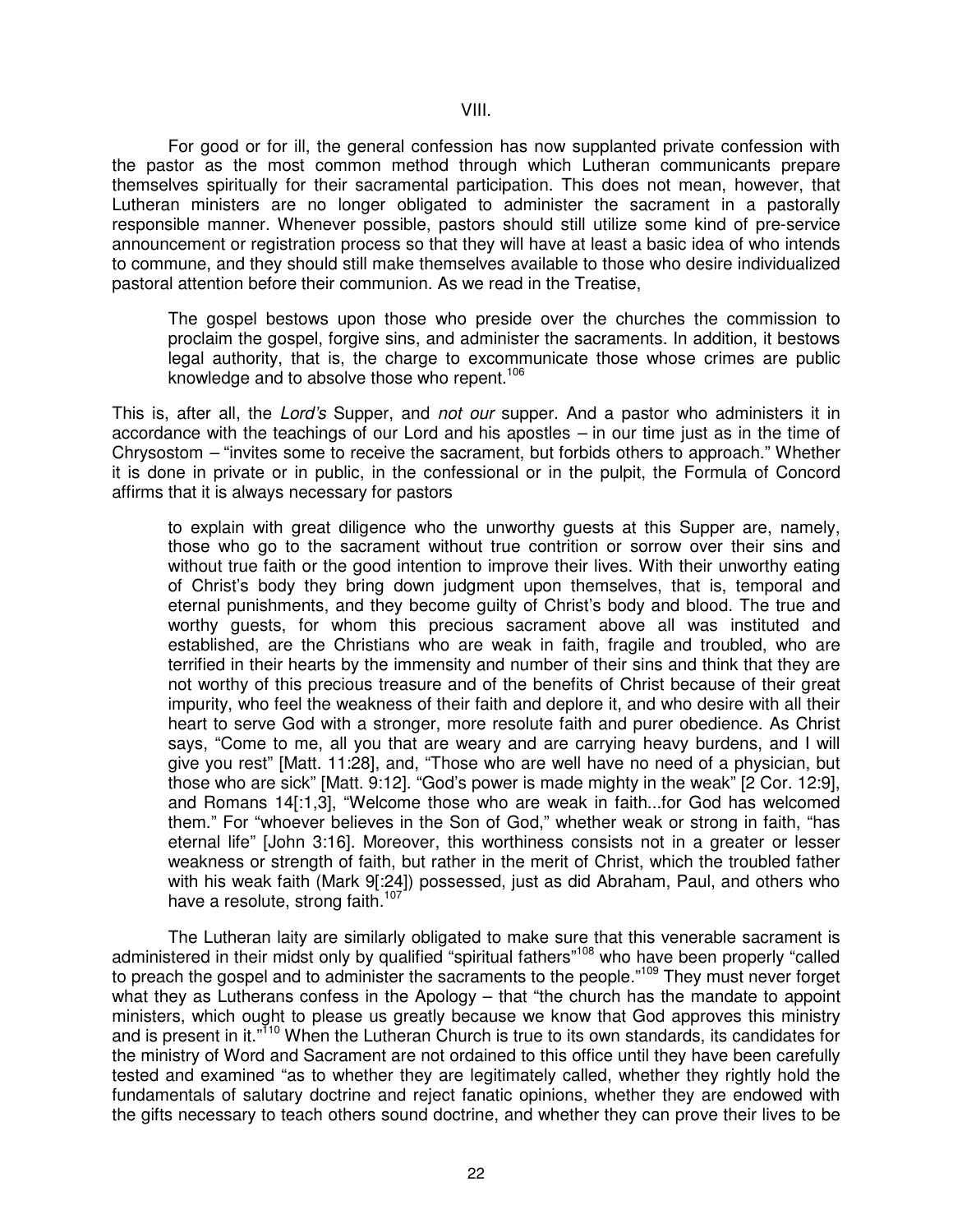honorable, so that they can be examples to the flock $n<sup>111</sup> -$  to quote Chemnitz. The conviction expressed in the Augsburg Confession "that no one should publicly teach, preach, or administer the sacraments without a proper [public] call"<sup>112</sup> means in part  $-$  in the words of Jasper Rasmussen Brochmand – that "The only administrators of the Holy Communion are the ministers of the Word, who have been legitimately called, like Aaron, Heb. 5:4; also because those alone should administer this Sacrament who are able to examine the faith of the men using this Sacrament."<sup>113</sup> John F. Brug reflects the classic Lutheran understanding and practice when he writes:

It is clear that the Lord's Supper should be administered by the pastor. It is not our practice to have a layman officiate at the Lord's Supper. Even when congregations were quite isolated and some did not have a pastor present every Sunday, the Lord's Supper was celebrated only when the pastor was present. Proper administration of the Lord's Supper involves more than being able to read the right words. It involves pastoral responsibility for the souls of those who attend.<sup>114</sup>

In regard to the Sacrament of the Altar, as it is administered according to the Lord's institution by the church's called ministers, the Formula of Concord quotes a statement by Luther – made on behalf of all humble and faithful pastors – that "it is not our work or speaking but the command and ordinance of Christ that make the bread the body and the wine the blood, beginning with the first Lord's Supper and continuing to the end of the world, and it is administered daily through our ministry or office.<sup>"115</sup> Brug elaborates:

The power of the sacraments is not dependent on ordination or on the person of the administrator, but the pastor is responsible for how the sacraments are administered. The administration of the Lord's Supper involves spiritual judgment. Decisions commonly need to be made by the administrator about who is properly prepared to receive the Sacrament, both in public worship services and in the visitation of shut-ins. At times, there is a responsibility to exclude some from receiving the Sacrament. This requires a shepherd's knowledge of the sheep, and it is definitely the work of spiritual oversight. This means that administration of the Lord's Supper will normally remain with the pastor, even if others are trained to assist him with the distribution. The kind of disorder that arose in the Lord's Supper at Corinth is most easily prevented if the administration is in the hands of properly prepared pastors.<sup>116</sup>

And so, how often should the Lord's Supper be offered? It should be offered whenever there are communicants, defined Confessionally as baptized Christians who have been properly instructed, who confess the faith of the church, who have examined themselves, who have repented of their sins, and who in faith seek the forgiveness, life, and salvation that Jesus gives us in this holy sacrament.<sup>117</sup> If there are within a congregation at least some people like this on every Lord's Day and festival who wish to receive Holy Communion, then Holy Communion is to be offered on every Lord's Day and festival – except on those occasions when there is no pastor present. This is the clear and unambiguous teaching of the Lutheran Confessions.

IX.

But how often should the Lord's Supper be received? How frequently should an individual Christian wish to partake of the body and blood of Christ? This is a different question, and the Lutheran Confessions answer it in a different way.

Infrequent participation in the Lord's Supper on the part of the laity was one of the problems that the Lutheran Reformers inherited from the medieval era. Johann Andreas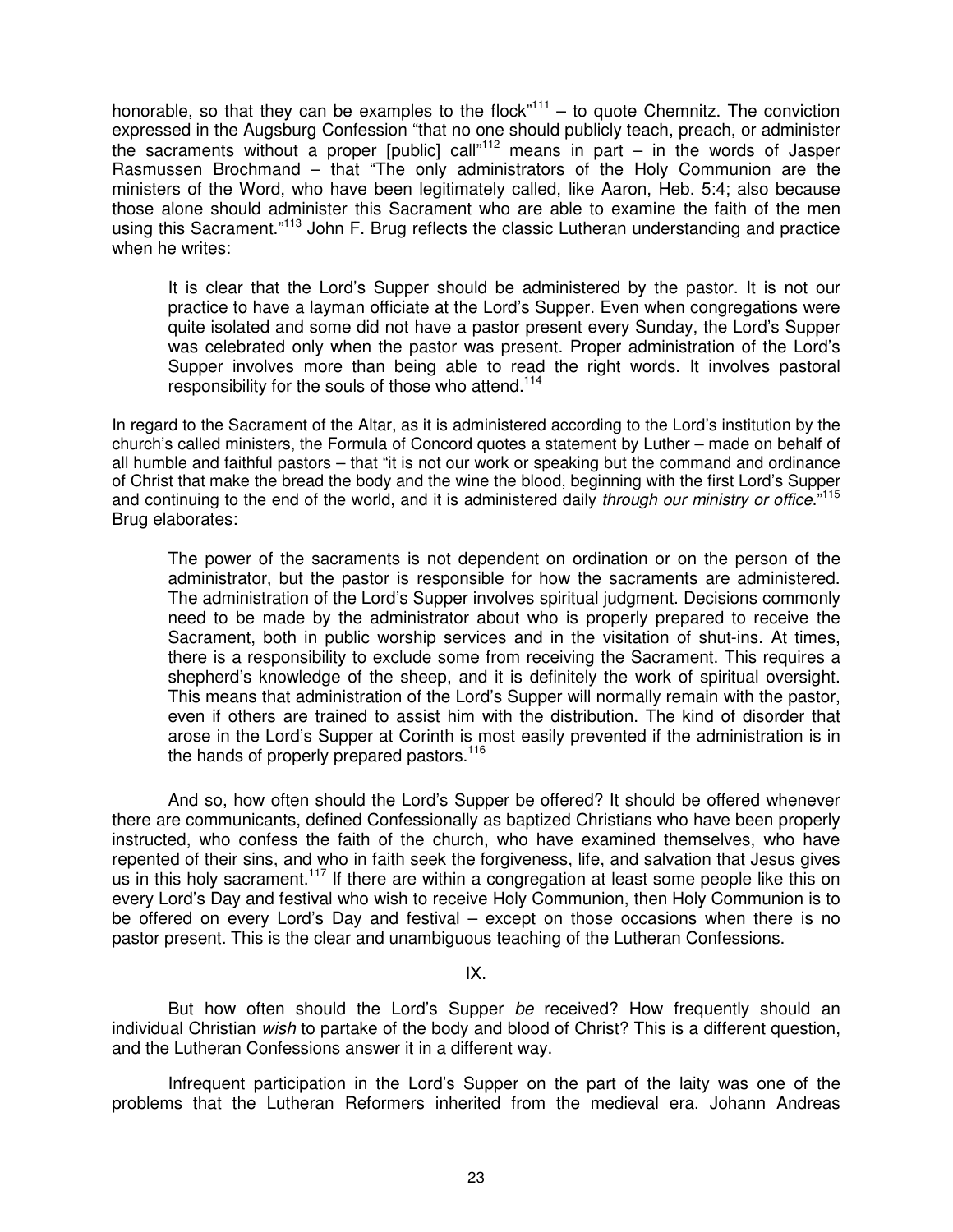Quenstedt reminds us, however, that it was not always like this: "As to the frequency of the reception, in the primitive church the Christians at first used to communicate daily.<sup>"118</sup> And Sasse notes that

In the ancient church all who took part in the Mass of the Faithful received communion. This later came to an end when masses of people came streaming into the church... In the Middle ages Communion was very infrequent. To receive Communion four times a year – at the three high festivals and at one lesser one – was a sign of the highest  $pi$ <sub>119</sub>

Church leaders over the centuries did recognize this as a problem, but they often responded to it in a legalistic way. According to Canon XVIII of the Council of Agde, held in the year 506, "Laymen who do not commune at Christmas, Easter, and Pentecost shall not be considered or reckoned as Catholics."<sup>120</sup> Pope Innocent III, at the Fourth Lateran Council in 1215, required all the faithful to commune at least once per year, at Easter.<sup>121</sup> At this council he also required the faithful – under threat of excommunication – to confess their sins to a priest at least once per year, in preparation for their Easter communion. The Provincial Synod at Toulouse in 1229 increased this requirement by insisting on a compulsory confession and communion three times per year – not only at Easter, but also at Christmas and Pentecost – as the Council of Agde had done in the sixth century.<sup>122</sup>

When Luther addressed this situation, he took a totally different approach. For him the solution to the problem lay not in the enforcement of ecclesiastical rules and conciliar canons, but in focused law-gospel preaching. As we read in his Preface to the Small Catechism,

we should not compel anyone to believe or to receive the sacrament and should not fix any law or time or place for it. Instead, we should preach in such a way that the people make themselves come without our law and just plain compel us pastors to administer the sacrament to them. This can be done by telling them: You have to worry that whoever does not desire or receive the sacrament at the very least around four times a year despises the sacrament and is no Christian, just as anyone who does not listen to or believe the gospel is no Christian. For Christ did not say, "Omit this," or "Despise this," but instead [1 Cor. 11:25], "Do this, as often as you drink it. ..." He really wants it to be done and not completely omitted or despised. "Do this," he says. Those who do not hold the sacrament in high esteem indicate that they have no sin, no flesh, no devil, no world, no death, no dangers, no hell. That is, they believe they have none of these things, although they are up to their neck in them and belong to the devil twice over. On the other hand, they indicate that they need no grace, no life, no paradise, no heaven, no Christ, no God, nor any other good thing. For if they believed that they had so much evil and needed so much good, they would not neglect the sacrament, in which help against such evil is provided and in which so much good is given. It would not be necessary to compel them with any law to receive the sacrament. Instead, they would come on their own, rushing and running to it; they would compel themselves to come and would insist that you give them the sacrament. For these reasons you do not have to make any law concerning this, as the pope did. Only emphasize clearly the benefit and the harm, the need and the blessing, the danger and the salvation in this sacrament. Then they will doubtless come on their own without any compulsion.<sup>123</sup>

A large part of the problem was, of course, the false and misleading beliefs regarding the Mass that had been current in pre-Reformation times, and that had obscured the true meaning and purpose of Christ's institution. Luther recounted his own experience in this respect in a sermon from 1534: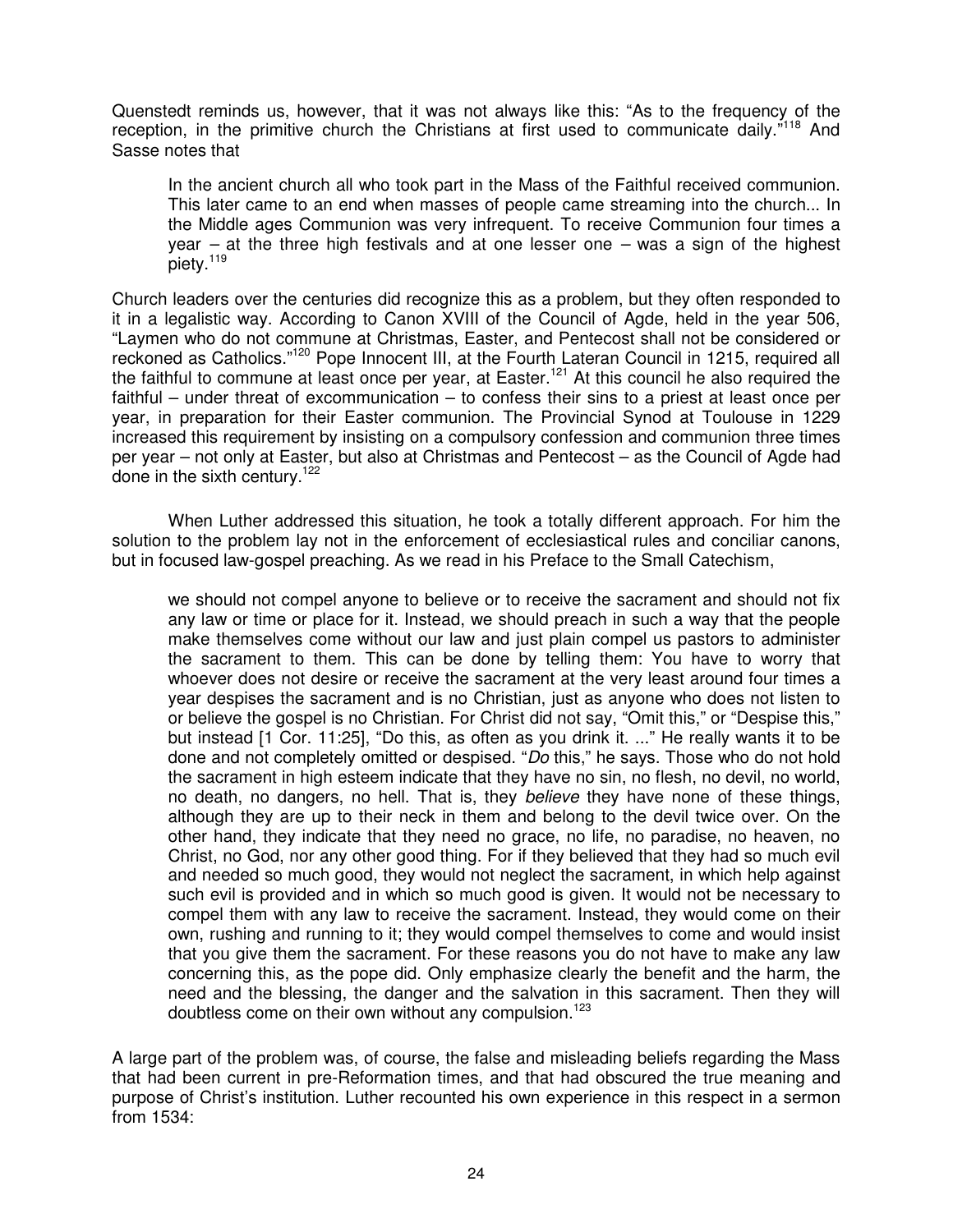Formerly under the papacy we were deterred by Paul's word: "He who receives it unworthily, receives it to his own condemnation" [1 Cor. 11:29]. For the teachers and interpreters of this passage did not themselves understand what receiving it "unworthily" actually meant. Consequently, the Holy Sacrament suffered the dishonor of the people shunning it like poison. And so it ceased to be a meal which ministered comfort and became instead a fearsome ordeal. The false preachers are responsible for this... For so the teaching went: You should first make a full confession of sins and make restitution for them. In this we have been instructed to do the impossible, to first be pure of all evil. And when we felt our uncleanness and unworthiness, we were less than anxious to come forward, because we thought we would be feeding on death. This is exactly what happened to me: because I felt myself impure, I dreaded the Sacrament, fearing that I would receive it unworthily.<sup>124</sup>

Lutherans must not, however, be content simply to congratulate themselves that their sacramental theology is more Biblical and correct than that of the medieval Scholastics. As we read in the Large Catechism,

now that we have the right interpretation and teaching concerning the sacrament, there is also great need to admonish and encourage us so that we do not let this great a treasure, which is daily administered and distributed among Christians, pass by to no purpose. What I mean is that those who want to be Christians should prepare themselves to receive this blessed sacrament frequently. For we see that people are becoming lax and lazy about its observance. A great number of people who hear the gospel, now that the pope's nonsense has been abolished and we are freed from his compulsion and commands, let a year, or two, three, or more years go by without receiving the sacrament, as if they were such strong Christians that they have no need of it. Others let themselves be kept and deterred from it because we have taught that none should go unless they feel a hunger and thirst impelling them to it. Still others pretend that it is a matter of liberty, not of necessity, and that it is enough if they simply believe. Thus the great majority go so far that they become quite barbarous and ultimately despise both the sacrament and God's Word. Now it is true, as we have said, that no one under any circumstances should be forced or compelled, lest we institute a new slaughter of souls. Nevertheless, it must be understood that such people who abstain and absent themselves from the sacrament over a long period of time are not to be considered Christians. For Christ did not institute the sacrament for us to treat it as a spectacle, but he commanded his Christians to eat and drink it and thereby remember him. Indeed, true Christians who cherish and honor the sacrament should of their own accord urge and constrain themselves to go.<sup>125</sup>

Luther's reference here to a "slaughter of souls" hearkens back to the situation that obtained before the Reformation had restored the pure gospel of the sinner's justification by faith alone to its proper, central place in the church – and along with it, an understanding that a believer's "worthiness" before God consists in the imputed righteousness of Christ as received by faith, and not in the inherent righteousness of the Christian himself. In the 1534 sermon, Luther comments on this too, stating that – in regard to the Lord's Supper – the pope made

a bad situation even worse, and commanded that at least once a year everyone must receive it, regardless of whether the people feared the Sacrament or not. And those who refused to go once a year were excommunicated. Isn't that a deplorable outrage and a terrible Supper, in which the recipients were unwilling, but were compelled to go? ...the Lord's Supper could not bring forth the desired fruit among the people under the papacy. But because it was received with this attitude, the heart had to conclude: You are not clean, you are not worthy of this food, you cannot properly enjoy it. Nevertheless, they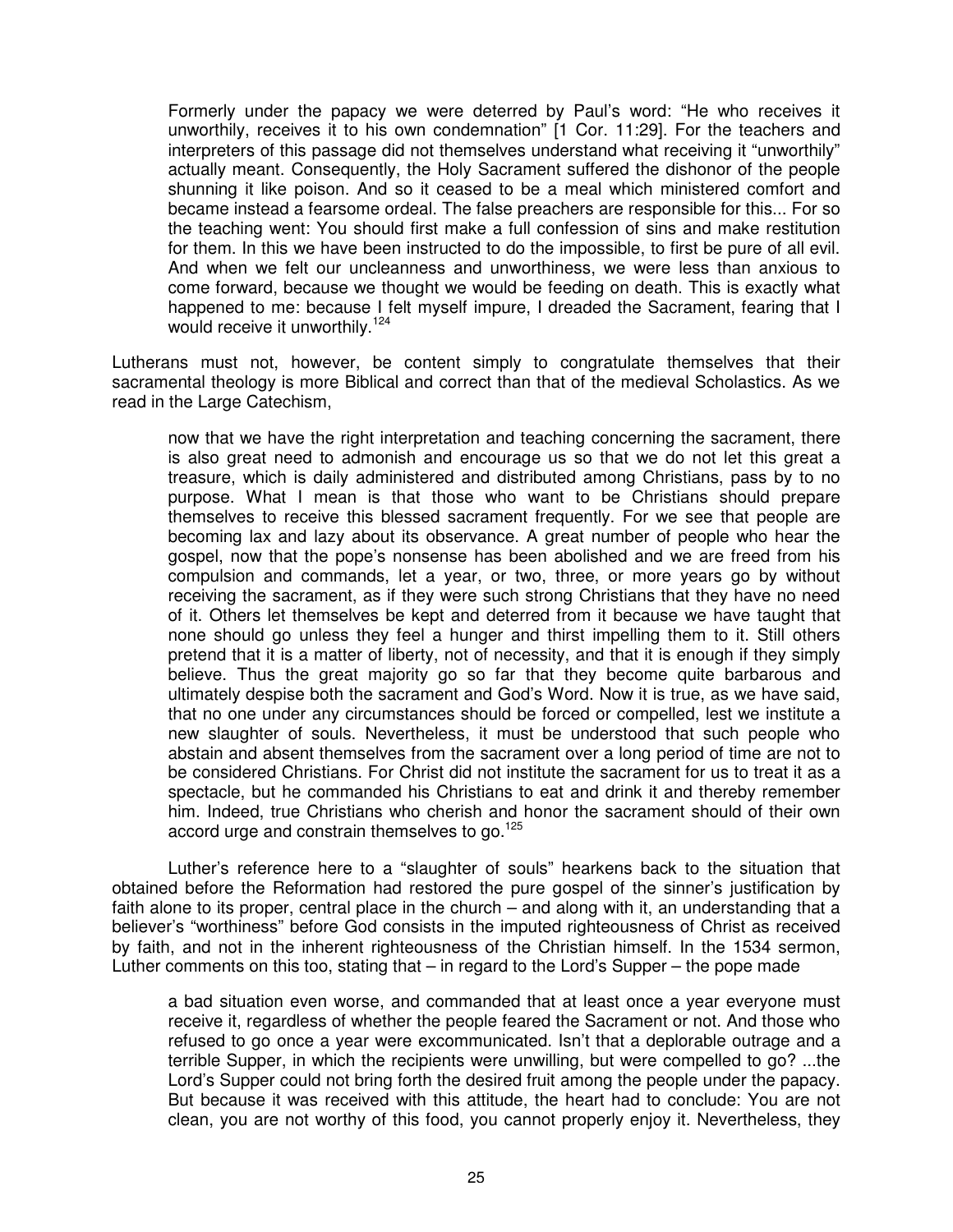were compelled to receive it, or, as disobedient children of the church, suffer excommunication. It is not difficult to understand then that there was neither comfort nor joy in it. $126$ 

Communicants in pre-Reformation times had been inadequately instructed in the true nature of justification and faith. These communicants – who were fearfully aware of the apostolic warnings against an unworthy reception of the sacrament, but who were ordered to commune on pain of excommunication anyway – felt themselves quite literally to be in a "damned if you do and damned if you don't" situation. We can understand why Reformation-era Lutheran pastors would realize that it might take some time for people who had been spiritually traumatized in this way to be brought around to a proper evangelical understanding of the true comforting purpose of the Lord's Supper. In the Large Catechism, Luther accordingly emphasizes the need to be patient and empathetic with those of tender conscience, who need some gentle encouragement in regard to their communion participation:

But suppose you say, "What if I feel that I am unfit?" Answer: This is my struggle as well, especially inherited from the old order under the pope when we tortured ourselves to become so perfectly pure that God might not find the least blemish in us. Because of this we became so timid that everyone was thrown into consternation, saying, "Alas, you are not worthy!" Then nature and reason begin to contrast our unworthiness with this great and precious blessing, and it appears like a dark lantern in contrast to the bright sun, or as manure in contrast to jewels; then because they see this, such people will not go to the sacrament and wait until they are prepared, until one week passes into another and one half-year into yet another. If you choose to fix your eye on how good and pure you are, to wait until nothing torments you, you will never go. For this reason we must make a distinction here among people. Those who are impudent and unruly ought to be told to stay away, for they are not ready to receive the forgiveness of sins because they do not desire it and do not want to be righteous. The others, however, who are not so callous and dissolute but would like to be good, should not absent themselves, even though in other respects they are weak and frail. ... People never get to the point that they do not retain many common infirmities in their flesh and blood. People with such misgivings must learn that it is the highest art to realize that this sacrament does not depend upon our worthiness. For we are not baptized because we are worthy and holy, nor do we come to confession as if we were pure and without sin; on the contrary, we come as poor, miserable people, precisely because we are unworthy. The only exception would be the person who desires no grace and absolution and has no intention of improving.<sup>127</sup>

In the sixteenth century, a primary pastoral issue in dealing with communicants and would-be communicants was the need to encourage those who *should* commune, to do so; and to help them get over whatever hesitancy they may have had in this respect, due to a misunderstanding of what constitutes "worthiness" for communion. In our time, however, one suspects that a more common problem would involve dealing with communicants who thoughtlessly, and as a matter of habit, partake of the Lord's Supper whenever it is celebrated, without adequately reflecting beforehand on their sinfulness and need for forgiveness; without a heartfelt despising of their sins; and without a reverent recognition of the true and miraculous presence of the divine-human Christ in the sacrament. Faithful pastors today often need to guide a nonchalant individual "who desires no grace and absolution and has no intention of improving" toward a proper seriousness and earnestness – regarding his embracing of the Christian faith in general, and regarding his participation in the Lord's Supper in particular.

As a Lutheran pastor in such circumstances preaches the law, so as to instill a genuine contrition for sin in his hearers, he will remember that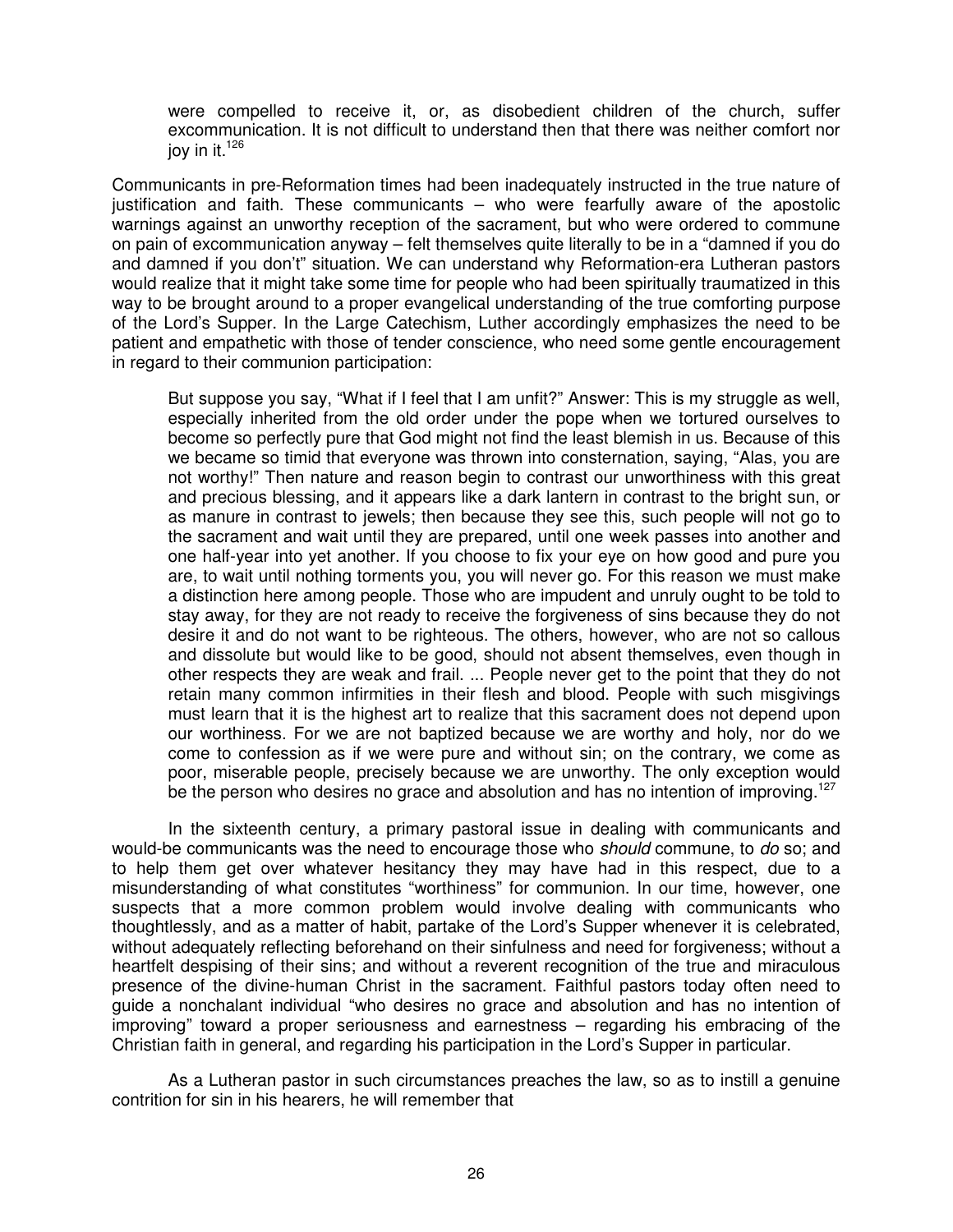contrition is the genuine terror of the conscience that feels God's wrath against sin and grieves that it has sinned. This contrition takes place when the Word of God denounces sin... In these terrors the conscience experiences the wrath of God against sin, something that is unknown to those who walk around in carnal security. It sees the rottenness of sin and deeply grieves that it has sinned.<sup>128</sup>

An immediate follow-up to this kind of preaching  $-$  when it has had this kind of humbling effect  $$ will, of course, be a proclamation of the good news of Jesus Christ, since,

in the midst of these terrors, the gospel about Christ (which freely promises the forgiveness of sins through Christ) ought to be set forth to consciences. They should therefore believe that on account of Christ their sins are freely forgiven. This faith uplifts, sustains, and gives life to the contrite, according to the passage [Rom. 5:1]: "Therefore, since we are justified by faith, we have peace with God." This faith receives the forgiveness of sins. This faith justifies before God...<sup>129</sup>

And this faith also properly yearns for the deeper and more intimate comfort of divine pardon and sustaining grace that is offered and received in the sacrament of Jesus' body and blood.

Luther gives us a basic summary of his views on when penitent and believing Christians should commune, in his exegesis of a crucial phrase in Christ's Words of Institution:

Indeed, precisely his words, "as often as you do it," imply that we should do it frequently. And they are added because he wishes the sacrament to be free, not bound to a special time like the Passover, which the Jews were obligated to eat only once a year, precisely on the evening of the fourteenth day of the first full moon, without variation of a single day. He means to say: "I am instituting a Passover or Supper for you, which you shall enjoy not just on this one evening of the year, but frequently, whenever and wherever you will, according to everyone's opportunity and need, being bound to no special place or time" (although the pope afterward perverted it and turned it back into a Jewish feast). $130$ 

In a similar vein, Chemnitz writes that it is

wholly certain and clear from the institution of Christ that, as partaking of the Lord's Supper is not bound to a certain or fixed time of the year, so also it is not to be used only once a year. For Christ sets the words "as often as you drink," etc., over against the Jewish Passover, which was celebrated only once a year, and at a fixed time of the year. Nevertheless, He did not want to permit believers to use Communion arbitrarily, so that it would make no difference whether they used it occasionally or not at all or when they pleased, as one does in matters indifferent. For He does not say: "When it pleases you," as in indifferent matters, but says: "As often as you do this." It is not the same as with Baptism; we are baptized only once, but it is not sufficient to use the Lord's Supper only once. For He says: "As often as," in order that we may eat of that bread and drink of that cup as often as we recognize and feel that that medicine and remedy which our Good Samaritan pours into our wounds is useful and necessary to us, so long only as we examine ourselves lest we receive it to judgment.<sup>131</sup>

As a matter of principle, Luther refuses to get specific in telling believers how often they should receive the Lord's Supper. If pressed he would probably say, no more than "daily," and no less than "around four times a year," but he would not go beyond that.<sup>132</sup> Because of his conviction that we "should not fix any law or time or place for it," Luther was opposed to the papal and conciliar decree of 1215 which said, in effect, that Easter is the correct "time" for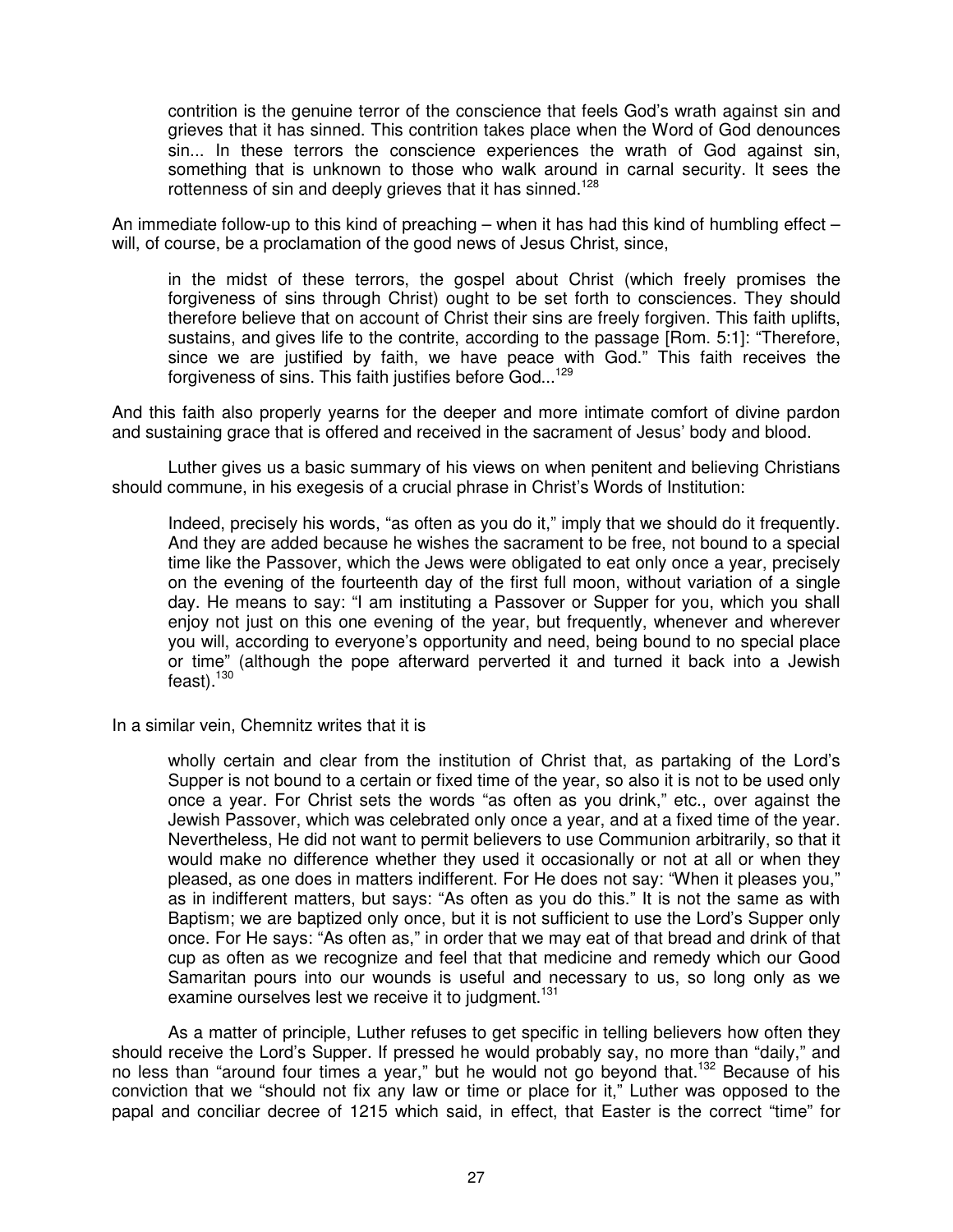people to commune. He would certainly also be uncomfortable with any congregational "communion schedule" that artificially limited the members' opportunities for communion to a certain Sunday of the month, thereby implying that the other Sundays of the month are not the correct "time" for people to commune. The sentiment that "We are to come to it as often as it is celebrated,"<sup>133</sup> though well-intentioned, is likewise not fully compatible with the Reformers' basic conviction that no trace of coercion or "law" is to be present in the consideration of this question, either explicitly or implicitly. Again, to quote the Apology, "we do not prescribe a set time because not everyone is prepared in the same way at the same time." From the perspective of the gospel, he who is both Gift and Giver in this holy Supper graciously *invites* us to come. He does not order us to go. Through his Word he lovingly *draws* us to his body and blood, and to the forgiveness that they have won for us. He does not push us.

Nevertheless, the Reformers did continually admonish and encourage the people to "prepare themselves to receive this blessed sacrament frequently." As a result, they were able to say two things: First, that "most people in our churches use the sacraments – absolution and the Lord's Supper – many times during the course of a year"; and second, that "Every Lord's Day many in our circles use the Lord's Supper, but only after they have been instructed, examined, and absolved."<sup>134</sup> And so, in the words of Stephenson,

While the Reformer can enjoin weekly celebration of the Sacrament on the clergy, he noticeably refrains from ordering the laity to commune weekly. His reticence here perfectly parallels his softly-softly approach toward accustoming the laity once again to receive the Supper in both kinds. Age-old custom can be overcome only gradually, and just as it would take time for the laity to get used to receiving the Chalice, so likewise gentle pastoral care and unremitting instruction would be needed in order to make inroads into the medieval habit of communing only once or thrice a year. But Luther's refusal to dragoon the laity to the altar must not be so interpreted that we fail to mark his clear longing for frequent Communion to be the rule and not the exception of congregational life.<sup>135</sup>

One of the main hurdles that a pastor who wishes to introduce the weekly offering of communion in his congregation often faces, is the common assumption among modern Lutherans that they are all expected to participate in the Lord's Supper every time the Lord's Supper is celebrated. Lutheran laymen frequently resist the introduction of every-Sunday communion, because they do not want to feel pressured to commune every Sunday if this has not been their custom. And they anticipate that if they were to refrain from communing on an occasion when others are going forward to the altar, their fellow congregants would notice that they are remaining in the pew, and would entertain critical thoughts about their spirituality and religious devotion.

Originally, when the Lord's Supper was offered in the Lutheran Church on every Sunday and festival, no one had the idea that every member was obligated to commune on every Sunday and festival. Each member went to communion according to the guidance of his own conscience, in keeping with his own sense of his spiritual need, and in the context of his own personal discipline of preparation through self-examination and confession of sins. As long as an individual communed at least three or four times a year, his pastor would not probe him concerning any perceived shortcoming in his faith or sacramental piety. Later, however, in the age of Pietism, preparation for communion became an elaborate "group" activity, and a congregation's receiving of the Lord's Supper likewise became a planned-out "group" activity. This was when most Lutherans became accustomed to the practice of communing whenever the Lord's Supper was celebrated, because it was not celebrated very often any more. If an individual for some reason might refrain from receiving communion on those four Sundays per year when it was offered, then he would not be able to receive it at all. So, Lutherans got used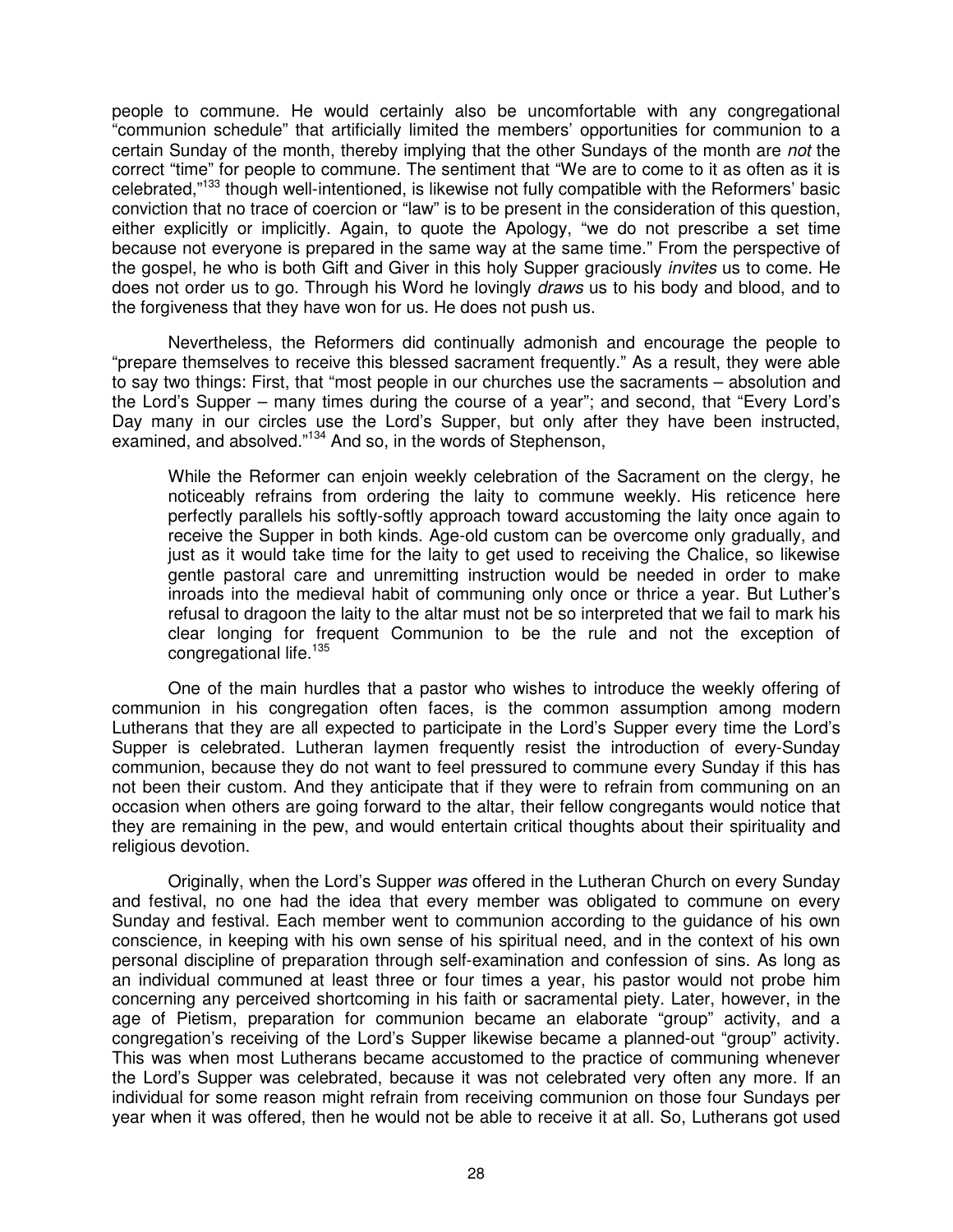to making themselves ready for the sacrament, and receiving it, at those times when it was actually going to be available. And if they wanted to commune four times per year, they would accordingly prepare for the sacrament, and receive it, each time it was available.

A pastor today who seeks to increase the availability of the sacrament in his congregation needs to find a way to disentangle that availability from any unintended implication or impression that every member is supposed to commune every time. It is well and good if some or all of his members want to commune every time. But if some of them do not want to, it should be made clear to everyone that no judgments are to be made concerning the spiritual life of such members, simply on the basis of how often those members choose to participate in the sacrament. It also needs to be made clear to each communicant that, as he prayerfully considers the question of the frequency with which he will partake of the Lord's Supper, his perception of what other people may think about his sacramental piety is not one of the factors that he should take into account.

X.

At the time of the Reformation "Many Wittenbergers received the Lord's body and blood each week."<sup>136</sup> And how often did Luther himself commune? Before we answer that question we must remind ourselves that Luther would likely object very strenuously to any desire on our part to imitate him in our own sacramental life. He would probably scold us with words like these:

What is Luther? After all, the teaching is not mine. Neither was I crucified for anyone.<sup>137</sup>

Yet it is a historically interesting question that can teach us something about Lutheran sacramental piety. In any case, it is reported of Luther, during the time of his sojourn at Coburg Castle in 1530, "that he went to the Lord's Table every fortnight; and that he followed up this custom also in after years."<sup>138</sup> Dietrich reports that "it was Luther's practice always that he generally went to the sacrament every 14 days or at least every 3 weeks and desired absolution beforehand..."<sup>139</sup>

Many aspects of Luther's sacramental devotion seem strange to people whose religious sensibilities have been molded by the post-Enlightenment world in which we now live. His retention of the elevation, $140$  his profound concern over spilled or dropped communion elements,<sup>141</sup> his disapproval of mixing *reliquiae* with unconsecrated elements,<sup>142</sup> and similar ideas are often dismissed as insignificant remnants of Luther's superstitious Roman past that need not be taken seriously by us. This may or may not be true. We do know, however, that Luther did identify one feature of his sacramental devotion very definitely as an undesirable carry-over from his monkish days, which he was never able fully to shake. It was his hesitancy to receive communion as often as he might, due to his feeling of personal unworthiness. As quoted above, Luther describes this as his own continuing "struggle," which he "inherited from the old order under the pope when we tortured ourselves to become so perfectly pure that God might not find the least blemish in us." And yet, in spite of this lingering "thorn in the flesh," he received the body and blood of his forgiving and loving Savior, on average, every other week.

With reference to the earlier centuries of Christian history, Chemnitz describes, ideally, the kind of gospel-induced communion frequency that he would no doubt hope to see someday in the renewed Church of the Reformation. He writes that

the rule about when and how often one should go to Communion must be taken: I. From the teaching about the fruit and power of the Eucharist, namely, when and as often as we recognize that we have need of this power; II. From the teaching about selfexamination, lest we receive it unworthily. On this basis people are to be taught, admonished, and exhorted to more diligent and frequent use of the Eucharist. For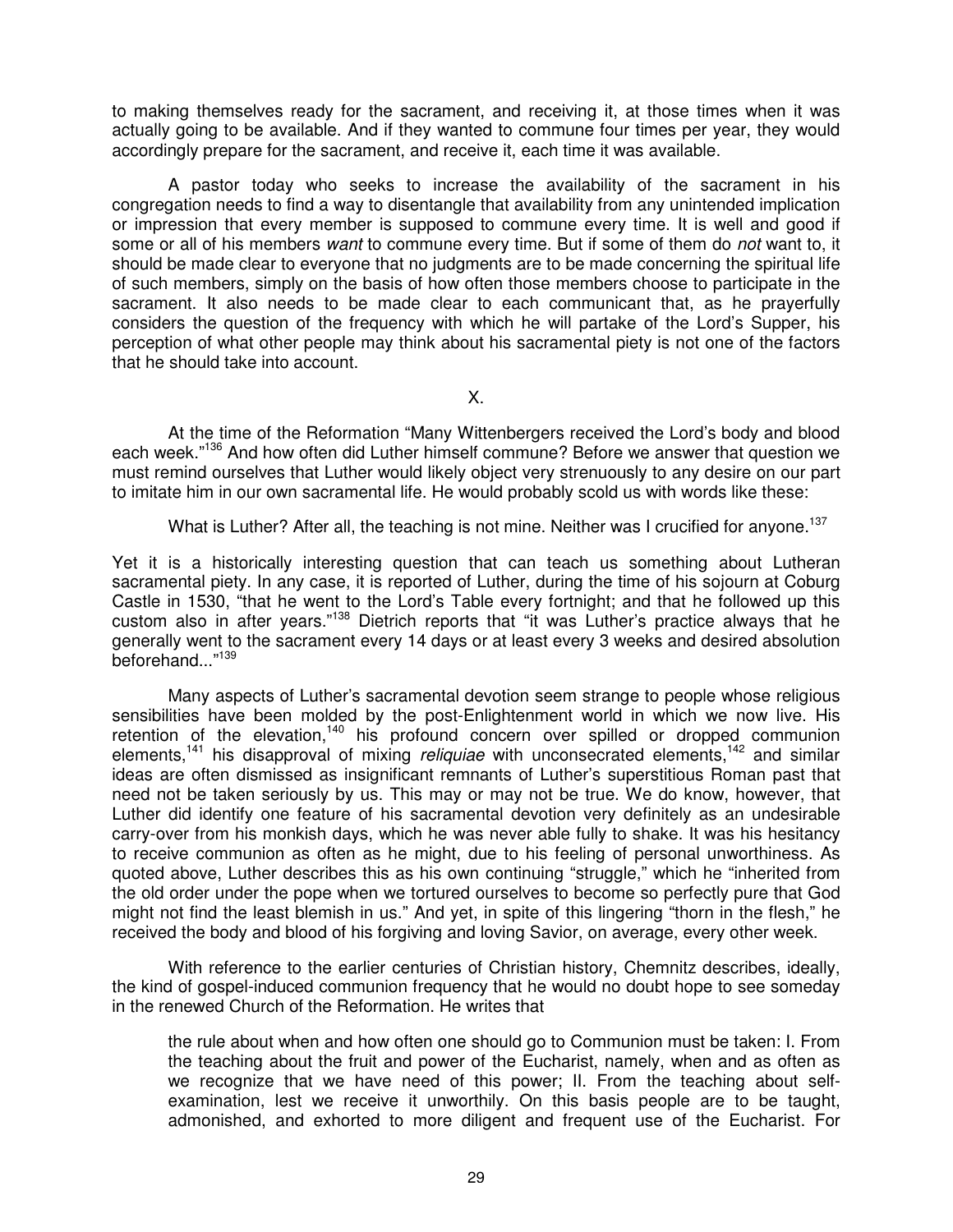because Christ says: "As often as you do this," it is wholly His will that those who are His disciples should do this frequently. Therefore those are not true and faithful ministers of Christ who in any manner whatever lead or frighten people away from more frequent use and reception of the Eucharist. There are beautiful examples of frequent use of the Eucharist from the true antiquity. Some had the custom of receiving the Eucharist daily, some twice a week, some on the Lord's day, Wednesday, Friday, and Saturday, some only on the Lord's Day.<sup>143</sup>

C. F. W. Walther builds on this observation, historically and devotionally, by explaining that

The first Christians celebrated it almost daily; especially in times of persecution, in order to be daily ready for death. ... The Holy Supper was regarded as the most glorious divine Armory, in which one receives the most invincible weapons for the spiritual battle. ... The holy Supper with the body and blood of Jesus Christ is the new Tree of Life, which stood in Paradise, which Christ has now again planted in His kingdom of Grace. ... O adorable, comforting mystery! The holy flesh of God, which the angels adore and the archangels reverence, becomes a Food for sinners! Let the heavens rejoice, let the earth be glad, but still more the believing soul, which enjoys such great gifts!<sup>144</sup>

And so, how often should the Lord's Supper be received? In the words of the Large Catechism, it should be received "frequently, whenever and wherever you will, according to everyone's opportunity and need, being bound to no special place or time." Chemnitz elaborates:

Therefore, you ask, how often would be enough to have been a guest of this Supper? It is not for any man to give a specific answer to this, either with a number or with a certain measure, other than as often as a troubled conscience feels and recognizes that it needs those benefits that are offered in the Supper for comfort and strengthening. Consciences are therefore not to be forced but aroused to frequent use of this Supper by earnest admonition and by consideration of how necessary [and] likewise how salutary and profitable the use of this Supper is for us.<sup>145</sup>

And in the words of Gerhard, "How often this sacrament should be taken every year, cannot be prescribed definitely and by some general rule, but must be left free for the approval of each one's conscience and for his piety."<sup>146</sup> This, too, is the clear and unambiguous teaching of the Lutheran Confessions.

XI.

Most of the people in Confessional Lutheran circles who have raised the issue of Communion frequency in recent years have done so in the interest of stimulating a renewed appreciation of the central importance of this sacrament – in the life of the church, and in the life of each individual Christian – especially in reaction to those enduring influences within Lutheranism that have not emphasized this. The present writer wholeheartedly concurs in this sentiment. He concurs furthermore in Paul Zeller Strodach's opinion – expressed many decades ago – that

The infrequent use of this holy privilege is not only to be deplored, but an effort should be made to correct it, since it is [a] part of the congregation's life which needs a "reformation." But this must be done in one way only, by creating a fervent desire for it, and not by compulsion or legislation. The practice of the Early Church was to gather for Holy Communion: that and the hearing of the Word were their prime objectives. This practice continued in every land and age where the Gospel was carried and disciples were made. Neither the Reformers nor the Reformation Movement attacked or objected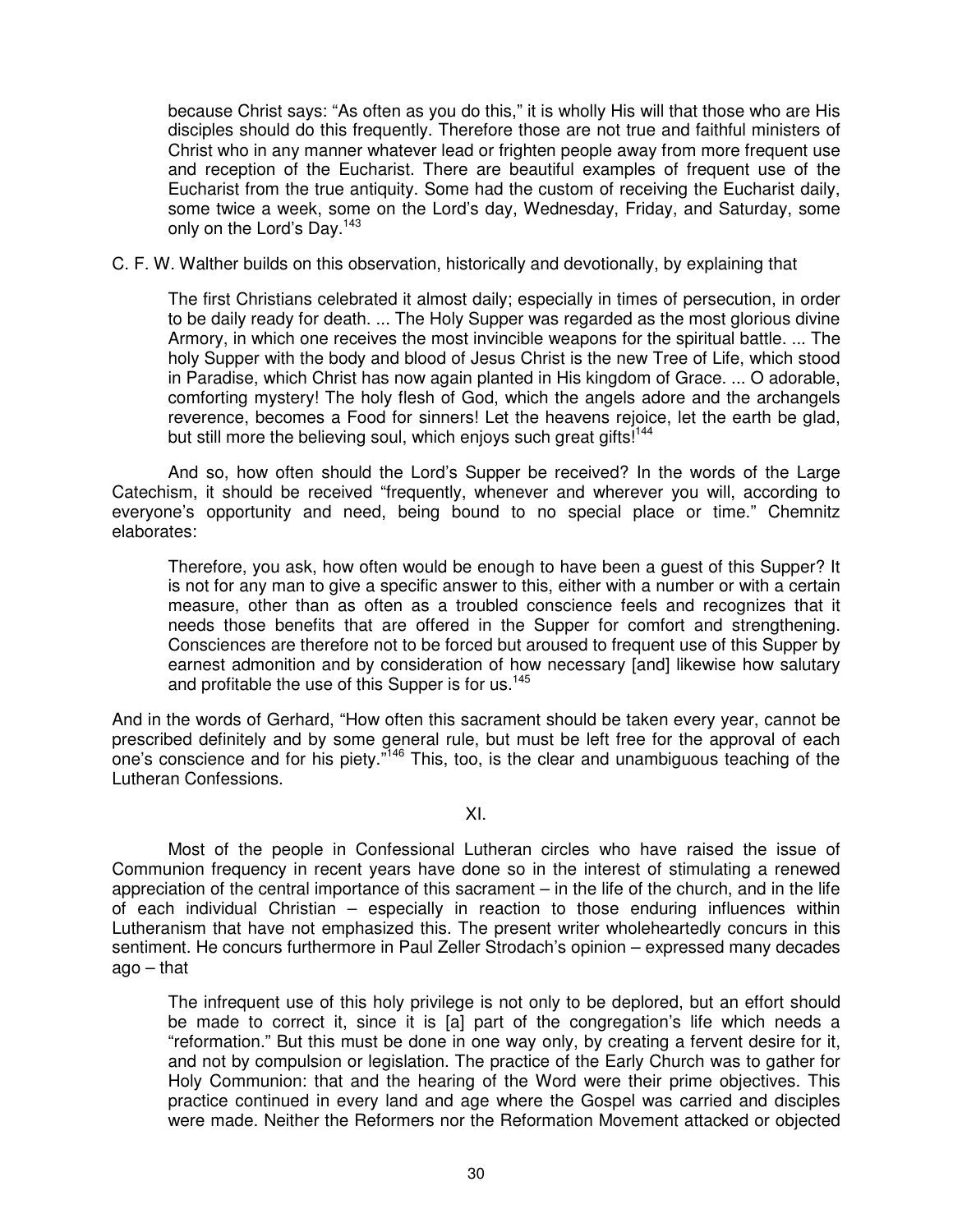to its use every Lord's Day, but only to the superstitions and abominations of the Mass practices. Celebration of the Holy Communion every Lord's Day is still found in some parts of the Church of the Reformation to this day. Whatever good or indifferent reasons may have brought about the once or twice or four or six times a year practices in this country in years gone by, they hardly obtain now.<sup>147</sup>

There truly is no good reason for "conservative" Lutherans to conserve the dubious sacramental practices of seventeenth-century Pietism and eighteenth-century Rationalism, while at the same time attempting to conserve the sound sacramental theology of sixteenth-century Confessionalism! Simply put, in those places in the world where the Lutheran Church is being newly established or re-established, this sacramental incongruity should not be introduced. And in those places in the world where the Lutheran Church has inherited this sacramental incongruity from generations past, it should indeed, in an evangelical manner, be corrected.

To pastors who would like to introduce the weekly availability of Holy Communion in their parishes, the present writer would recommend something akin to the approach that he has used in all three of the parishes he has served during his ministry, in accomplishing that goal. In each case, he arrived in a congregation that did not offer the sacrament every week. But also in each case, he made it known at the beginning of his ministry in that place that, as a Lutheran pastor, he understood himself to be obligated by his Confessional subscription to administer the sacrament to properly-prepared communicant members of the church who desired to receive it, regardless of which Sunday of the month it may be. And so he announced that on those Sundays when the Lord's Supper was not scheduled in the public service, it would nevertheless still be available in a brief spoken service after the (public) service of the Word, for any communicants who wished to receive it on those days. In this way, a "high mass / low mass" pattern was established in each church. In all three of these churches, the Lord's Supper was initially celebrated in the main public service approximately half the time – every other week – and was offered in a brief spoken service after the main public service approximately half the time – again, every other week. It was always announced in the bulletin on the "off" Sundays that the Supper would be available if there were communicants present who wished to receive it. And so, the "low mass" observance of the Sacrament, when it did occur, was still a *public* observance, theologically speaking.

In the present writer's first church, during the two years he was there, people asked to commune on an "off" Sunday on only two occasions. When he arrived at his second church, however, there were immediately about a dozen people who stayed for communion on those Sundays, and the average number had increased to about 18 or 20 by the time he left seven years later. Under his successor in that church, as the number of communicants staying for the spoken service continued to grow, the congregation took the natural step of beginning to celebrate the sacrament in the main public service every week. There were no protests, because by that time the number of people staying for communion on the "low mass" days – almost approaching the numbers who were communing on the "high mass" days – had made it obvious that this was the proper thing to do. Now, in the present writer's third congregation, he is following this "high mass / low mass" practice once again. There are at present usually somewhere between 10 and 15 people who remain for the Supper on the Sundays when it is not offered in the main part of the service. Sometimes there are more.

The present writer has never given the members of any of his churches the impression that a congregational voters' assembly or a board of elders have the authority to determine whether or not he, as the called steward of the mysteries of God, will administer communion to congregational members in good standing who ask for it. The majority may not properly interpose themselves between a minority and their Savior in such a way, or impose on the minority the majority's personal devotional preferences regarding the frequency of sacramental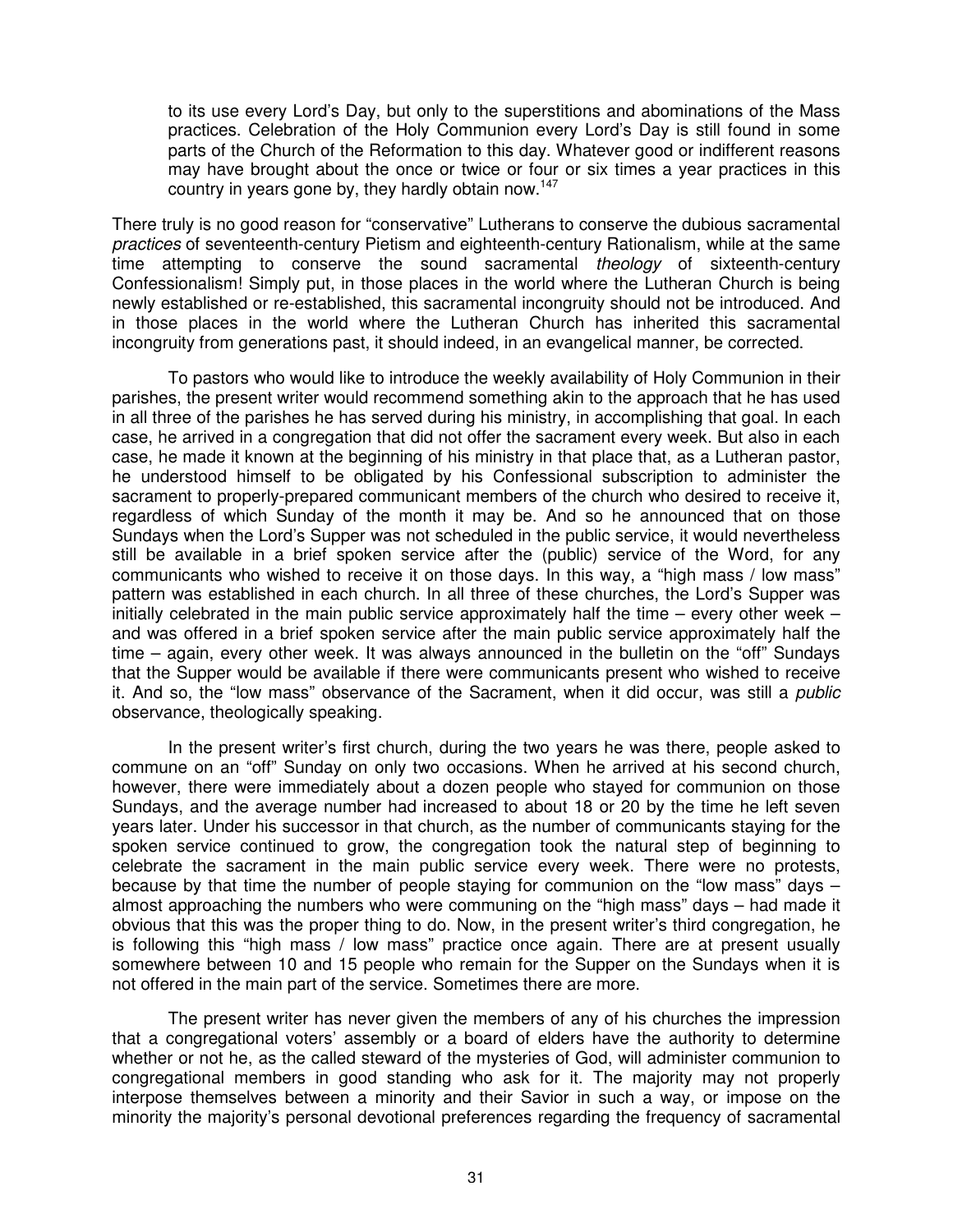reception. But in taking the patient and pastorally-sensitive approach that he has taken in regard to the *form and manner* of making the sacrament available on a weekly basis, the present writer has also not insisted that this needs to be done, immediately, in the main public part of the service. He has allowed his churches to grow into that over time, according to their own natural pace, as more and more people would decide to stay for communion on the "low mass" Sundays. And in the meantime, in his preaching and teaching on both "high mass" days and "low mass" days, he has sought to orient his people toward a deeper appreciation of the blessings of communion, and toward a properly-motivated desire for a more frequent reception of communion.

A Lutheran worshiper anywhere in the world should ordinarily be able to receive the Lord's Supper from his pastor whenever he in his conscience senses a need for it, regardless of which Sunday of the month it may be. The questions posed by Edgar S. Brown are really the questions posed by the conscience of the church, as she continually craves the grace and blessing of her divine Head in both Word and Sacrament:

To be sure, God's grace comes equally in both sermon and communion, not to mention baptism, absolution, counseling. This our confessions make quite clear. Concerning Word and sacrament, they say, "The effect of both is the same." Still, if a worshiper who has moved through the stages of worship – confession and absolution, praise and thanksgiving, instruction and admonition, prayer and offering – is then dismissed without an opportunity to receive the assurance of God's presence in the form instituted by the Savior, isn't something wrong? One who feels this matter keenly cannot help but know frustration. To be sure he may not wish to commune every Sunday, but shouldn't the opportunity be there?<sup>148</sup>

O Lord Jesus Christ, we thank You, that of Your infinite mercy You have instituted this Your Sacrament, in which we eat Your body and drink Your blood: Grant us, we beseech You, by Your Holy Spirit, that we may not receive this gift unworthily, but that we may confess our sins, remember Your agony and death, believe the forgiveness of sin, and day by day grow in faith and love, until we obtain eternal salvation; through You, who live and reign with the Father and the Holy Spirit, one true God, now and forever. Amen.<sup>149</sup>

## **ENDNOTES:**

 $\overline{a}$ 

<sup>1</sup>The Words of Institution, Evangelical Lutheran Hymnary (Saint Louis: MorningStar Music Publishers, Inc., 1996), pp. 54, 78-79, 102-03.

 $2$ This subject was previously addressed in a brief article by the present writer, with special reference to his own church body, in David Jay Webber, "Communion Frequency in the Evangelical Lutheran Synod: A Re-Evaluation," Lutheran Synod Quarterly, Vol. XXXI, No. 3 (September 1991), pp. 53-65.

 $3Good$  News, Vol. 2 (1996), No. 3, p. 17. In the original, there is a typographical error in the Confessional reference (a missing "X"). This has been corrected here.

<sup>4</sup>Augsburg Confession XXIV:34-36 (German), in The Book of Concord, edited by Robert Kolb and Timothy J. Wengert (Minneapolis: Fortress Press, 2000), p. 70. The John Chrysostom reference is to Homilies on Ephesians, Homily 3.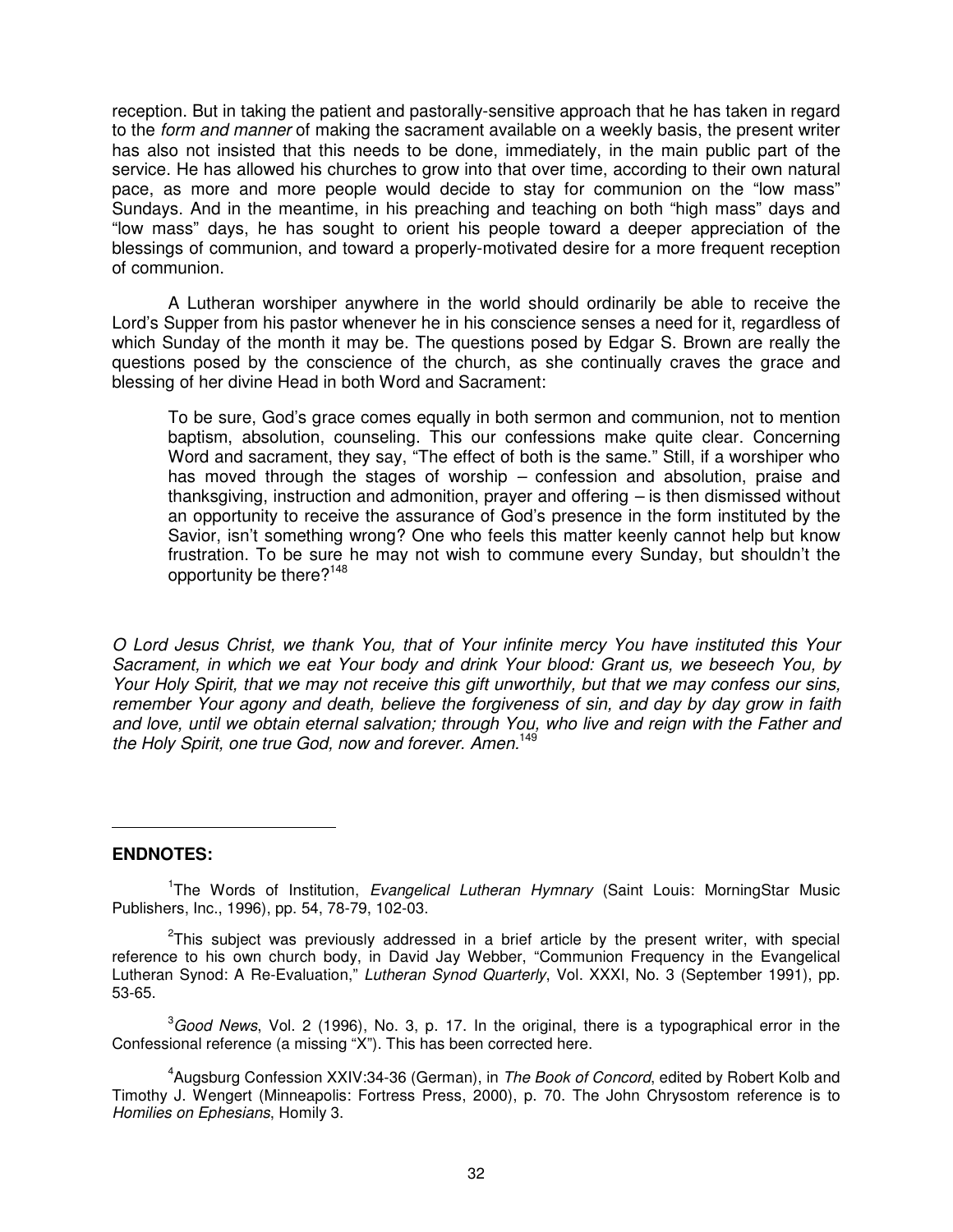<sup>5</sup>Lyle W. Lange, in *Our Great Heritage*, edited by Lange (Milwaukee: Northwestern Publishing House, 1991), Vol. 1, p. 326.

 $6$ New American Standard Bible,  $©$  1995. The Lockman Foundation.

<sup>7</sup>Joseph A. Seiss, "Our Confessions in English," Lutheran Church Review, Vol. I, No. 3 (July 1882), p. 216.

<sup>8</sup> Formula of Concord, Solid Declaration VII:64, Kolb/Wengert p. 604.

<sup>9</sup>Apology of the Augsburg Confession X:1, Kolb/Wengert p. 184.

<sup>10</sup>Martin Luther, "Confession Concerning Christ's Supper" (1528); quoted in Formula of Concord, Solid Declaration VII:78, Kolb/Wengert p. 607.

<sup>11</sup> Formula of Concord, Solid Declaration VII:75, Kolb/Wengert p. 606.

<sup>12</sup>Apology of the Augsburg Confession XXIV:1, Kolb/Wengert p. 258.

<sup>13</sup>St. Epiphanius, Heresies III:22; quoted in Apology of the Augsburg Confession XXIV:8, Kolb/Wengert p. 259.

<sup>14</sup>Large Catechism V:39, Kolb/Wengert p. 470.

 $\overline{a}$ 

<sup>15</sup> Martin Luther, "Concerning the Order of Public Worship," Luther's Works, Vol. 53 (Philadelphia: Fortress Press, 1965), p. 13.

<sup>16</sup>Martin Luther, Letter to Lazarus Spengler (August 15, 1528); quoted in John R. Stephenson, "The Holy Eucharist: At the Center or Periphery of the Church's Life in Luther's Thinking?", in A Lively Legacy: Essays in Honor of Robert Preus (edited by Kurt E. Marquart, Stephenson, and Bjarne W. Teigen) (Fort Wayne, Indiana: Concordia Theological Seminary, 1985), pp. 161-62. Another translation of this letter is "To Lazarus Spengler," Luther's Works, Vol. 49 (Philadelphia: Fortress Press, 1972), pp. 204- 10.

 $17$ John R. Stephenson, "The Holy Eucharist: At the Center or Periphery of the Church's Life in Luther's Thinking?", p. 158. Stephenson cites as examples the 1586 Church Order for Saxony and the 1526 Church Order for Schwäbisch-Hall.

<sup>18</sup>Martin Chemnitz, John Gerhard, and Polycarp Leyser, Harmonia Quatuor Evangelistarum (Frankfort and Hamburg, 1652), Vol. II, p. 1085; quoted in Kurt E. Marquart, The Church and Her Fellowship, Ministry, and Governance (corrected edition) (Fort Wayne, Indiana: The International Foundation for Lutheran Confessional Research, 1995), p. 200.

<sup>19</sup>New American Bible,  $\odot$  1970, Confraternity of Christian Doctrine.

<sup>20</sup>New King James Version, © 1985, Thomas Nelson, Inc.

 $21$ Christian Worship: Handbook (edited by Gary Baumler and Kermit Moldenhauer) (Milwaukee: Northwestern Publishing House, 1993), p. 44.

<sup>22</sup>Augsburg Confession XXIV:41 (German), Kolb/Wengert p. 72.

<sup>23</sup>Friedrich Lochner, Der Hauptgottesdienst der Evangelisch-Lutherischen Kirche (Saint Louis: Concordia Publishing House, 1895), p. 6; quoted in Kurt E. Marquart, "The Word As Life," Lutheran Synod Quarterly, Vol. VIII, No. 3 (Spring 1968), p. 51.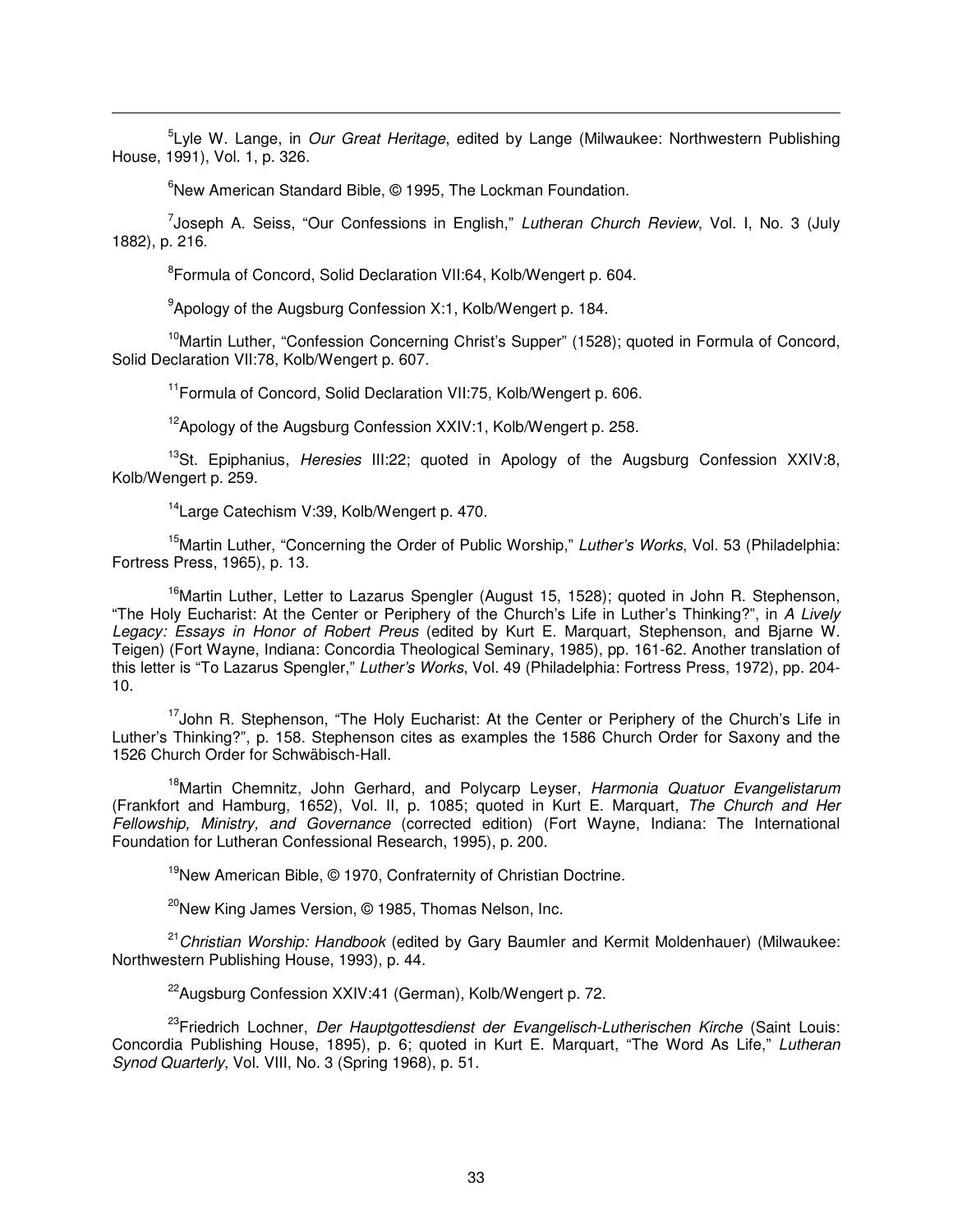<sup>24</sup>Henry Eyster Jacobs, The Lutheran Movement in England (revised) (Philadelphia: General Council Publication House, 1908), p. 305. See also Joseph Stump, The Christian Faith (New York: The Macmillan Company, 1932), p. 358.

 $25$ Hermann Sasse, This is my body (revised edition) (Adelaide, South Australia: Lutheran Publishing House, 1977), p. 1.

 $26$ Hermann Sasse, This is my body (revised edition), p. 2.

 $\overline{a}$ 

 $^{27}$ Hermann Sasse, This is my body (revised edition), p. 2.

 $^{28}$ Apology of the Augsburg Confession XV:42, Kolb/Wengert pp. 229.

<sup>29</sup>Augsburg Confession XXIV:21-23 (German), Kolb/Wengert pp. 68, 70.

<sup>30</sup>Herman A. Preus, A Theology to Live By (Saint Louis: Concordia Publishing House, 1977), pp. 156-57.

 $31$ Herman A. Preus, A Theology to Live By, p. 157.

<sup>32</sup> Consensus Tigurinus (1549), Article XXII; quoted in Francis Pieper, Christian Dogmatics, Vol. III (Saint Louis: Concordia Publishing House, 1953), p. 295.

<sup>33</sup>Formula of Concord, Solid Declaration VII:9, Kolb/Wengert p. 594.

<sup>34</sup>Martin Luther, "Confession Concerning Christ's Supper" (1528); quoted in Formula of Concord, Solid Declaration VII:32, Kolb/Wengert p. 598.

<sup>35</sup>Martin Luther, "Confession Concerning Christ's Supper" (1528); quoted in Formula of Concord, Solid Declaration VII:33, Kolb/Wengert p. 598.

In the second half of the twentieth century, many professedly Lutheran church bodies have formally declared altar and pulpit fellowship with the Reformed, via the Leuenberg Agreement in Europe, the Formula of Agreement in the United States, and similar instruments in other parts of the world. The documents which established these fellowship relationships are, for the most part, characterized by a deliberate ambiguity in wording on the historically decisive points, so that each side can read its own opinions into the text.

The Leuenberg Agreement of 1973 has served as the template for such documents. At the very beginning of its text it is asserted that "the churches assenting to this Agreement – namely, Lutheran and Reformed churches in Europe along with the Union churches which grew out of them, and the related pre-Reformation churches, the Waldensian Church and the Church of the Czech Brethren – affirm together the common understanding of the gospel elaborated below. This common understanding of the gospel enables them to declare and to realize church fellowship" (Leuenberg Agreement, in The Leuenberg Agreement and Lutheran-Reformed Relationships: Evaluations by North American and European Theolgians [edited by William G. Rusch and Daniel F. Martensen] [Minneapolis: Augsburg Publishing House, 1989], p. 144). The specific formulation that purports to settle the deep dispute between the Lutherans and the Reformed on the Sacrament of the Altar is this: "In the Lord's Supper the risen Jesus Christ imparts himself in his body and blood, given up for all, through his word of promise with bread and wine. He thus gives himself unreservedly to all who receive the bread and wine: faith receives the Lord's Supper for salvation, unfaith for judgment. We cannot separate communion with Jesus Christ in his body and blood from the act of eating and drinking. To be concerned about the manner of Christ's presence in the Lord's Supper in abstraction from this act is to run the risk of obscuring the meaning of the Lord's Supper. Where such a consensus exists between the churches, the condemnations pronounced by the Reformation confessions are inapplicable to the doctrinal position of these churches" (p. 149).

Where we would want to see an acknowledgment that all communicants – both the worthy, and the unworthy and impious – orally receive the true body and blood of Jesus Christ in the consecrated bread and wine, we see instead an acknowledgment that "the risen Jesus Christ" gives "himself" to all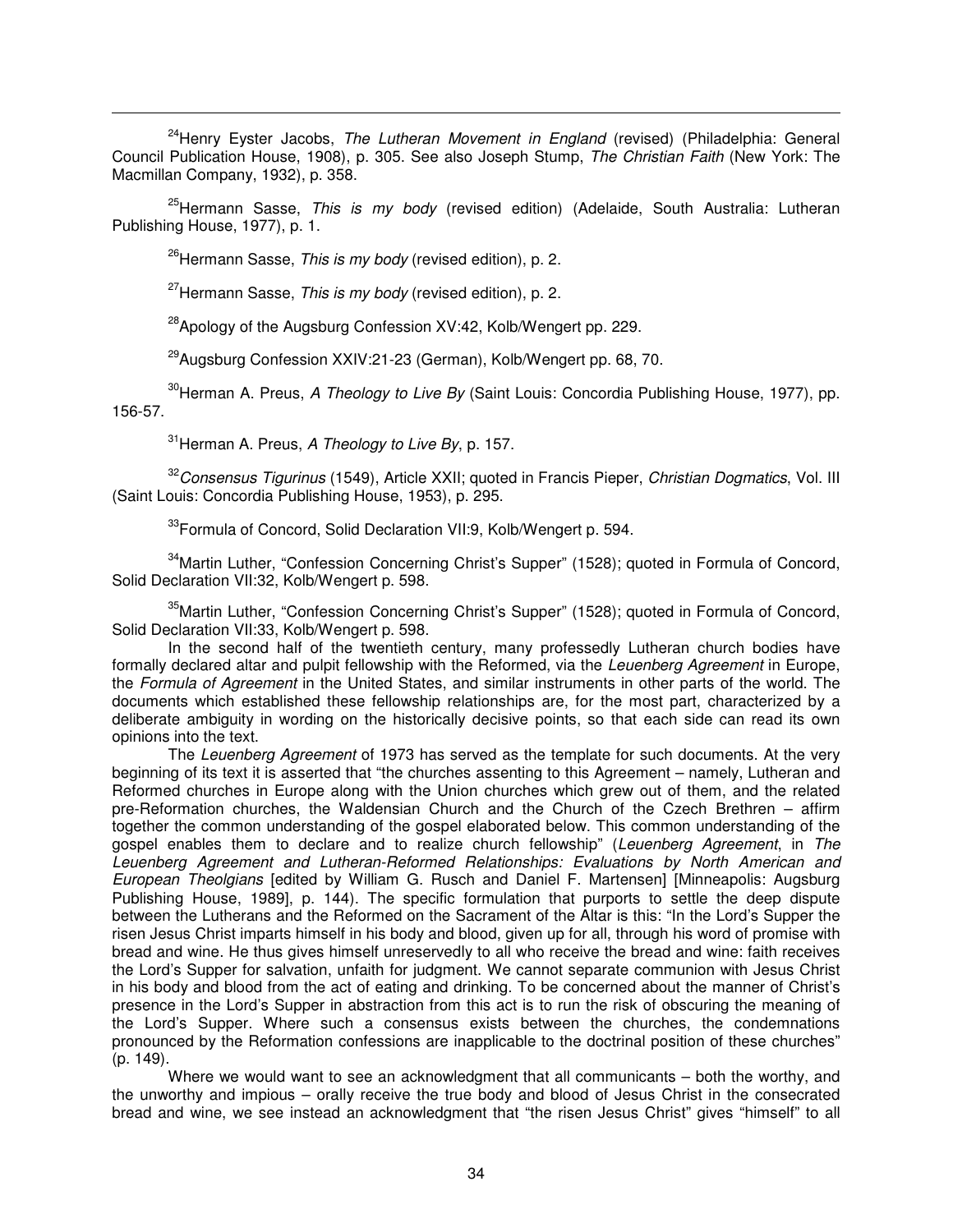who receive the bread and wine. When the body and blood of Christ *are* mentioned, it seems to be more a reference to what was given up for all on the cross, than to what is objectively received by all in the bread and wine of the sacrament. And in the sacrament, the body and blood of Christ are not tied to the consecrated bread and wine as much as they are tied to the act of eating and drinking. Historically, the Reformed were always willing to say, in a general and vague way, that "Jesus" is in the Lord's Supper; that those who partake of the Lord's Supper in faith receive "Jesus" by means of their faith; and even that those who do have a true faith are somehow connected to the body and blood of Jesus – distant though they are from this earth – by means of their connection to the Spirit of Jesus. What they would never say  $-$  and what the Leuenberg Agreement does not say  $-$  is that the body and blood of Jesus are specifically and objectively present in the consecrated bread and wine of the sacrament. The confession of orthodox Lutheranism is herein surrendered. Any church that subscribes the Leuenberg Agreement, or any similar agreement based upon it, as a genuine settlement of Lutheran-Reformed differences, thereby ceases to be an orthodox Lutheran church.

 $\overline{a}$ 

Such a way of proceeding is obviously not compatible with the theology or ecumenical principles of the Formula of Concord. The Formula rejects the teaching both of the crass and explicit Zwinglians, and of those Reformed "sacramentarians" who employ Lutheranesque terminology, but who still deny what is at the heart of the dispute – namely, a real and objective presence of the real body and blood of Christ, in the blessed bread and wine of the Supper. The Formula accordingly recognizes the fact "that there are two kinds of sacramentarians. There are the crude sacramentarians, who state in plain language what they believe in their hearts: that in the Holy Supper there is nothing more than bread and wine present, nothing more distributed and received with the mouth. Then there are the cunning sacramentarians, the most dangerous kind, who in part appear to use our language and who pretend that they also believe in a true presence of the true, essential, living body and blood of Christ in the Holy Supper, but that this takes place spiritually, through faith. Yet, under the quise of such plausible words, they retain the former, crude opinion, that nothing more than bread and wine is present in the Holy Supper and received there by mouth. For 'spiritually' means to them nothing other than 'the spirit of Christ' that is present, or 'the power of the absent body of Christ and his merit.' The body of Christ, according to this opinion, is, however, in no way or form present, but it is only up there in the highest heaven; to this body we lift ourselves into heaven through the thoughts of our faith. There we should seek his body and blood, but never in the bread and wine of the Supper" (Formula of Concord, Epitome VII:3-5, Kolb/Wengert p. 504).

The Leuenberg Agreement, and other ecumenical instruments that have been drafted in its spirit and style, are not "crude sacramentarian" documents. That we will concede. But they are "cunning sacramentarian" documents.

<sup>36</sup>G. S. Seaman, "The Administration of the Lord's Supper in Different Ages of the Church," Memoirs of the Lutheran Liturgical Association, Vols. I-VII (Pittsburgh, Pa.: The Lutheran Liturgical Association, 1906), Vol. III, p. 6. Emphases added.

 $37$ Luther D. Reed, The Lutheran Liturgy (revised edition) (Philadelphia: Muhlenberg Press, 1947), pp. 79-80.

<sup>38</sup> Martin Luther, "Receiving Both Kinds in the Sacrament," Luther's Works, Vol. 36 (Philadelphia: Fortress Press, 1959), pp. 256-57.

<sup>39</sup>Charles Porterfield Krauth, The Conservative Reformation and Its Theology (Philadelphia: General Council Publication Board, 1871), p. 655. Emphasis in original. Punctuation slightly revised. See also Henry Eyster Jacobs, A Summary of the Christian Faith (Philadelphia: United Lutheran Publication House, 1905), pp. 366-67; Robert D. Preus, Getting into The Theology of Concord (Saint Louis: Concordia Publishing House, 1977), p. 71; and Herman A. Preus, A Theology to Live By, p. 166.

<sup>40</sup>John R. Stephenson, "The Holy Eucharist: At the Center or Periphery of the Church's Life in Luther's Thinking?", p. 158.

<sup>41</sup> Formula of Concord, Solid Declaration VIII:78-79, Kolb/Wengert p. 631.

<sup>42</sup> Large Catechism V:32, Kolb/Wengert p. 470.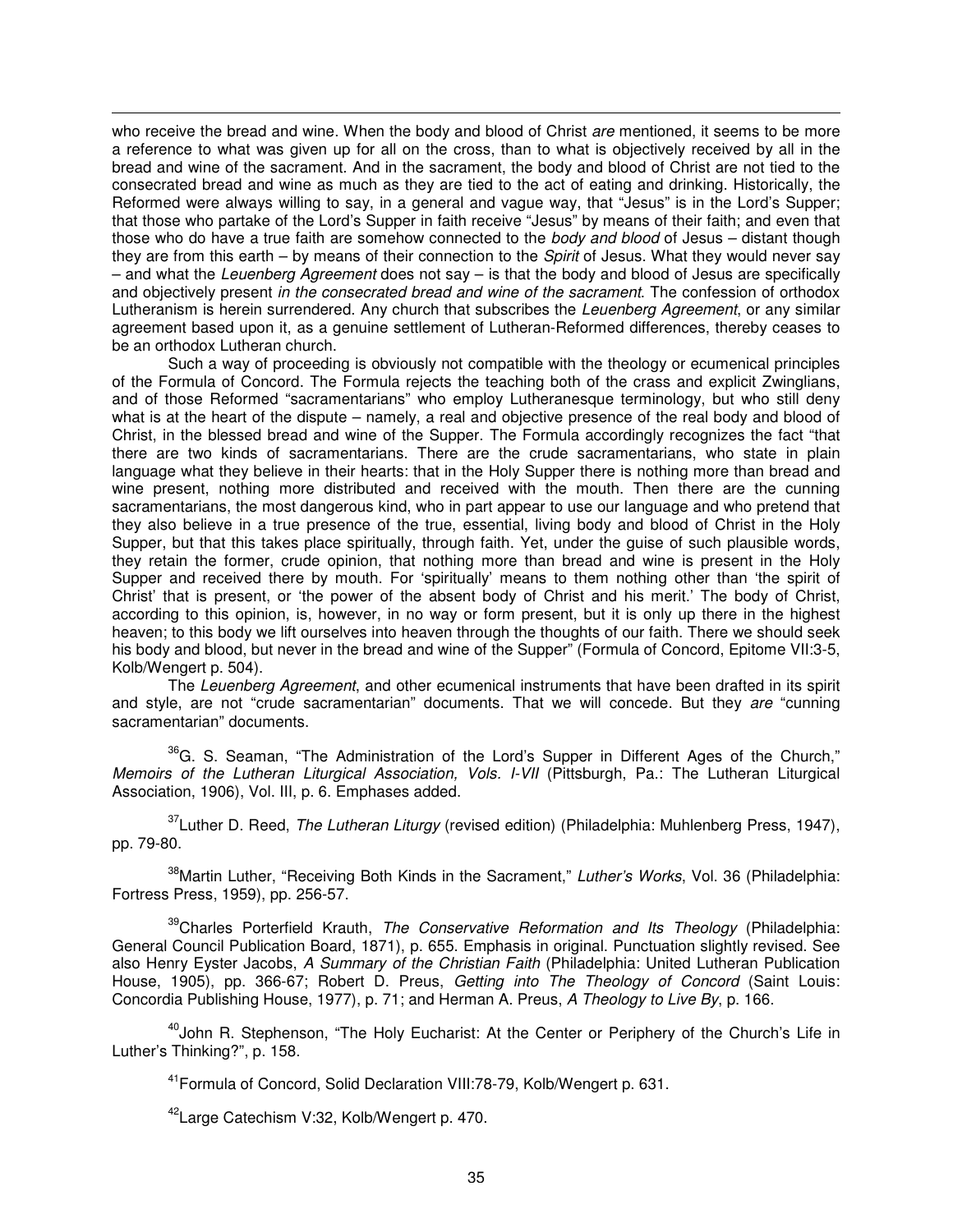<sup>43</sup>Apology of the Augsburg Confession X:4, Kolb/Wengert p. 185.

<sup>44</sup>Large Catechism V:66-68, Kolb/Wengert pp. 473-74.

<sup>45</sup>See Martin Chemnitz, The Lord's Supper (translated by J. A. O. Preus) (Saint Louis: Concordia Publishing House, 1979), especially pp. 185-94.

<sup>46</sup>Small Catechism VI:6, Kolb/Wengert p. 362.

 $\overline{a}$ 

 $47$ Large Catechism V:23-27, Kolb/Wengert p. 469.

<sup>48</sup>Smalcald Articles III, IV, Kolb/Wengert p. 319.

<sup>49</sup>Kurt E. Marquart, "Liturgical Commonplaces," Concordia Theological Quarterly, Vol. 42, No. 4 (October 1978), p. 335.

 $50$ Wilhelm Loehe, Agenda for North American Congregations; quoted in Christian Worship: Handbook, p. 44.

 $51$ Philip Melanchthon, Letter to George, Margrave of Brandenburg-Ansbach (1531) (CR II:538); quoted in Edward T. Horn, "The Reformation of Worship in the City of Nürnberg," Lutheran Church Review, Vol. XI, No. 2 (April 1892), p. 138.

<sup>52</sup>Kurt E. Marquart, "Liturgical Commonplaces," pp. 335-36. The quotations are from Luther's Works,Vol. 53, p. 24.

 $53$ Luther D. Reed, The Lutheran Liturgy (revised edition), p. 244.

<sup>54</sup>Martin Schmidt, "Pietism," in *Encyclopedia of the Lutheran Church* (edited by Julius Bodensieck) (Minneapolis: Augsburg Publishing House, 1965), Vol. III, pp. 1898-99.

 $55$ Luther D. Reed, The Lutheran Liturgy (revised edition), p. 146.

<sup>56</sup>Luther D. Reed, The Lutheran Liturgy (revised edition), pp. 244-45.

 $57$ Luther D. Reed, The Lutheran Liturgy (revised edition), p. 245.

<sup>58</sup>John A. W. Haas, "Rationalism," in Lutheran Cyclopedia (edited by Haas and Henry Eyster Jacobs) (New York: Charles Scribner's Sons, 1899), p. 402.

<sup>59</sup>Wilhelm Friedrich Hufnagel, *Liturgische Blätter*; quoted in J. F. Ohl, "The Liturgical Deterioration of the Seventeenth and Eighteenth Centuries," Memoirs of the Lutheran Liturgical Association, Volumes III-VII (Pittsburgh: Lutheran Liturgical Association, 1906), Vol. IV, p. 77.

 $^{60}$ J. F. Ohl, "The Liturgical Deterioration of the Seventeenth and Eighteenth Centuries," p. 75. The quotations are from Christian Friedrich Sintenis, Agende (Leipzig: 1808).

<sup>61</sup>Günther Stiller, Johann Sebastian Bach and Liturgical Life in Leipzig (Saint Louis: Concordia Publishing House, 1984), pp. 131-32.

 $62$ John R. Stephenson, "The Holy Eucharist: At the Center or Periphery of the Church's Life in Luther's Thinking?", p. 158.

<sup>63</sup> Aus Amerika," Zeitschrift fuer Protestantismus und Kirche, Vol. 11 (1846), pp. 263-64; quoted in E. Clifford Nelson, editor, The Lutherans in North America (revised edition) (Philadelphia: Fortress Press, 1980), p. 220.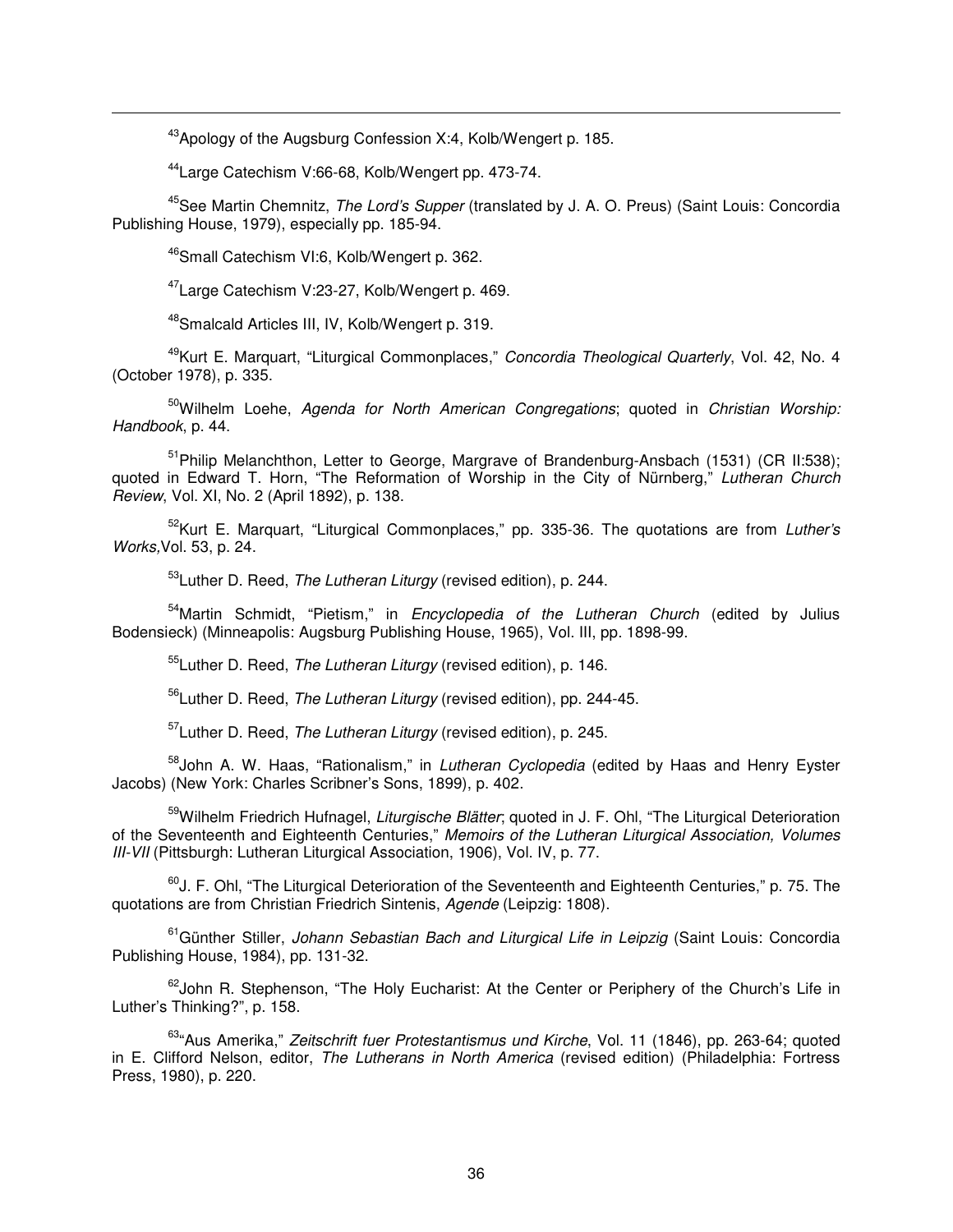<sup>64</sup>S[amuel]. S[imon]. Schmucker, The American Lutheran Church (Springfield, Ohio: D. Harbaugh, 1851), p. 270.

 $\overline{a}$ 

<sup>65</sup>B[eale]. M. Schmucker, "Charles Porterfield Krauth"; in J. C. Jensson, editor, American Lutheran Biographies (Milwaukee: 1890), p. 423.

A semi-annual observance of the Lord's Supper seems to have been the standard practice in the east coast tradition of American Lutheranism during this timeframe. The present writer owns a transcript of a nineteenth-century church register of his home congregation, Christ Evangelical Lutheran Church in Germantown, New York. This transcript includes a record of communicants from 1818 to 1859. Except for occasional administrations of communion in the homes of the sick, and except for one year (1853) when communion was also celebrated on Christmas, the Lord's Supper was held only twice per year during these four decades: once in the spring, and once in the autumn. The congregation was a member-church of the New York Ministerium, which belonged to the General Synod during much of this period. During the years when the present writer was growing up in this congregation, in the 1960s and 1970s (at which time it was affiliated with the Lutheran Church in America), the Lord's Supper was celebrated on the second Sunday of each month and on Maundy Thursday. This may have fallen short of the Confessional ideal of offering the sacrament on every Sunday and festival, but when compared to the practice of that church a century earlier, it represented a marked improvement.

<sup>66</sup>Johann Heinrich Philipp Graebner, Die frankischen Colonien des Saginaw Thales, im Staate Michigan [The Franconian Colonies of the Saginaw Valley, in the State of Michigan] (1890) (translated by Esther Meyer Stahlke). Online at http://andrsn.stanford.edu/jhpgbio.html

 Kenneth W. Wieting notes, on the basis of the reminiscences of Ludwig Fuerbringer, that Fuerbringer's "home congregation in Frankenmuth, Michigan, celebrated the Lord's Supper every Sunday in the 1880s," and that the four Missouri Synod congregations that existed in Saint Louis during that same period – all of which had been founded by C. F. W. Walther – "celebrated the Lord's Supper every second week" (The Blessings of Weekly Communion [Saint Louis: Concordia Publishing House, 2006], p. 145).

 $67$ F[rederick]. R. Webber, Studies in the Liturgy (Erie, Pa.: Ashby Printing Company, 1938), pp. 205-06. The present writer is not related to the author of this book.

Most of the Lutheran Church Orders of the sixteenth century called for the Lord's Supper to be made available to the people according to the pattern Webber describes, but not all of them. The 1597 Kirchenordnung for Amsterdam (where Dutch Reformed influence was strong) called for the Lord's Supper to be administered on the first Sunday of each month and on "Easter, Whitsunday and Kirmess" (B[eale]. M. Schmucker, "The Lutheran Church in the City of New York During the Second Century of its History," Lutheran Church Review, Vol. III, No. 4 [October 1884], p. 284). This Church Order (in its various revisions) was normative among the Dutch and Palatine Lutherans in colonial New York and New Jersey, and it also served as the basis for the Church Order that was used by the Lutheran Salzburgers in eighteenth-century Georgia. See David Jay Webber, "Berkenmeyer and Lutheran Orthodoxy in New York," Concordia Historical Institute Quarterly, Vol. 60, No. 1 (Spring 1987), pp. 19-31. See also David Jay Webber, "Church and State, Congregation and Synod: ... With Special Reference to the Church Polity of the Lutheran Church in the Netherlands in the Sixteenth and Seventeenth Centuries," Lutheran Synod Quarterly, Vol. 43, No. 4 (December 2003), pp. 360-400. Closer in spirit to the Confessional pattern were the directives of the Grosse Kirchenordnung of Württemberg (1559): "At the start, the Supper of Christ shall be held in the principal cities every month and, where possible, every fourteen days; yes, it shall be held in the churches often and frequently on the Sundays and other festival days, so often as communicants are present and have announced themselves for the sacrament, as stipulated above. The ministers shall earnestly admonish the people and diligently teach them the value and need for receiving this sacrament, so that they gladly and frequently take part" (quoted in Lowell C. Green, "Apology 24 As Illuminated by the Communion Rules and Practices of Sixteenth-Century Lutheranism" [unpublished ms., 1996], p. 20; see also Lowell C. Green, "How Frequently Was Communion Available in the 16th Century?," Concordia Review, Vol. I, No. 2 [July 1975], p. 3).

<sup>68</sup>Kurt E. Marquart, "Liturgical Commonplaces," pp. 343-44.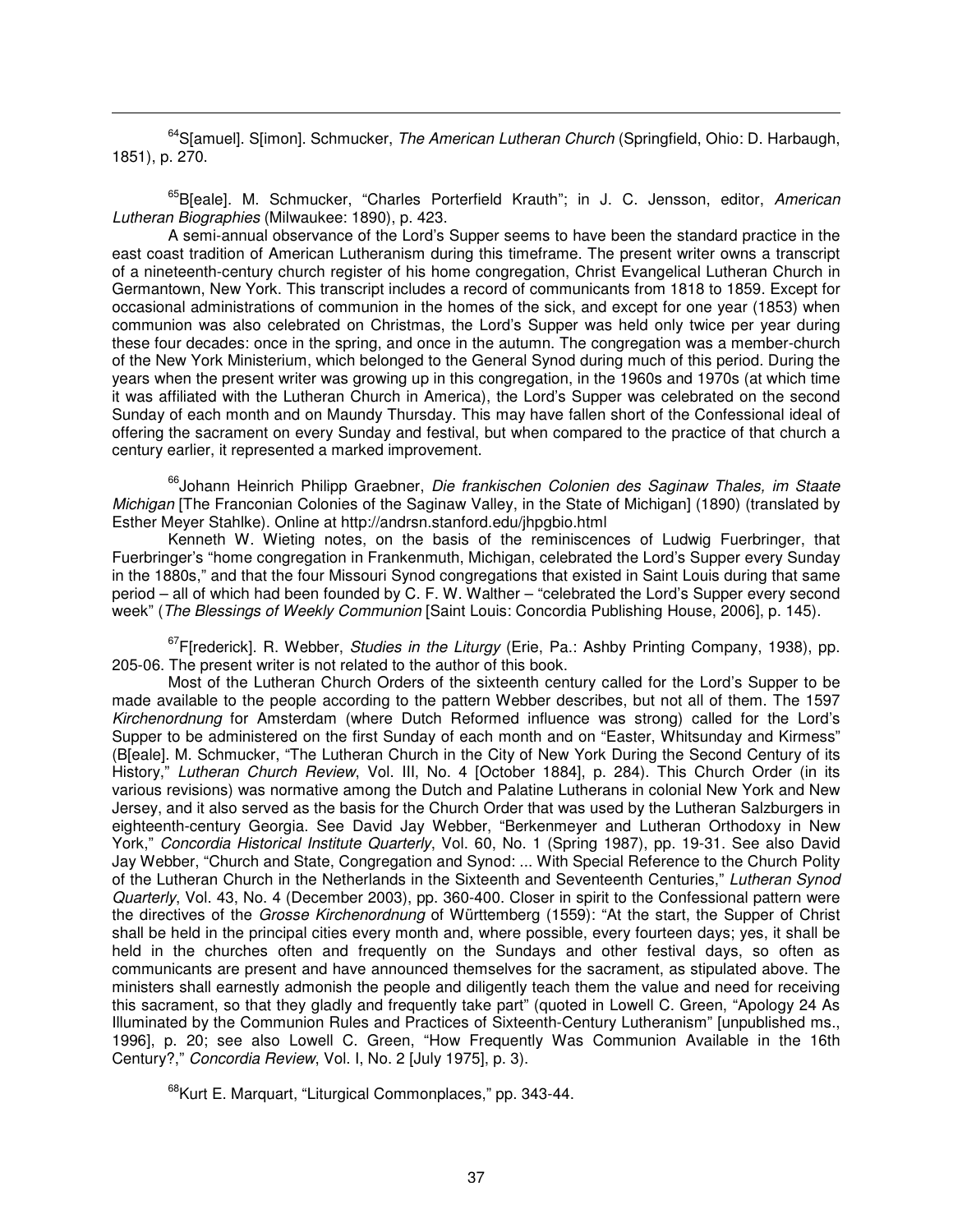Joseph Herl reminds us that among the early Lutherans, "the Lord's Supper was the center around which all other services revolved. Except for a few areas in the south that were influenced by the Swiss Reformation, the Supper was offered every Lord's day and holy day throughout Lutheran Germany. Several practices highlighted the importance of the sacrament: 1. Private confession before each reception of the sacrament was required in nearly all Lutheran territories. ... This practice not only assured the pastor that communicants were prepared for the sacrament, but also enabled him to count the communicants before consecrating the bread and wine. Thus the problem of what to do with the body and blood of Christ that remained after all had communed was avoided, as only enough for the announced communicants was consecrated. 2. The traditional vestment for Mass, the chasuble, was retained in many Lutheran churches. 3. With few exceptions, the Consecration, as it was called in the sixteenth century, was always sung. This practice was new with Luther; prior to his time in western Christianity, the priest said the Consecration softly so the people could not hear it. 4. Many Lutherans retained the Elevation, in which the priest raised the consecrated body of Christ aloft for the people to view. 5. In many Saxon churches, according to a contemporary report, the ringing of the Sanctus bell at the consecration of the bread and cup was retained into the eighteenth century. 6. Only ordained pastors distributed the sacrament. 7. Some churches used a houseling cloth to catch any crumbs that might fall from the host while it was being distributed. It was carried by an assistant and held underneath the chin of each communicant" ("Seven Habits of Highly Effective Liturgies: Insights from the Sixteenth through the Eighteenth Centuries," in Thine the Amen: Essays on Lutheran Church Music in Honor of Carl Schalk [edited by Carlos R. Messerli] [Minneapolis: Lutheran University Press, 2005], pp. 144-45).

 $^{69}$ F[rederick]. R. Webber, *Studies in the Liturgy*, p. 206.

<sup>70</sup>Lutheran Worship (Saint Louis: Concordia Publishing House, 1982), pp. 144, 167, 187.

<sup>71</sup> Lutheran Service Book (Saint Louis: Concordia Publishing House, 2006), pp. 160, 176, 193.

<sup>72</sup>Christian Worship: A Lutheran Hymnal (Milwaukee: Northwestern Publishing House, 1993), p.

20.

 $\overline{a}$ 

<sup>73</sup>Evangelical Lutheran Hymnary, pp. 49, 72, 97.

<sup>4</sup>Norbert H. Mueller and George Kraus, editors, Pastoral Theology (Saint Louis: Concordia Publishing House, 1990), p. 97.

Lutheran Book of Worship (Minneapolis: Augsburg Publishing House; and Philadelphia: Board of Publication, Lutheran Church in America, 1978), prepared by the American Lutheran Church, the Evangelical Lutheran Church of Canada (formerly the Canada District of the ALC), the Lutheran Church in America, and the Lutheran Church – Missouri Synod, became the hymnal of the Evangelical Lutheran Church in Canada when that body was formed by the 1985 merger of the ELCC and the LCA – Canada Section. It also became the hymnal of the Evangelical Lutheran Church in America when that body was formed by the 1987 merger of the ALC, the LCA, and the Association of Evangelical Lutheran Churches (an LCMS breakaway). The rubrics for the orders of service in Lutheran Book of Worship give directions about what to do when there is "no Communion" (pp. 65, 85, 106). Evangelical Lutheran Worship (Minneapolis: Augsburg Fortress, 2006) is a more recent hymnal produced by the ELCA, and used also in the Evangelical Lutheran Church in Canada. The Introduction to this hymnal expresses a "commitment to gathering regularly around both God's word and the holy supper" (p. 8). It offers ten different settings of the order for Holy Communion, but only one order for the Service of the Word (without Communion). The rubrics for that one non-sacramental Sunday service state: "Although a weekly celebration of the Lord's supper is the norm, a service of the word of God is also celebrated regularly or occasionally in many places" (p. 210). The inclusion of this service is obviously a concession to churches that would be understood to have an abnormal liturgical and sacramental practice. It would seem, however, that the increased frequency of the Lord's Supper in the ELCA (and in similar liberal or "mainstream" Lutheran churches in other parts of the world) is not the result of a return to classic Confessional patterns of belief and practice. The ELCA's full altar and pulpit fellowship relationships with the Episcopal Church, the Reformed Church in America, the Presbyterian Church (U.S.A.), the United Church of Christ, the Moravian Church, and the United Methodist Church clearly testify to the dominant influence of a new kind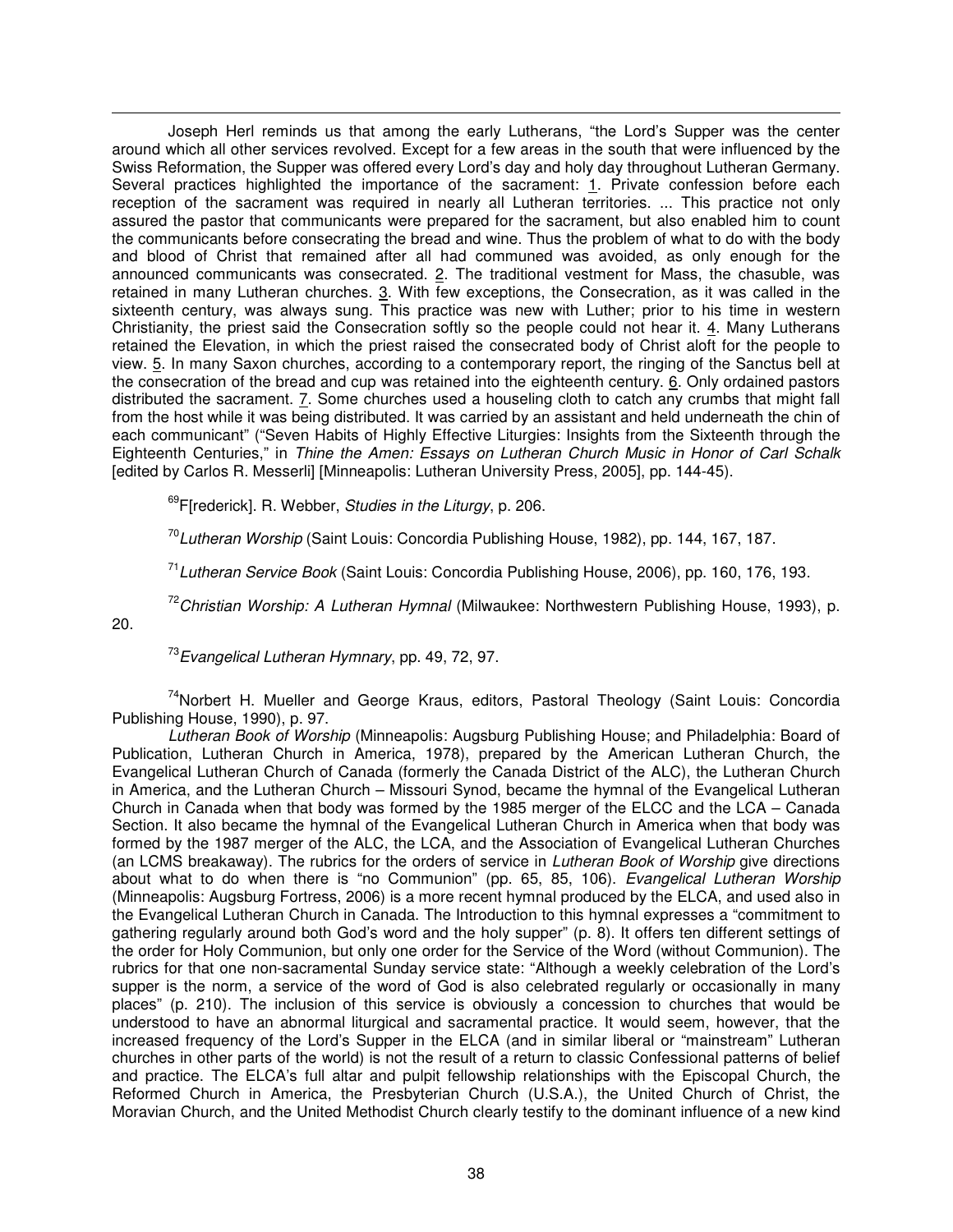of ecumenical eucharistic theology that does not presuppose or require an unflinching conviction that the true body and blood of Christ are really present in the consecrated bread and wine of the sacrament, and are really received – orally – by all communicants.

 $75$ Apology of the Augsburg Confession XXIV:1, Kolb/Wengert p. 258. Emphasis added.

<sup>76</sup>Augsburg Confession XXIV:5-6 (Latin), Kolb/Wengert p. 69.

 $\overline{a}$ 

 $^{77}$ Apology of the Augsburg Confession XV:41, Kolb/Wengert p. 229.

In the Lutheran churches of the sixteenth century, the pastor was not the only person responsible for the catechizing of children. Among the "ministers of the church," he might share this duty with the schoolmaster in the boys' school, with the schoolmistress in the girls' school, and with the parish sexton/sacristan. It was also understood that the God-given duties of fathers and mothers included the catechizing of their children.

<sup>78</sup> Large Catechism, Preface: 1, Kolb/Wengert p. 383.

<sup>79</sup>Large Catechism, Preface: 2,5, Kolb/Wengert p. 383.

<sup>80</sup>Small Catechism, Preface: 10-12, Kolb/Wengert pp. 348-49.

<sup>81</sup> Large Catechism V:1-2, Kolb/Wengert p. 467. Punctuation slightly revised.

<sup>82</sup>Martin Chemnitz, *Examination of the Council of Trent*, Part II (translated by Fred Kramer) (Saint Louis: Concordia Publishing House, 1978), p. 302.

This leads to a practical question: "Do we hold that the exercise of church fellowship, especially...altar fellowship, can be decided in every instance solely on the basis of formal church membership, that is, on whether or not the person belongs to a congregation or synod in affiliation with us? No. Ordinarily this is the basis on which such a question is decided since church fellowship is exercised on the basis of one's confession to the pure marks of the church, and ordinarily we express our confession by our church membership. There may be cases in the exercise of church fellowship where a person's informal confession of faith must also be considered. This is especially true regarding the weak. But whether one is guided by a person's formal or informal confession of faith, in either instance it must in principle be a confession to the full truth of God's Word. In addition, special care must be exercised so as not to cause offense to others or to interfere with another man's ministry. Further, we are not to judge harshly concerning the manner in which a brother pastor after much agonizing handles such difficult cases" ("A reply of the WELS Commission on Inter-Church Relations and of the ELS Board of Theology and Church Relations based on their synods' public confession on the doctrine of church fellowship to a question regarding church fellowship raised by pastors from the Conference of Authentic Lutherans," Lutheran Sentinel, Vol. 59, No. 14 [July 22, 1976], pp. 220-21).

<sup>83</sup>Augsburg Confession XXIV:7 (German), Kolb/Wengert p. 68.

<sup>84</sup>Edward T. Horn, "Liturgical Work of John Brenz," Lutheran Church Review, Vol. I, No. 4 (October 1882), pp. 281-83.

<sup>85</sup>Martin Luther, Letter to Nicholas Hausmann (1523); quoted in "Whether the Eucharist Should be Given to Children?", Lutheran Forum, Vol. 30, No. 4 (Winter 1996), p. 13. Emphasis added.

<sup>86</sup>Martin Chemnitz, Examination of the Council of Trent, Part II, pp. 165-66.

<sup>87</sup>Jacob Andreae, Martin Crucius, and Lucas Osiander, Correspondence with the Patriarch of Constantinople (1577); in George Mastrantonis, translator and editor, Augsburg and Constantinople (Brookline, Mass.: Holy Cross Orthodox Press, 1982), p. 143. Translation slightly revised.

The earliest testimony in Christian history to the practice of infant communion (without preceding instruction) is in the writings of St. Cyprian, the third-century bishop of Carthage. But a contemporary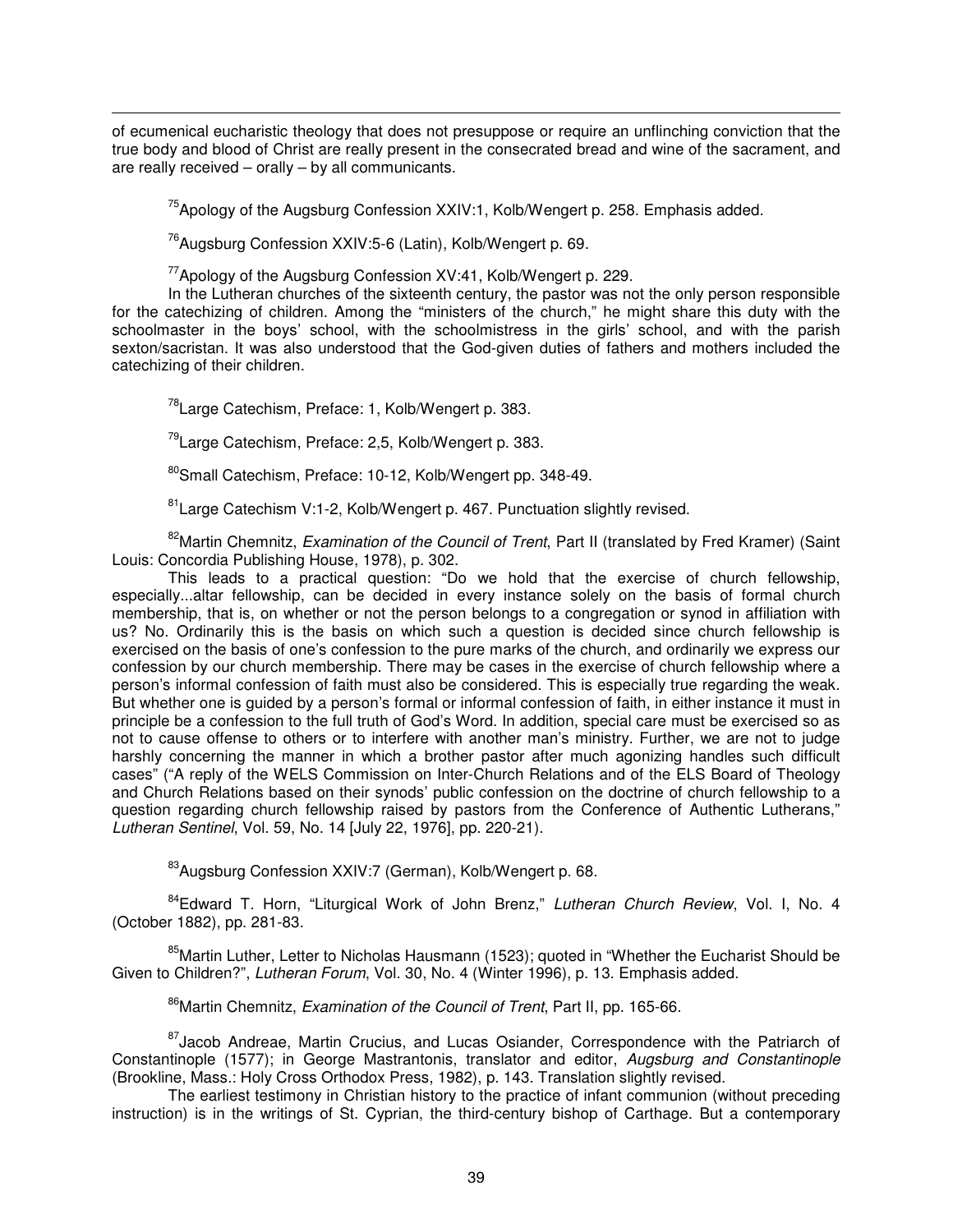document from Syria indicates that this was not the practice in the Near Eastern churches of that time. The Didascalia Apostolorum tells Christians to "honour the bishops, who have loosed you from sins, who by the water regenerated you, who filled you with the Holy Spirit, who reared you with the word as with milk, who bred you up with doctrine, who confirmed you with admonition, and made you to partake of the holy Eucharist of God, and made you partakers and joint heirs of the promise of God. These reverence..." ([edited by R. H. Connolly] [Oxford: Clarendon Press, 1929], p. 39). The church in Syria was culturally and geographically closer to the apostolic origins of Christianity than was the Latin church of North Africa. Among the Syrian Christians in the third century, one who had been baptized in infancy was then, over time, "reared" with the word, "bred up" with doctrine, and finally "confirmed" with admonition, before he was admitted to the eucharist. The sequence of episcopal ministrations as listed in the Didascalia indicates that this ecclesiastical writing is not chiefly referring to the baptism, and admission to communion, of adult catechumens and converts. If that were the case, then their being loosed from sins, their being regenerated in the water, and their being filled with the Holy Spirit, would come after their having received instruction in the word and in Christian doctrine, not before. See also Roger T. Beckwith, "Age of Admission to the Lord's Supper," The Westminster Theological Journal, Vol. XXXVIII, No. 2 (Winter 1976), pp. 125-27. And since we are speaking here of Semitic Christianity – which had likely preserved a greater consciousness of its Jewish roots than had other branches of the early church – it can be helpful to recall that "The Mishnah (M. Avot 5.21; M. Niddah 5.6) states that thirteen is the age when one's vows become legally binding and when one must fulfill one's religious and ethical duties" (William M. Cwirla [unpublished]). It is possible, then, that thirteen may also have been the approximate age at which children who had been raised from infancy in the Christian church in Syria were first admitted to the Lord's Supper.

 $\overline{a}$ 

The Lord's New Testament sacraments are constituted and defined by the divine words through which he originally instituted each sacrament, and through which he indicated the proper use of each sacrament. The Words of Institution for Baptism were not addressed to the recipients of the sacrament, but to its *administrants*. In his institution of Baptism, Jesus told his disciples what they were to say as they baptized people from all nations. In contrast, the Words of Institution for Holy Communion, in the first celebration of that Supper, were addressed to the disciples as communicants, to whom the body and blood of Christ were being offered. The character of the baptismal institution allows for Baptism to be received passively, such as by an infant, whose intellect is not being directly engaged by the baptismal Words. But the character of the eucharistic institution does not allow for that sacrament to be received passively, by one who is not listening to, and reflecting on, the eucharistic Words that are addressed to him, and that require his attention. Martin Chemnitz picks up on this when he observes that "Paul shows (1 Cor. 11:23-34) from the rule of the institution that some among the Corinthians were eating unworthily. And when he wants to show how they could eat the Lord's Supper worthily and with profit, he sets before them the institution itself as he had received it from the Lord. ...the mind, from the words of institution, understands, believes with firm assent, and in the use of the Lord's Supper reverently ponders what this sacrament is, what its use is, and what the nature of this whole action is – that here the Son of God, God and man, is Himself present, offering and imparting through the ministry to those who eat, together with the bread and wine, His body and blood, in order that by means of this most precious testimony and pledge He may unite Himself with us and apply, seal, and confirm to us the New Testament covenant of grace. And this faith, resting on the words of institution, excites and shapes reverence and devotion of mind as this sacrament is used. ...the institution itself shows that this is necessary and required for worthy eating..." (*Examination of the Council of Trent*, Part II, p. 317. Emphases added.).

Contrary to classic Lutheran faith and practice, and contrary to classic Lutheran standards for spiritual oversight and pastoral care in conjunction with admission to the Lord's Supper, infants and small children are now communed in many liberal or "mainstream" Lutheran church bodies – such as the Evangelical Lutheran Church in America and the Evangelical Lutheran Church in Canada. This practice was introduced – predictably – after many years of an "open communion" practice for adults in those churches. If adults with no Lutheran catechesis were now allowed to admit themselves to the altar in a Lutheran congregation, then why not allow the uncatechized children of members likewise to be admitted?

<sup>88</sup>Small Catechism, Preface: 1-3, Kolb/Wengert pp. 347-48.

<sup>89</sup>1 Corinthians 4:1, New King James Version.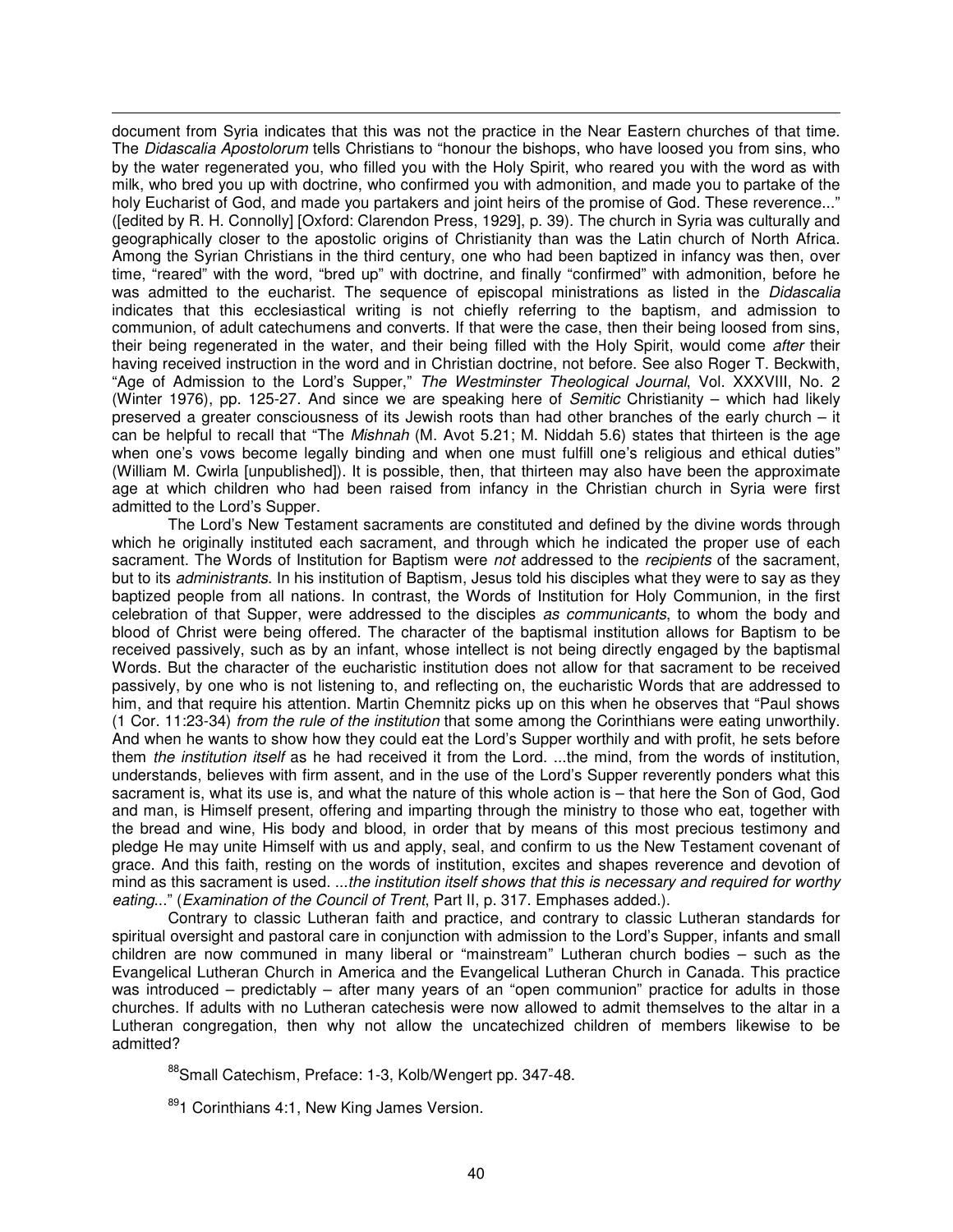$90$ Hebrews 13:17, New King James Version.

91 New King James Version.

 $\overline{a}$ 

 $92$ Apology of the Augsburg Confession XI:3-5, Kolb/Wengert pp. 186.

93Martin Luther, "An Order of Mass and Communion for the Church at Wittenberg," Luther's Works, Vol. 53, pp. 32-33.

<sup>94</sup>Augsburg Confession XI:1-2 (German), Kolb/Wengert p. 44.

<sup>95</sup>Large Catechism IV:74,79, Kolb/Wengert pp. 465-66.

96 Augsburg Confession XXV:1 (German), Kolb/Wengert p. 72.

 $97$ Apology of the Augsburg Confession XII:99-101, Kolb/Wengert p. 204. See also Martin Chemnitz, Ministry, Word, and Sacraments: An Enchiridion (translated by Luther Poellot) (Saint Louis: Concordia Publishing House, 1981), pp. 136-37; and C. H. Little, Lutheran Confessional Theology (Saint Louis: Concordia Publishing House, 1943), p. 67.

<sup>98</sup>Large Catechism, Confession: 1, Kolb/Wengert p. 476.

99Martin Luther, "An Order of Mass and Communion for the Church at Wittenberg," p. 34. See also P[aul]. H. D. Lang, "Private Confession and Absolution in the Lutheran Church: A Doctrinal, Historical, and Critical Study," Concordia Theological Quarterly, Vol. 56, No. 4 (October 1992), pp. 251-52.

<sup>100</sup>Martin Luther, a later addition to Philip Melanchthon's Unterricht der Visitatorn [Instructions for Visitors] (1528) (WA 26:216); quoted in Hans Preuss, "Luther as Communicant," Lutheran Church Quarterly, Vol. XIV, No. 2 (April 1941), p. 195.

<sup>101</sup> Martin Luther, Am Oster Dinstage. Evangelium Luc. xxiiii. Ein ander Predigt. [On the Festival of Easter. The Gospel according to Luke, 24. Another Sermon.] (1531) (Crucigers Sommerpostille, 1544) (WA 21:263); quoted in What Luther Says: An Anthology (compiled and edited by Ewald M. Plass) (Saint Louis: Concordia Publishing House, 1959), Vol. I, p. 331.

<sup>102</sup>There was also historical precedent for such a practice in the so-called *Offene Schuld* of the medieval church. See Fred L. Precht, "Confession and Absolution: Sin and Forgiveness," in Lutheran Worship: History and Practice (edited by Precht) (Saint Louis: Concordia Publishing House, 1993), pp. 365-66.

 $103$ These would include the Church Orders for Wittenberg (1524 and 1559), Nürnberg (1524), Sweden (1531), Hamburg (1537), Naumberg (1537), Mecklenburg (1540 and 1552), Reformation of Cologne (1543), Schwäbisch-Hall (1543), Celle (1545), Hesse-Cassel (1566), Herpf (1566), Meiningen (1566), Austria (1571), Aschersleben (1575), Dresden (1578), Saxony (1581), and Amsterdam (1597) ("Bugenhagen's Order of Service of 1524," Lutheran Church Review, Vol. X, No. 4 [October 1891], pp. 289-90; Luther D. Reed, The Lutheran Liturgy [revised edition], p. 258; Fred L. Precht, "Confession and Absolution: Sin and Forgiveness," pp. 363, 377-78, 384; B[eale]. M. Schmucker, "The Lutheran Church in the City of New York During the Second Century of its History," pp. 284-85).

 $104$ Edward T. Horn, "The Reformation of Worship in the City of Nürnberg," p. 143.

<sup>105</sup> Jacob Andreae, Martin Crucius, and Lucas Osiander, Correspondence with the Patriarch of Constantinople (1577); in George Mastrantonis, translator and editor, Augsburg and Constantinople, p. 144.

The Lutheran Reformers had originally lacked a consensus among themselves concerning the appropriateness of the practice of general confession and absolution. Such a consensus did eventually emerge, especially in the wake of a controversy that had occurred in Nürnberg in 1533 and that had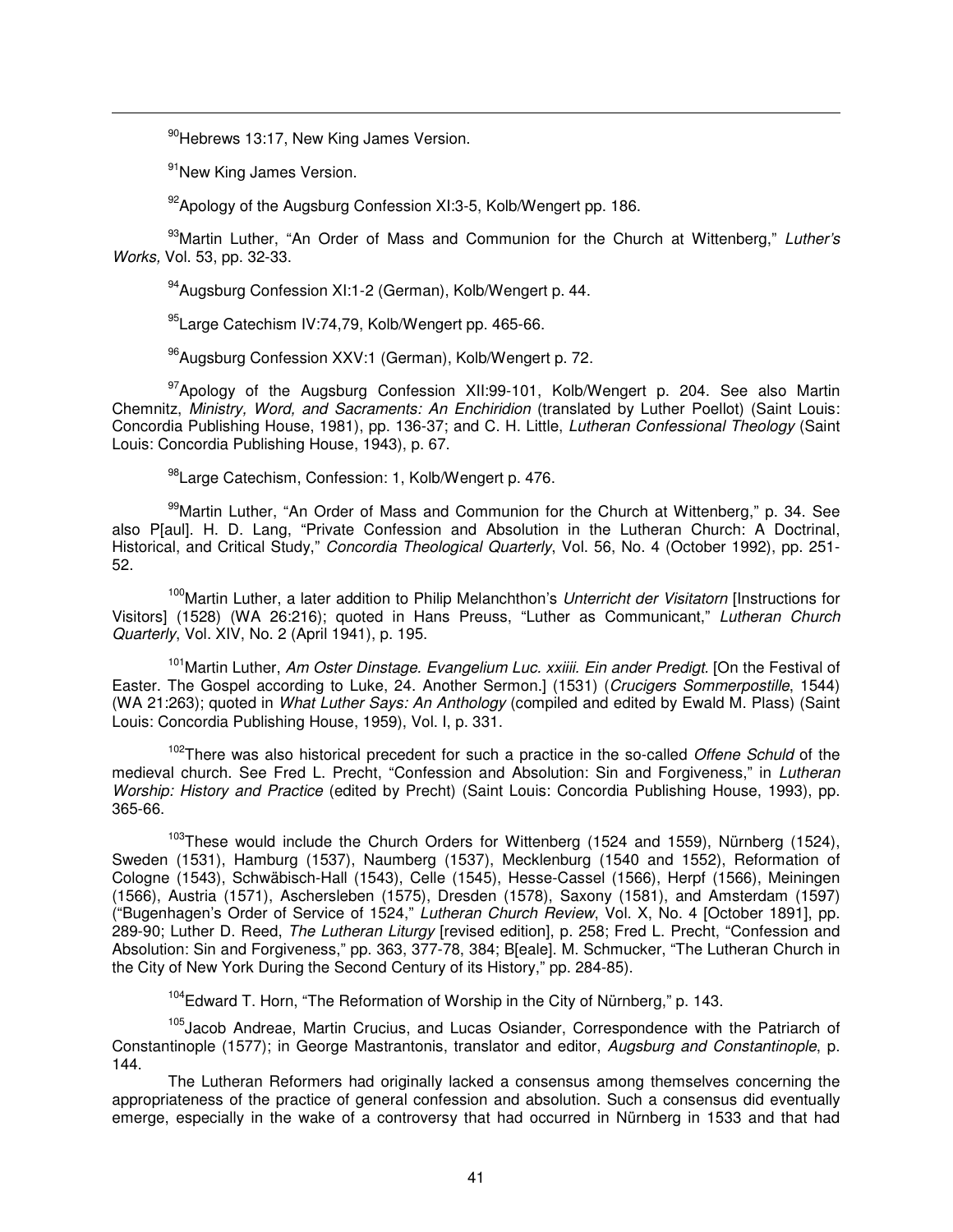involved such notables as Johannes Brenz, Andreas Osiander, and eventually the theological faculty at Wittenberg University. Henry Eyster Jacobs notes that when the new Brandenburg-Nürnberg Church Order was issued in that year, it "discontinued the practice hitherto prevalent at Nürnberg, where the pastor, after the sermon, read a general confession of sins followed by an absolution to the entire congregation. Brenz and Osiander urged that such an absolution to a mixed assembly 'in which are unbelievers, fanatics, impenitent persons, adulterers, licentious usurers, drunkards, murderers, none of whom wants the absolution, and much less has an earnest purpose to reform his life,' was without Scriptural warrant or precedent in the Ancient Church. The general feeling at Nürnberg opposed the two theologians mentioned. The city council interfered. All the pastors but Osiander yielded. ... Upon an appeal to the Wittenberg theologians, Luther and his colleagues advised a compromise, allowing the use of both the private and the so-called 'general absolution' (DeWette's Luther's Briefe, IV. 480 sqq.). The correspondence shows that Osiander's excessive controversial spirit had led to extravagant positions, and that Luther felt not only that the cause of the gospel was being disgraced by the bitterness that was prevailing, but especially that Osiander's course involved the necessity of private absolution, which Luther could not admit. 'We cannot and will not burden consciences so heavily as though, without private absolution, there were no forgiveness of sins. For from the beginning of the world to the times of Christ, they did not have private absolution, but had to console themselves with the general promise and build their faith thereon. Although, because of his fall, David had private absolution, nevertheless with respect to other sins, before and afterwards, he had to hold to the general absolution, and preaching, as also Isaiah and others" ("Confession of Sins," in Lutheran Cyclopedia, pp. 128-29). Martin Luther's letter was also signed by Philip Melanchthon, Johannes Bugenhagen, Justus Jonas, and Caspar Cruciger (P[aul]. H. D. Lang, "Private Confession and Absolution in the Lutheran Church: A Doctrinal, Historical, and Critical Study," p. 253). For the full text of the letter, see "To the Council of the City of Nürnberg" (April 18, 1533), Luther's Works, Vol. 50 (Philadelphia: Fortress Press, 1975), pp. 76-78. See also Augsburg and Constantinople, pp. 132-33, where the Württemberg theologians defend the practice of their churches with similar arguments.

 $\overline{a}$ 

<sup>106</sup>Treatise on the Power and Primacy of the Pope, 60, Kolb/Wengert p. 340.

<sup>107</sup>Formula of Concord, Solid Declaration VII:68-71, Kolb/Wengert pp. 605-06.

<sup>108</sup>Large Catechism I:158, Kolb/Wengert p. 408. Martin Luther says here that "the name of spiritual father belongs...to those who govern and guide us by the Word of God."

In the "Table of Duties" appendix to Luther's Small Catechism, where the responsibilities of "Bishops, Pastors, and Preachers" are described on the basis of St. Paul's Pastoral Epistles, we read that "A bishop is to be above reproach, the husband of one wife, temperate, virtuous, moderate, hospitable, an apt teacher, not a drunkard, not vicious, not involved in dishonorable work, but gentle, not quarrelsome, not stingy, one who manages his own household well, who has obedient and honest children, not a recent convert, who holds to the Word that is certain and can teach, so that he may be strong enough to admonish with saving teaching and to refute those who contradict it. From 1 Timothy 3[:2-4,6a; Titus 1:9]" (Small Catechism, Table of Duties: 1-2, Kolb/Wengert p. 365. Emphasis added.). When Luther here quotes the Pauline directive that a bishop is to be "the husband of one wife," he is citing a verse that he understands to be a divine requirement that bishops or pastors must be men, and not only that they must be monogamous in their marital life. In his 1539 treatise "On the Councils and the Church" – after mentioning Baptism, the Sacrament of the Altar, the Word of God, and the Keys – Luther states that "There must be bishops, pastors, or preachers, who publicly and privately give, administer, and use the aforementioned four things or holy possessions in behalf of and in the name of the church, or rather by reason of their institution by Christ..." According to Luther, "The people as a whole cannot do these things, but must entrust or have them entrusted to one person," and "he alone should be allowed to preach, to baptize, to absolve, and to administer the sacraments." Luther then adds this Scriptural restriction: "It is, however, true that the Holy Spirit has excepted women, children, and incompetent people from this function, but chooses (except in emergencies) only competent males to fill this office [Wahr ist's aber, daß in diesem Stück der Heilige Geist ausgenommen hat Weiber, Kinder und untüchtige Leute, sondern allein tüchtige Mannspersonen heizu erwählet (ausgenommen die Noth)], as one reads here and there in the epistles of St. Paul [I Tim. 3:2, Tit. 1:6] that a bishop must be pious, able to teach, and the husband of one wife – and in I Corinthians 14[:34] he says, 'The women should keep silence in the churches.' In summary, it must be a competent and chosen man. Children, women, and other persons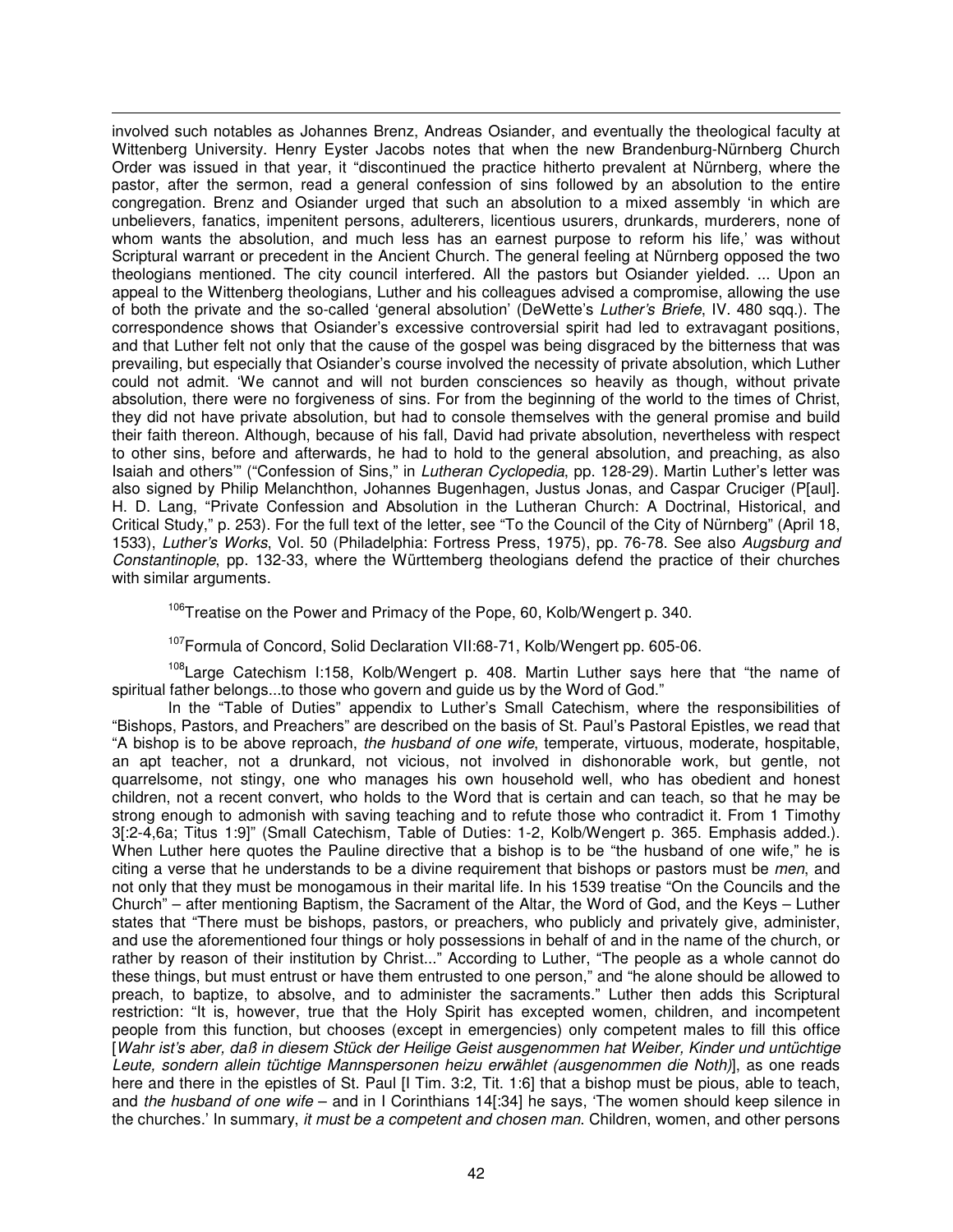are not qualified for this office, even though they are able to hear God's Word, to receive Baptism, the Sacrament, absolution, and are also true, holy Christians, as St. Peter says [I Pet. 3:7]. Even nature and God's creation makes this distinction, implying that women (much less children or fools) cannot and shall not occupy positions of sovereignty, as experience also suggests and as Moses says in Genesis 3[:16], 'You shall be subject to man.' The Gospel, however, does not abrogate this natural law, but confirms it as the ordinance and creation of God" ("On the Councils and the Church," Luther's Works, Vol. 41 [Philadelphia: Fortress Press, 1966], pp. 154-55. Emphases added.).

 $\overline{a}$ 

Luther's commitment to the Biblical and catholic belief that the "fatherly" office of a pastor is, by God's design, restricted to men, was shared by Lutherans the world over until the twentieth century. At that time – largely under secular cultural and political pressure – the mainstream Lutheran churches of Europe and North America began authorizing the ordination of women pastors. In North America, the first women pastors were ordained in 1970, in the American Lutheran Church and in the Lutheran Church in America. Today, a majority of professing Lutherans in the world belong to church bodies that ordain women to the pastoral ministry. The Kenyan Lutheran bishop Walter Obare Omwanza would remind us, however, that "the majority of *Christians* worldwide do not practice women's ordination. The Roman Catholic Church, the Eastern Orthodox, and many Protestant churches in both the south[ern hemisphere] and the north[ern hemisphere] do not believe in this doctrine." He describes "the doctrine of women's ordination" as "an idiosyncratic teaching of a few liberal, northern Protestant churches," and adds – from the vantage point of his own distasteful experience with the Lutheran World Federation – that "it is largely enforced through the domination of a powerful elite that brooks no dissension" ("Choose Life!", Concordia Theological Quarterly, Vol. 69, Nos. 3-4 [July/October 2005], p. 310. Emphases added.). In North America today, women are ordained as pastors in the Evangelical Lutheran Church in Canada and in the Evangelical Lutheran Church in America. Two recently-formed ELCA breakaway groups, Lutheran Congregations in Mission for Christ (organized in 2001) and the North American Lutheran Church (organized in 2010), likewise approve of the ordination of women. The more conservative Lutheran church bodies in North America (including the Lutheran Church – Missouri Synod, the Lutheran Church – Canada, the American Association of Lutheran Churches, the Wisconsin Evangelical Lutheran Synod, the Evangelical Lutheran Synod, the Church of the Lutheran Confession, the Association of Free Lutheran Congregations, and the Church of the Lutheran Brethren of America) do not allow women to serve as pastors.

<sup>109</sup>Apology of the Augsburg Confession XIII:9, Kolb/Wengert p. 220.

<sup>110</sup>Apology of the Augsburg Confession XIII:12, Kolb/Wengert p. 220.

<sup>111</sup> Martin Chemnitz, Ministry, Word, and Sacraments: An Enchiridion, pp. 26-27.

The Lutheran Church maintains with equal conviction that "wherever the church exists, there also is the right to administer the gospel. Therefore, it is necessary for the church to retain the right to call, choose, and ordain ministers. This right is a gift bestowed exclusively on the church, and no human authority can take it away from the church, as Paul testifies to the Ephesians [4:8,11,12] when he says: 'When he ascended on high...he gave gifts to his people.' Among those gifts belonging to the church he lists pastors and teachers and adds that such are given for serving and building up the body of Christ. Therefore, where the true church is, there must also be the right of choosing and ordaining ministers, just as in an emergency even a layperson grants absolution and becomes the minister or pastor of another. So Augustine tells the story of two Christians in a boat, one of whom baptized the other (a catechumen) and then the latter, having been baptized, absolved the former. Pertinent here are the words of Christ that assert that the keys were given to the church, not just to particular persons: 'For where two or three are gathered in my name...' [Matt. 18:20]. Finally this is also confirmed by Peter's declaration [1 Peter 2:9]: 'You are a...royal priesthood.' These words apply to the true church, which, since it alone possesses the priesthood, certainly has the right of choosing and ordaining ministers" (Treatise on the Power and Primacy of the Pope, 67-69, Kolb/Wengert pp. 340-41). The pastoral acts described here as having been performed in the foundering boat were not, strictly speaking, performed by "laymen" as such, but by laymen serving temporarily as "emergency pastors." A layman "becomes the minister or pastor of another" when he, in a time of need, steps into the role of pastor in order to perform a necessary pastoral act – such as baptism or absolution, as mentioned specifically in this account.

"However, Lutheran teachers have debated throughout the years whether or not a lay person should ever consecrate and administer the Lord's Supper. The orthodox dogmaticians generally said that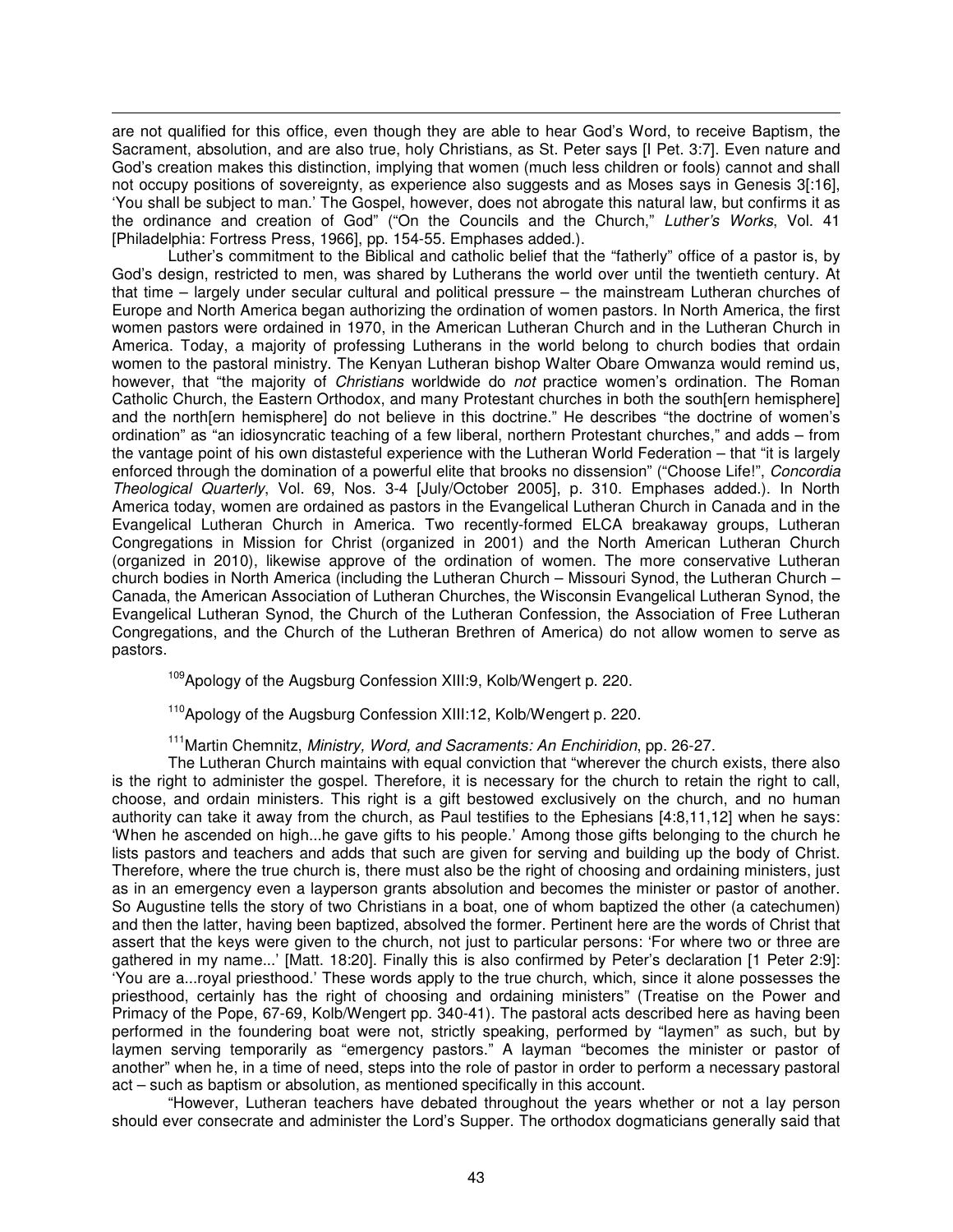even in the case of emergency it should not be done. [Johann Wilhelm] Baier wrote: 'When there is a lack of ordinary ministers, and a faithful man anxiously desires this sacrament, it is better for him to be persuaded that spiritual eating is sufficient and to show the danger of other temptations which could arise if the sacrament were administered by another without a legitimate call and therefore with a dubious mind and result" (Thomas P. Nass, "The Pastoral Ministry as a Distinct Form of the Public Ministry," Wisconsin Lutheran Quarterly, Vol. 91, No. 4 [Fall 1994], p. 261). On the other hand, as noted by Johann Friedrich Cotta, "In a case of such necessity, where death seems immediately impending, if a pastor cannot be procured, and the dying person earnestly desire to enjoy the Sacrament, many of our theologians maintain that the Holy Eucharist can be administered even by a layman. Let it suffice that I mention, among these, Jn. Gallus and Tileman Hesshuss" (an editorial notation in Johann Gerhard, Loci Theologici [edited by Cotta] [Tübingen: Johann Georg Cotta, 1762-87], Vol. X, p. 21; quoted in Heinrich Schmid, Doctrinal Theology of the Evangelical Lutheran Church [translated by Charles A. Hay and Henry Eyster Jacobs] [Minneapolis: Augsburg Publishing House, 1961], p. 578).

<sup>112</sup>Augsburg Confession XIV (German), Kolb/Wengert p. 46.

 $\overline{a}$ 

<sup>113</sup>Jasper Rasmussen Brochmand; quoted in "Lay Celebration of the Sacrament of the Altar." Logia, Vol. II, No. 1 (Epiphany/January 1993), p. 55. Brochmand served as Bishop of Zealand (Denmark) in the seventeenth century.

<sup>114</sup>John F. Brug, The Ministry of the Word (Milwaukee: Northwestern Publishing House, 2009), p. 221.

<sup>115</sup>Martin Luther, "The Private Mass and the Consecration of Priests"; quoted in Formula of Concord, Solid Declaration VII:77, Kolb/Wengert p. 607. Emphasis added.

 $116$ John F. Brug, The Ministry of the Word, p. 118.

<sup>117</sup>The Small Catechism declares that "a person who has faith in these words, 'given for you' and 'shed for you for the forgiveness of sins,' is really worthy and well prepared. However, a person who does not believe these words or doubts them is unworthy and unprepared, because the words 'for you' require truly believing hearts" (Small Catechism VI:10, Kolb/Wengert p. 363).

<sup>118</sup>Johann Andreas Quenstedt, Theologia didacticopolemica sive systema theologicum (Wittenberg, 1685), Vol. IV, p. 185; quoted in Friedrich Kalb, Theology of Worship in 17th-Century Lutheranism (translated by Henry P. A. Hamann) (Saint Louis: Concordia Publishing House, 1965), p. 123.

<sup>119</sup>Hermann Sasse, "Word and Sacrament: Preaching and the Lord's Supper," We Confess the Sacraments (translated by Norman Nagel) (Saint Louis: Concordia Publishing House, 1985), p. 32.

 $120$ Johann Andreas Quenstedt, Theologia didacticopolemica sive systema theologicum, Vol. IV, p. 185; quoted in Friedrich Kalb, Theology of Worship in 17th-Century Lutheranism, p. 123.

<sup>121</sup> Among the early Lutheran laity the "Easter Communion" continued to be a deeply ingrained custom. Apparently there were many people in Wittenberg who did not desire to commune very often in the course of the year, but who were eager at least to receive the sacrament in conjunction with this festival. In 1531 Martin Luther responded to the practical difficulties associated with this by telling the people that those who wished to receive communion according to this custom could do so at any time during the Easter season, and not only during Holy Week or on Easter Sunday itself. From the pulpit on Palm Sunday he announced that "After this, the people should come to the Supper by rows. And not all should come on one and the same day, because they have enough time to commune from now until the Feast of Pentecost. There is no need to burden the pastors [deacons] in this way that they must give communion at two or three altars, since they have another chance or even at a private mass" (Predigt am Psalmsonntag, nachmittags [Sermon on Palm Sunday, in the afternoon] [1531] [WA 34/I:189]; quoted in Lowell C. Green, "Apology 24 As Illuminated by the Communion Rules and Practices of Sixteenth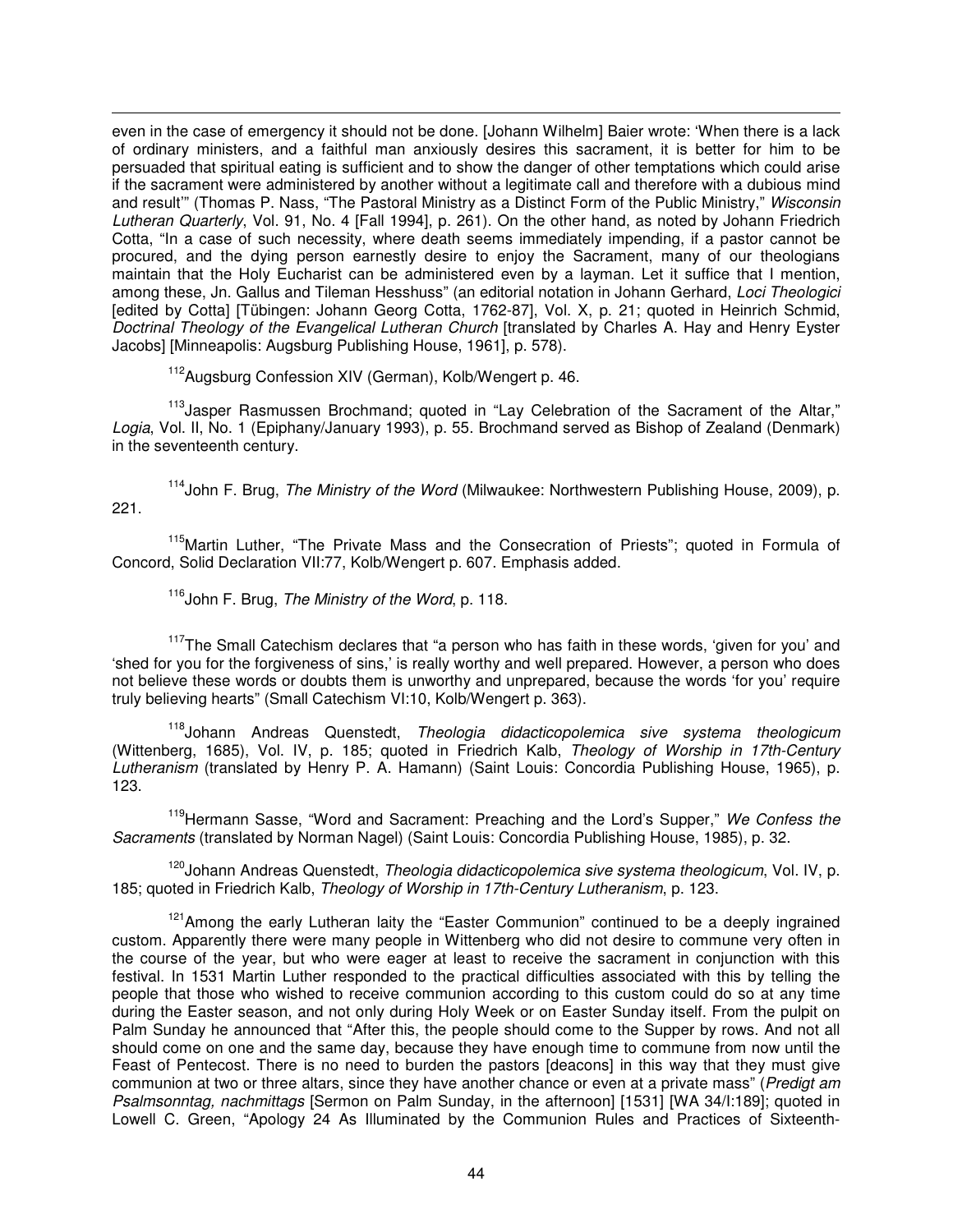Century Lutheranism," p. 11). Luther was not discouraging frequent Communion, but was dealing very practically with a situation that involved people who had no intention of communing frequently anyway. But just to make sure they would not think they were being told that they may not have the Lord's Supper on or very near the Festival of Easter, even if they really wanted to have it then, Luther supplemented his previous instructions three days later. On Wednesday of Holy Week he "delivered an exhortation that all should come to the sacrament by rows and not all at once, lest the pastors be confused by the multitude, since there is time enough for everyone to come. 'I am happy that you are very diligent about coming. But all cannot come at once. Therefore, communion will be given daily the next seven days" (Predigt am Mittwoch nach Palmarum, nachmittags [Sermon on the Wednesday after Palm Sunday, in the afternoon] [WA 34/I:199]; quoted in Lowell C. Green, "Apology 24 As Illuminated by the Communion Rules and Practices of Sixteenth-Century Lutheranism," p. 11).

<sup>122</sup>[Johann Heinrich] Kurtz, Church History (New York: Funk & Wagnalls Company, 1889), Vol. II, p. 111.

<sup>123</sup>Small Catechism, Preface: 21-24, Kolb/Wengert pp. 350-51. Emphases in original.

Martin Luther speaks to the question of the minimum number of times in a year that a pastor would expect his parishioners to commune, also in a 1539 letter concerning the communing of the sick in their homes: "With reference to your question concerning the communication of the sick, ...I wish and am of the opinion that private Communion should be abolished everywhere – namely, that the people should be told in sermons to receive Communion three or four times a year in order that, strengthened by the Word, they may afterward fall asleep, no matter what the cause of death may be. For private Communion will increasingly impose an intolerable and impossible burden, especially in time of pestilence. And it is not right that the Church should be required to peddle the Sacraments, particularly in the case of those who have despised them for a long time and who then expect the Church to be ready to be of service to them, although they never rendered it a service of any kind. However, since this practice has not yet been established, you must do what you can. Meanwhile, ...you should explain that you are doing this as a temporary expedient and that you will not continue to do this for them forever inasmuch as something will certainly be decided about this matter" (Letter to Anthony Lauterbach [Nov. 26, 1539], in Luther: Letters of Spiritual Counsel [translated and edited by Theodore G. Tappert] [Philadelphia: The Westminster Press, 1960], p. 305). Modern methods of transportation make it easier for a pastor to visit the sick and shut-in members of his church than was the case in Luther's time, in order to administer Holy Communion to them. We would therefore probably not consider Luther's advice about the frequency (or infrequency) of such pastoral calls to be applicable to a minister in the twenty-first century who owns an automobile.

<sup>124</sup>Martin Luther, Sermon for "Easter Wednesday," The Complete Sermons of Martin Luther (Grand Rapids, Michigan: Baker Books, 2000), Vol. 6, pp. 41-42.

<sup>125</sup>Large Catechism V:39-43, Kolb/Wengert pp. 470-71.

 $\overline{a}$ 

<sup>126</sup>Martin Luther, Sermon for "Easter Wednesday," pp. 42-43.

<sup>127</sup>Large Catechism V:55-61, Kolb/Wengert pp. 472-73.

<sup>128</sup>Apology of the Augsburg Confession XII:29,32, Kolb/Wengert pp. 191-92.

<sup>129</sup>Apology of the Augsburg Confession XII:35-36, Kolb/Wengert p. 192.

<sup>130</sup>Large Catechism V:47-48, Kolb/Wengert pp. 471-72.

<sup>131</sup> Martin Chemnitz, Examination of the Council of Trent, Part II, p. 330.

<sup>132</sup>In the Lutheran Church of the seventeenth century "some desired Holy Communion on certain Sundays in the year, others desired it daily" (Friedrich Kalb, Theology of Worship in 17th-Century Lutheranism, p. 123, referring to Abraham Calov, Systema locorum theologicorum [Wittenberg, 1655-57], Vol. IX, p. 407).

<sup>133</sup>Robert D. Preus, Getting into The Theology of Concord, p. 71.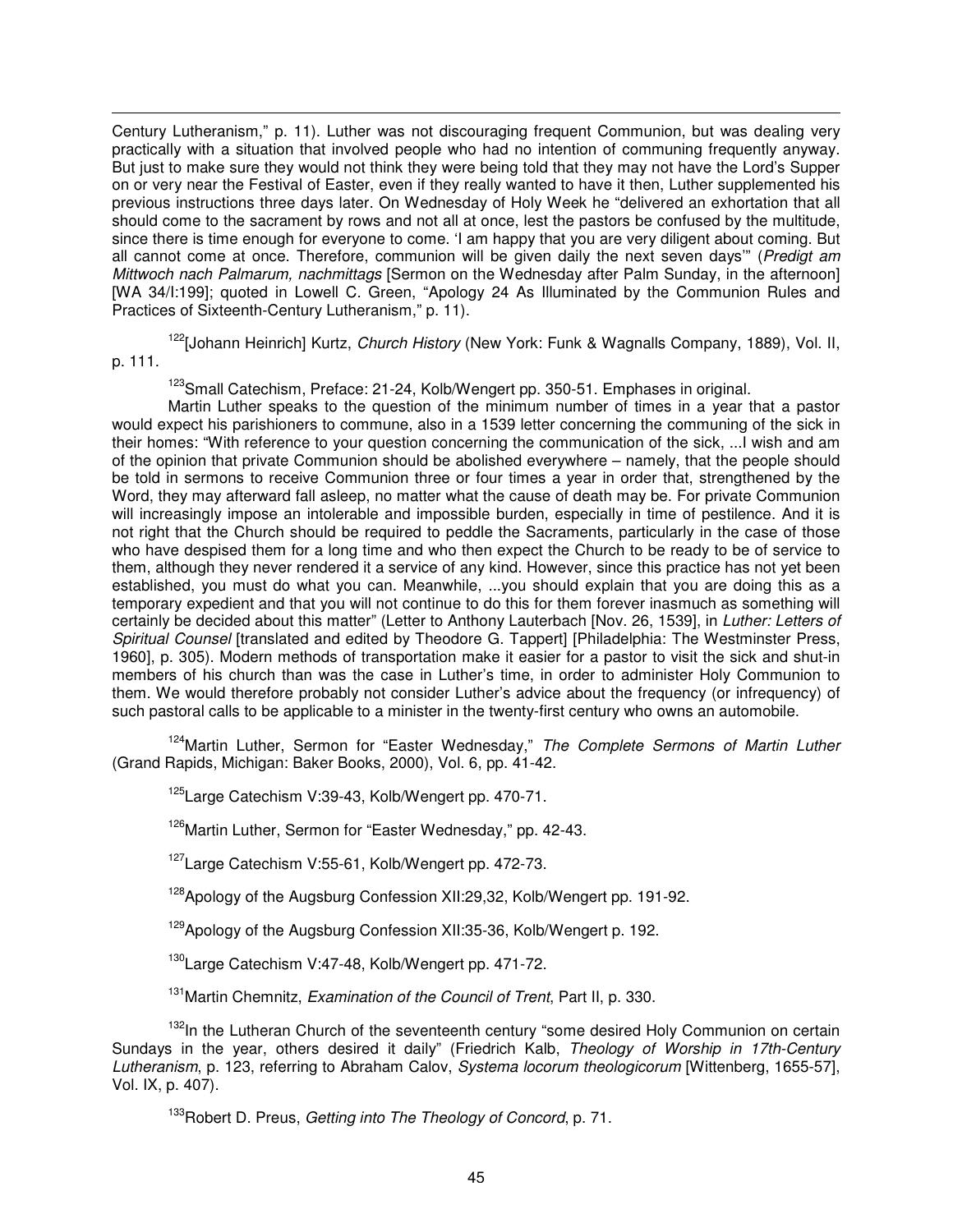<sup>134</sup>Apology of the Augsburg Confession XV:40, in The Book of Concord, edited by Theodore G. Tappert (Philadelphia: Fortress Press, 1959), p. 220. The original Latin of this sentence reads as follows: Apud nos utuntur coena Domini multi singulis Dominicis, sed prius institute, explorati et absolute (Concordia Triglotta [Saint Louis: Concordia Publishing House, 1921], p. 324). The Kolb/Wengert translation renders this sentence in this way: "Many among us celebrate the Lord's Supper after Lord's day after they are instructed, examined, and absolved" (p. 229). But "celebrate" is not an accurate translation of utuntur. And besides, in eucharistic parlance "celebrate" is a technical term that describes the action of the presiding minister, in his consecrating of the elements and in his overseeing of the administration of the sacrament. The term is not properly to be used to describe the action of the laity, in their receiving of the sacrament.

 $\overline{a}$ 

<sup>135</sup>John R. Stephenson, "The Holy Eucharist: At the Center or Periphery of the Church's Life in Luther's Thinking?", p. 158.

<sup>136</sup>Robert Kolb, The Christian Faith: A Lutheran Exposition (Saint Louis: Concordia Publishing House, 1993), p. 241.

<sup>137</sup>Martin Luther, "A Sincere Admonition by Martin Luther to All Christians to Guard Against Insurrection and Rebellion," Luther's Works, Vol. 45 (Philadelphia: Fortress Press, 1962), p. 70.

<sup>138</sup>Christian Heinrich Schott, The Unaltered Augsburg Confession ... and the Three Chief Symbols of the Christian Church (New York: H. Ludwig & Co., 1848), p. 55.

<sup>139</sup>Veit Dietrich, *Trostsprüche* (1548) (quoted in *D. Martin Luthers Werke* [Weimarer Ausgabe] 48:326) (translated by Mark DeGarmeaux). See also Hans Preuss, "Luther as Communicant," p. 198.

<sup>140</sup>Martin Luther writes: "This, too, would be a fine interpretation, if the priest would with the elevation of the sacrament do nothing other than illustrate the words, 'This is my body,' as if he wished to express by means of his action: Look, dear Christians, this is the body which is given for you. Thus the elevation would not be a symbol of the sacrifice to God (as the papists foolishly imagine) but an admonition directed toward men, to provoke them to faith, particularly since he immediately elevates the bread right after speaking the words: 'This is my body which is given for you'" ("Brief Confession Concerning the Holy Sacrament" [1544], Luther's Works, Vol. 38 [Philadelphia: Fortress Press, 1971], p. 314).

 $141$ In 1542, in Wittenberg, "a woman wanted to go to the Lord's Supper, and then as she was about to kneel on the bench before the altar and drink, she made a misstep and jostled the chalice of the Lord violently with her mouth, so that some of the Blood of Christ was spilled from it onto her lined jacket and coat and onto the rail of the bench on which she was kneeling. So then when the reverend Doctor Luther, who was standing at a bench opposite, saw this, he quickly ran to the altar (as did also the reverend Doctor Bugenhagen), and together with the curate, with all reverence licked up [the Blood of Christ from the rail] and helped wipe off this spilled Blood of Christ from the woman's coat, and so on, as well as they could. And Doctor Luther took this catastrophe so seriously that he groaned over it and said, 'O, God, help!' and his eyes were full of water" (Johann Hachenburg, Wider den Jrrthumb der newen zwinglianer notige unterrichtung [Erffurdt: Marten von Dolgen, 1557], fols. Fii-a&b; quoted in Edward Frederick Peters, The Origin and Meaning of the Axiom: "Nothing Has the Character of a Sacrament Outside of the Use" [Fort Wayne, Indiana: Concordia Theological Seminary Press, 1993], p. 191).

 $142$ In a 1543 letter to Simon Wolferinus, Martin Luther admonishes a pastor on account of his offensive actions relative to the sacramental *reliquiae* in his church: "There is no doubt that it is not we who got it from you, but you who got it from us, that Sacraments are actions, and not persistent manufactures. But what is this peculiar rashness of yours that you would rather not abstain from this evil appearance which you know is a scandal, namely, that you mix the remains of [consecrated] wine and bread with [unconsecrated] bread and wine? By which example do you do that? Indeed, do you not see what dangerous questions you are raising, if you contend so much in this opinion of yours, that when the action ceases, the Sacrament [also] ceases? Perhaps you want to be considered a Zwinglian, and am I to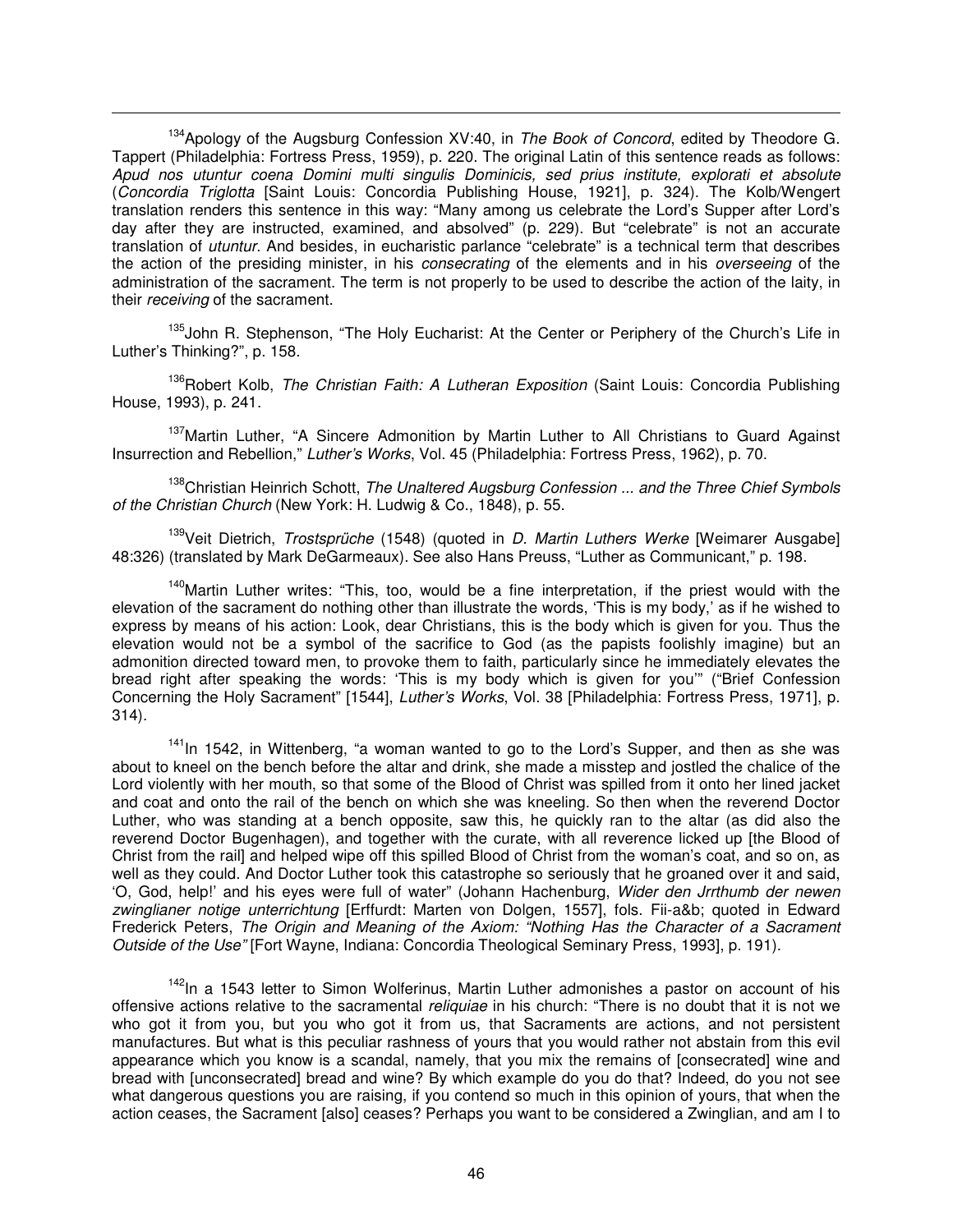believe that you are afflicted with the insanity of Zwingli, when you are so proudly and contemptuously irritating, with this peculiar and magnificent wisdom of yours? Was there no other way for you to avoid giving the suspicion to the weak and to the enemy that you are a despiser of the Sacrament, than to cause offense with this evil appearance that what is left of the Sacrament is to be mixed, poured in with [unconsecrated] wine? Why do you not imitate the other churches? ... For you can do what we do here [in Wittenberg], namely, to eat and drink the remains of the Sacrament with the communicants, so that it is not necessary to raise these scandalous and dangerous questions about when the action of the Sacrament ends, questions in which you will choke unless you come to your senses" ([WA Br. X, 340-41], in Edward Frederick Peters, The Origin and Meaning of the Axiom: "Nothing Has the Character of a Sacrament Outside of the Use," pp. 207-08).

 $\overline{a}$ 

In a 1546 letter to Nicolaus Amsdorf, Luther gave his opinion on two acts of malfeasance or negligence on the part of Deacon Adam Besserer, which Amsdorf (Besserer's superior) had reported to him. The first offense was that, after dropping a consecrated host during the administration of the Lord's Supper, and not being able to find it, Besserer had given an unconsecrated host to a communicant. Luther wrote in response to this that "it is not a matter of negligence but evil and indeed extreme evil on the part of this deacon, who as a despiser of God and men publicly dared to regard consecrated hosts and unconsecrated as one and the same. Therefore he must by all means be expelled from our church; let him go to his Zwinglians." The second offense was that, after the dropped consecrated host had been found, Besserer had placed it with other unconsecrated hosts in the sacristy. When the senior pastor of the church learned of this, he saw to it that all the hosts were burned. Luther wrote in response to this: "As for the mixed particles it was good that they were burned, although in this situation it would not have been necessary to burn them, since outside the use nothing is a Sacrament as the water of Baptism outside the use is not Baptism. ... But on account of the offense the pastor did what was right with the burning" ([WA Br. XI, 258], Lutheran Synod Quarterly, Vol. 28, No. 4 [December 1988], pp. 72-73).

<sup>143</sup>Martin Chemnitz, Examination of the Council of Trent, Part II, pp. 330-31.

<sup>144</sup>C. F. W. Walther, Gnadenjahr (Saint Louis: Concordia Publishing House, 1890), pp. 209 ff.; quoted in Kurt E. Marquart, "The Word As Life," pp. 51-52.

<sup>145</sup>Martin Chemnitz, Ministry, Word, and Sacraments: An Enchiridion, p. 128.

<sup>146</sup>Johann Gerhard, Loci theologici, edited by Edward Preuss (1863), Vol. V, p. 243; quoted in Friedrich Kalb, Theology of Worship in 17th-Century Lutheranism, p. 123.

<sup>147</sup>Paul Zeller Strodach, A Manual on Worship (revised edition) (Philadelphia: Muhlenberg Press, 1946), p. 232.

More recently, John F. Brug (of the Wisconsin Evangelical Lutheran Synod) has written: "Formerly, many Lutheran churches in America celebrated the Lord's Supper once a month or less. This relatively infrequent celebration was at least in part a reaction to Catholicism's overemphasis on the sacrament at the expense of preaching. Lutheran churches tended to center on preaching as the 'source and summit' of Christian worship. Recently, however, WELS congregations have tended to celebrate the Lord's Supper more frequently. Many congregations now have communion twice a month. A small percentage observe it weekly" ("How we practice communion," Northwestern Lutheran, Vol. 85, No. 1 [January 1998], p. 32).

<sup>148</sup>Edgar S. Brown, Jr., *Living the Liturgy* (Philadelphia: Fortress Press, 1961), p. 95.

<sup>149</sup>Veit Dietrich's Collect for Maundy Thursday, Evangelical Lutheran Hymnary, p. 154.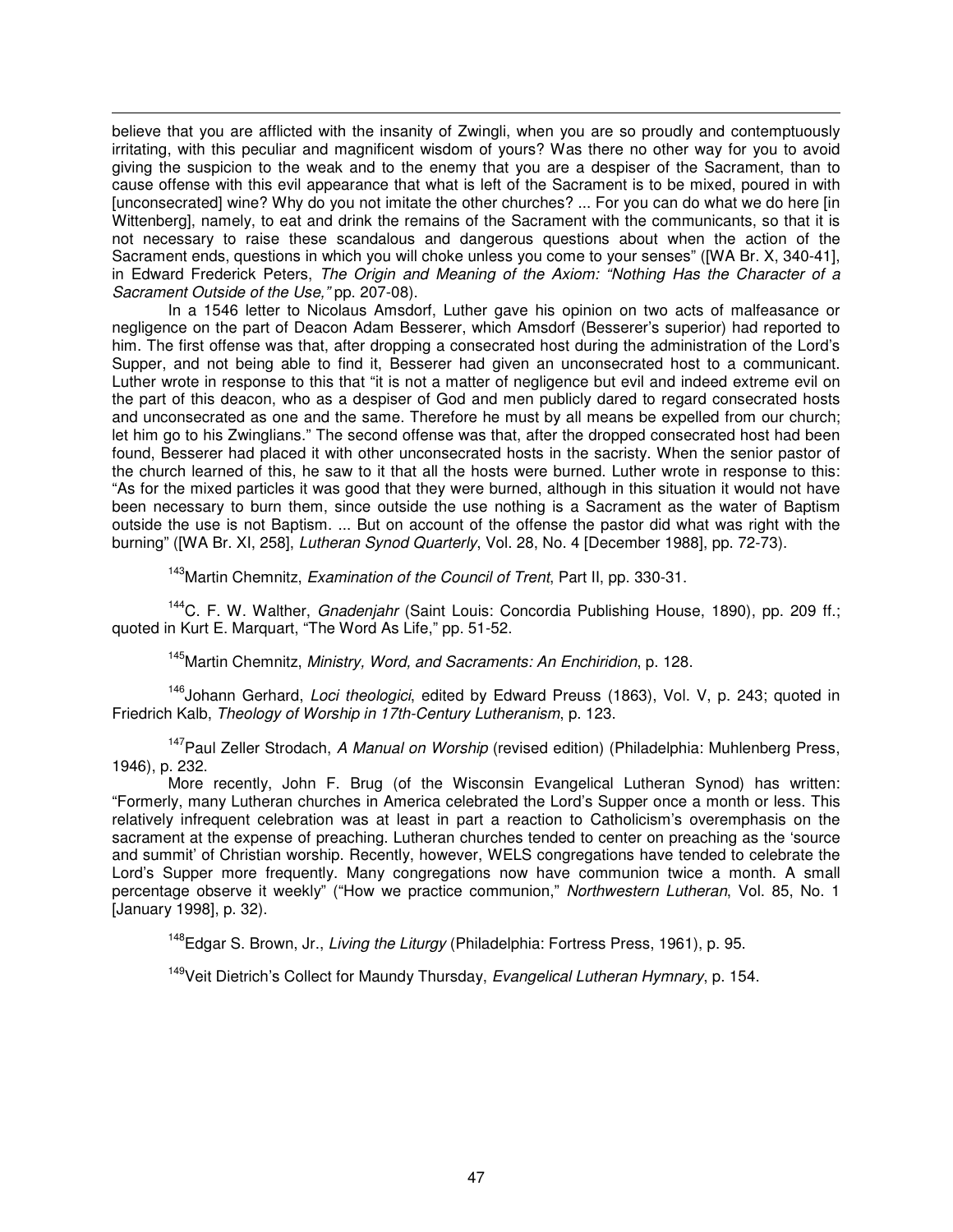## **BIBLIOGRAPHY:**

 $\overline{a}$ 

Bartels, Ernest. Take Eat, Take Drink: The Lord's Supper through the Centuries (Saint Louis: Concordia Publishing House, 2004).

The Book of Concord, edited by Robert Kolb and Timothy J. Wengert. (Minneapolis: Fortress Press, 2000).

The Book of Concord, edited by Theodore G. Tappert (Philadelphia: Fortress Press, 1959).

Brown, Edgar S., Jr. Living the Liturgy (Philadelphia: Fortress Press, 1961).

Brug, John F. "How we practice communion," Northwestern Lutheran, Vol. 85, No. 1 (January 1998).

Brug, John F. The Ministry of the Word (Milwaukee: Northwestern Publishing House, 2009).

Chemnitz, Martin. Examination of the Council of Trent, Part II (translated by Fred Kramer) (Saint Louis: Concordia Publishing House, 1971).

Chemnitz, Martin. The Lord's Supper (translated by J. A. O. Preus) (Saint Louis: Concordia Publishing House, 1979).

Chemnitz, Martin. Ministry, Word, and Sacraments: An Enchiridion (translated by Luther Poellot) (Saint Louis: Concordia Publishing House, 1981).

Christian Worship: A Lutheran Hymnal (Milwaukee: Northwestern Publishing House, 1993).

Christian Worship: Handbook (edited by Gary Baumler and Kermit Moldenhauer) (Milwaukee: Northwestern Publishing House, 1993).

Concordia: The Lutheran Confessions, edited by Paul Timothy McCain (second edition) (Saint Louis: Concordia Publishing House, 2006).

Concordia Triglotta (Saint Louis: Concordia Publishing House, 1921).

D. Martin Luthers Werke (Weimarer Ausgabe) 48.

Didascalia Apostolorum, edited by R. H. Connolly (Oxford: Clarendon Press, 1929).

Evangelical Lutheran Hymnary (Saint Louis: MorningStar Music Publishers, Inc., 1996).

Good News, Vol. 2 (1996), No. 3.

Graebner, Johann Heinrich Philipp. Die frankischen Colonien des Saginaw Thales, im Staate Michigan [The Franconian Colonies of the Saginaw Valley, in the State of Michigan] (1890) (translated by Esther Meyer Stahlke). Online at http://andrsn.stanford.edu/jhpgbio.html

Green, Lowell C. "Apology 24 As Illuminated by the Communion Rules and Practices of Sixteenth-Century Lutheranism" (unpublished ms., 1996).

Green, Lowell C. "How Frequently Was Communion Available in the 16th Century?," Concordia Review, Vol. I, No. 2 (July 1975).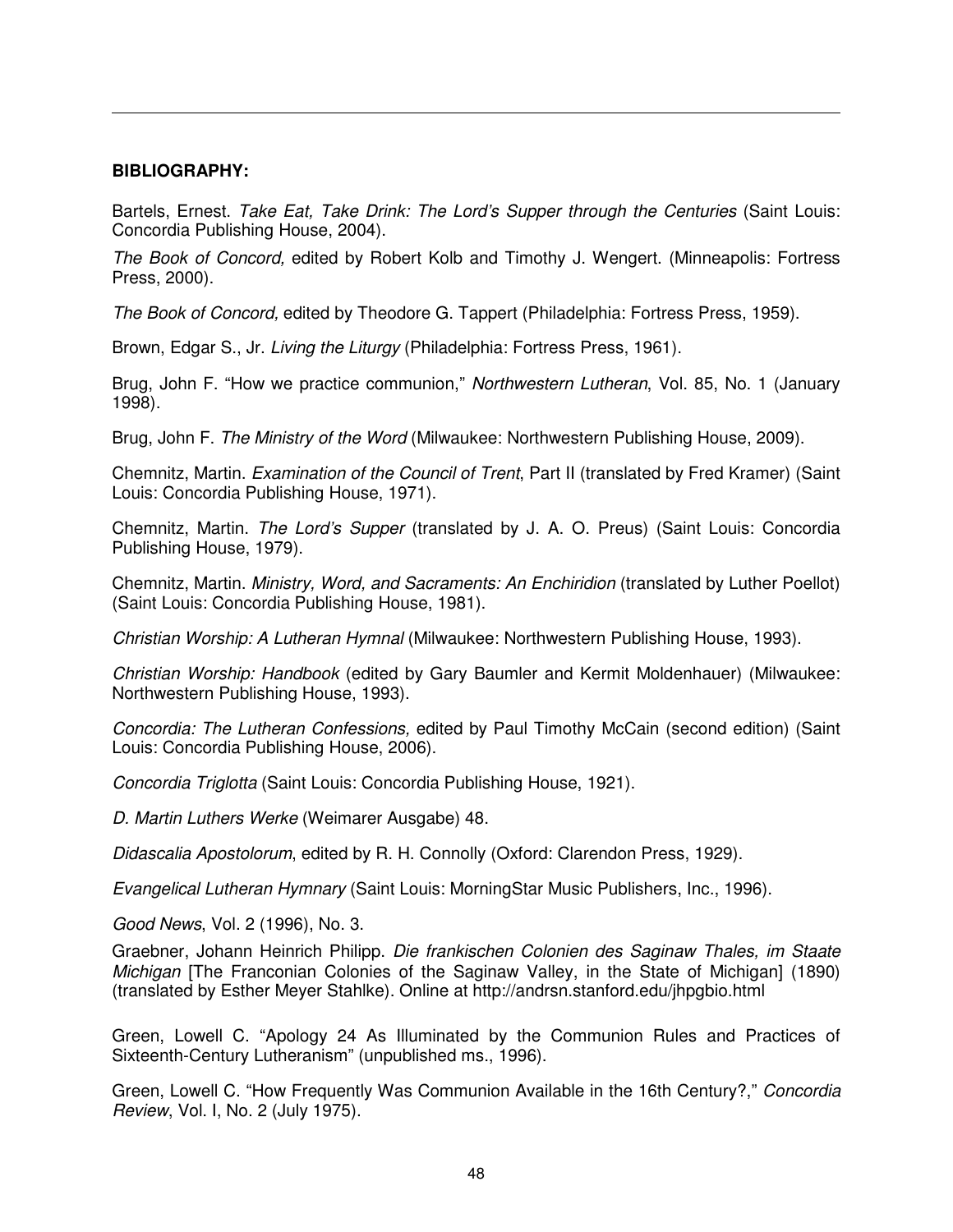Haas, John A. W. "Rationalism," in Lutheran Cyclopedia (edited by Haas and Henry Eyster Jacobs) (New York: Charles Scribner's Sons, 1899).

Herl, Joseph. "Seven Habits of Highly Effective Liturgies: Insights from the Sixteenth through the Eighteenth Centuries," in Thine the Amen: Essays on Lutheran Church Music in Honor of Carl Schalk (edited by Carlos R. Messerli) (Minneapolis: Lutheran University Press, 2005).

Holy Bible: New King James Version, © 1985, Thomas Nelson, Inc.

 $\overline{a}$ 

Horn, Edward T. "Liturgical Work of John Brenz," Lutheran Church Review, Vol. I, No. 4 (October 1882).

Horn, Edward T. "The Reformation of Worship in the City of Nürnberg," Lutheran Church Review, Vol. XI, No. 2 (April 1892).

Jacobs, Henry Eyster. "Confession of Sins," in *Lutheran Cyclopedia* (edited by John A. W. Haas and Jacobs) (New York: Charles Scribner's Sons, 1899).

Jacobs, Henry Eyster. The Lutheran Movement in England (revised) (Philadelphia: General Council Publication House, 1908).

Jacobs, Henry Eyster. A Summary of the Christian Faith (Philadelphia: United Lutheran Publication House, 1905).

Jensson, J. C., editor. American Lutheran Biographies (Milwaukee: 1890).

Jungkuntz, Ted. "RIM Pastors and Eucharistic Practice," RIM Report, May 1997 (Issue #33).

Just, Arthur A., Jr. Heaven on Earth: The Gifts of Christ in the Divine Service (Saint Louis: Concordia Publishing House, 2008).

Kalb, Friedrich. Theology of Worship in 17th-Century Lutheranism (translated by Henry P. A. Hamann) (Saint Louis: Concordia Publishing House, 1965).

Kolb, Robert. The Christian Faith: A Lutheran Exposition (Saint Louis: Concordia Publishing House, 1993).

Krauth, Charles Porterfield. The Conservative Reformation and Its Theology (Philadelphia: General Council Publication Board, 1871).

Kurtz, [Johann Heinrich]. Church History (New York: Funk & Wagnalls Company, 1889), Vol. II.

Lang, P[aul]. H. D. "Private Confession and Absolution in the Lutheran Church: A Doctrinal, Historical, and Critical Study," Concordia Theological Quarterly, Vol. 56, No. 4 (October 1992).

Lange, Lyle W., editor. Our Great Heritage (Milwaukee: Northwestern Publishing House, 1991), Vol. 1.

"Lay Celebration of the Sacrament of the Altar," Logia, Vol. II, No. 1 (Epiphany/January 1993).

Rusch, William G., and Daniel F. Martensen, editors. The Leuenberg Agreement and Lutheran-Reformed Relationships: Evaluations by North American and European Theolgians (Minneapolis: Augsburg Publishing House, 1989).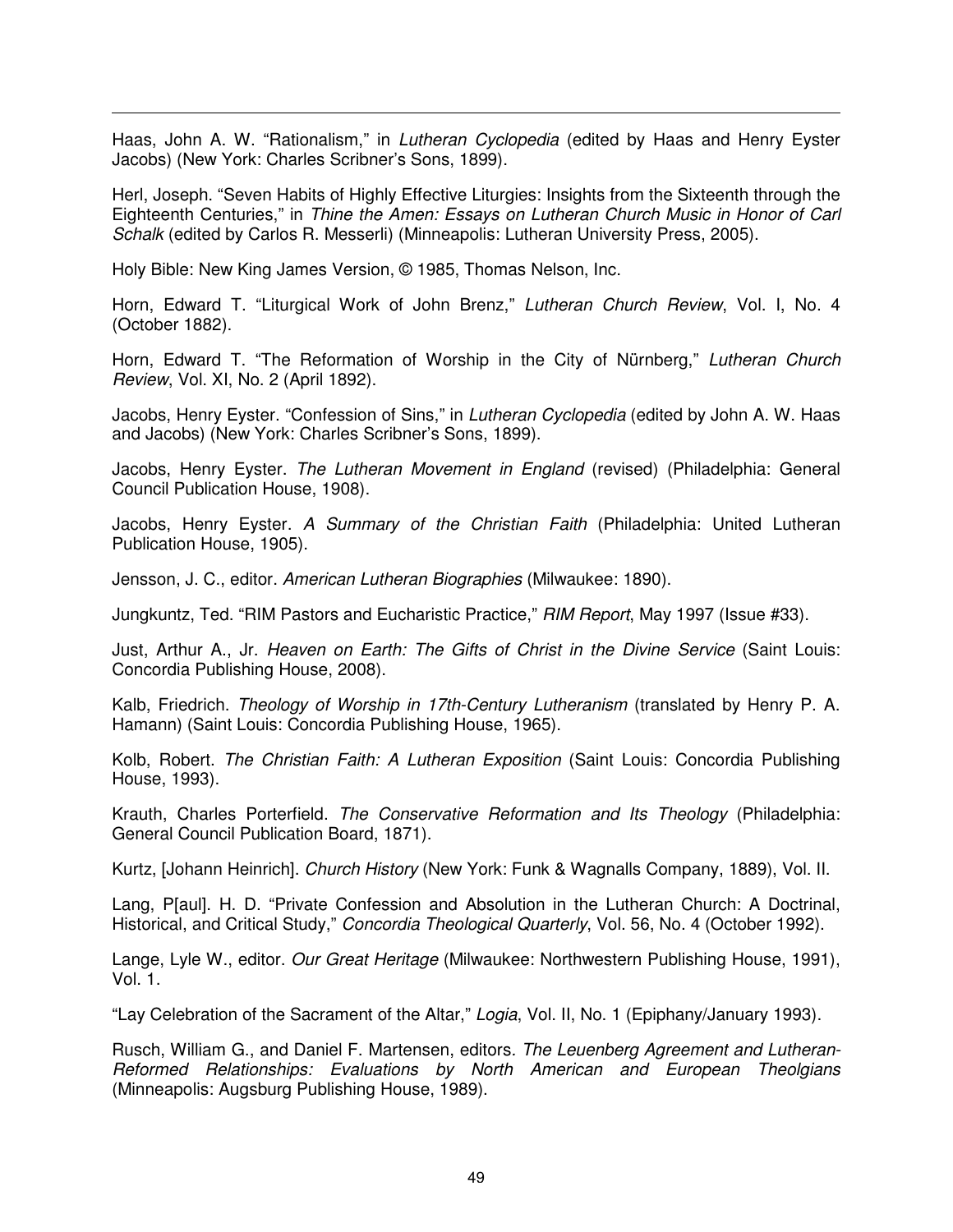Little, C. H. Lutheran Confessional Theology (Saint Louis: Concordia Publishing House, 1943).

 $\overline{a}$ 

Luther, Martin. "Brief Confession Concerning the Holy Sacrament" (1544), Luther's Works, Vol. 38 [Philadelphia: Fortress Press, 1971].

Luther, Martin. "Concerning the Order of Public Worship," Luther's Works, Vol. 53 (Philadelphia: Fortress Press, 1965).

Luther, Martin. Letter to Nicolaus von Amsdorf (1546), Lutheran Synod Quarterly, Vol. 28, No. 4 [December 1988], pp. 72-73).

Luther, Martin. "On the Councils and the Church," Luther's Works, Vol. 41 (Philadelphia: Fortress Press, 1966).

Luther, Martin. "An Order of Mass and Communion for the Church at Wittenberg," Luther's Works, Vol. 53 (Philadelphia: Fortress Press, 1965).

Luther, Martin. "Receiving Both Kinds in the Sacrament," Luther's Works, Vol. 36 (Philadelphia: Fortress Press, 1959).

Luther, Martin. Sermon for "Easter Wednesday," The Complete Sermons of Martin Luther (Grand Rapids, Michigan: Baker Books, 2000), Vol. 6.

Luther, Martin. "A Sincere Admonition by Martin Luther to All Christians to Guard Against Insurrection and Rebellion," Luther's Works, Vol. 45 (Philadelphia: Fortress Press, 1962).

Luther, Martin. "To Lazarus Spengler" (August 15, 1528), Luther's Works, Vol. 49 (Philadelphia: Fortress Press, 1972).

Luther, Martin. "To the Council of the City of Nürnberg" (April 18, 1533), Luther's Works, Vol. 50 (Philadelphia: Fortress Press, 1975).

Lutheran Service Book (Saint Louis: Concordia Publishing House, 2006).

Lutheran Worship (Saint Louis: Concordia Publishing House, 1982).

Marquart, Kurt E. The Church and Her Fellowship, Ministry, and Governance (corrected edition) (Fort Wayne, Indiana: The International Foundation for Lutheran Confessional Research, 1995).

Marquart, Kurt E. "Liturgical Commonplaces," Concordia Theological Quarterly, Vol. 42, No. 4 (October 1978).

Marquart, Kurt E. "The Word As Life," Lutheran Synod Quarterly, Vol. VIII, No. 3 (Spring 1968).

Maschke, Timothy H. Gathered Guests: A Guide to Worship in the Lutheran Church (Saint Louis: Concordia Publishing House, 2003).

Mastrantonis, George, translator and editor. Augsburg and Constantinople (Brookline, Mass.: Holy Cross Orthodox Press, 1982).

Mueller, Norbert H., and George Kraus, editors. Pastoral Theology (Saint Louis: Concordia Publishing House, 1990).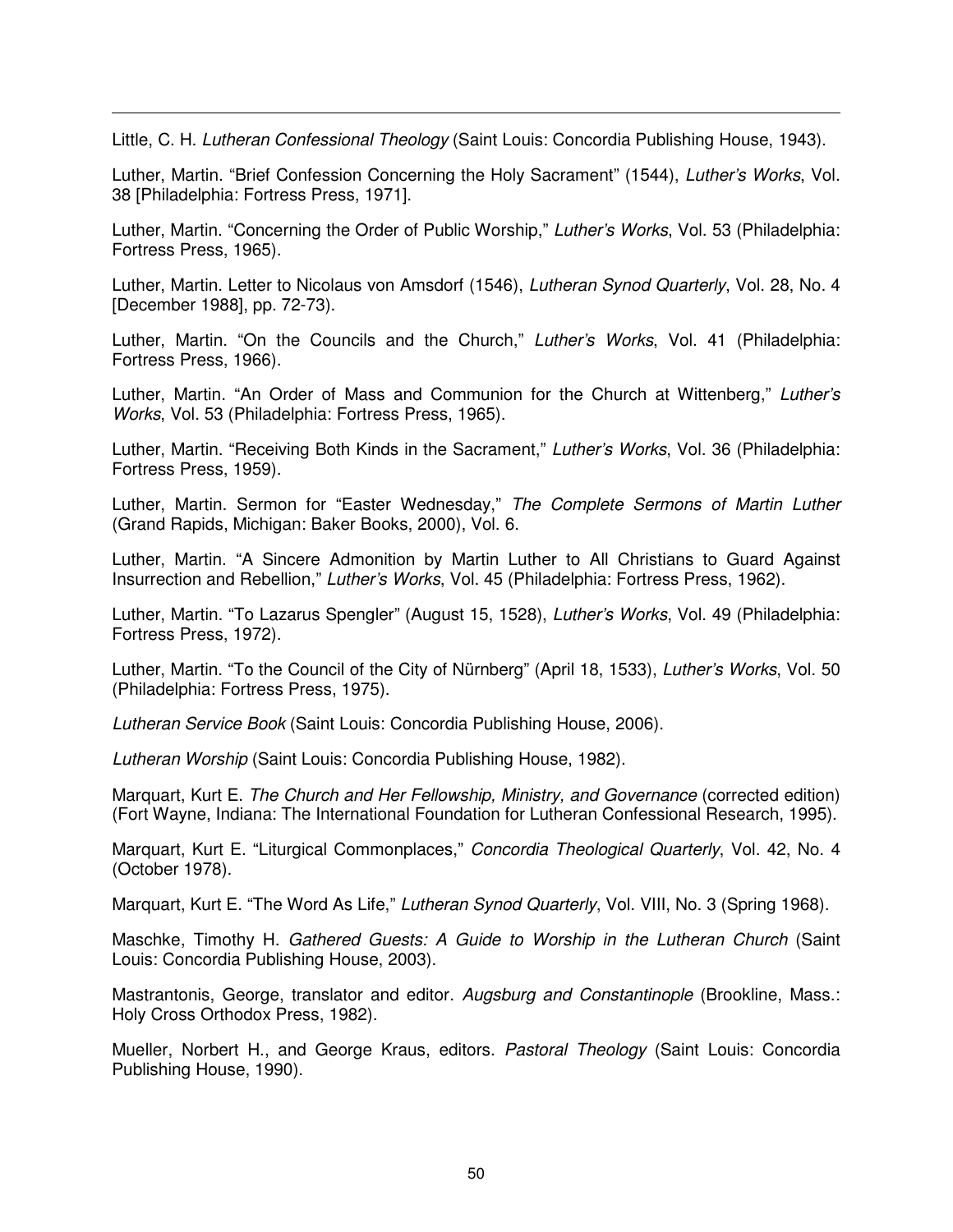Nass, Thomas P. "The Pastoral Ministry as a Distinct Form of the Public Ministry," Wisconsin Lutheran Quarterly, Vol. 91, No. 4 (Fall 1994).

Nelson, E. Clifford, editor. The Lutherans in North America (revised edition) (Philadelphia: Fortress Press, 1980).

New American Bible, © 1970, Confraternity of Christian Doctrine.

 $\overline{a}$ 

New American Standard Bible, © 1960, The Lockman Foundation.

Ohl, J. F. "The Liturgical Deterioration of the Seventeenth and Eighteenth Centuries," Memoirs of the Lutheran Liturgical Association, Volumes III-VII (Pittsburgh: Lutheran Liturgical Association, 1906), Vol. IV.

Peters, Edward Frederick. The Origin and Meaning of the Axiom: "Nothing Has the Character of a Sacrament Outside of the Use" (Fort Wayne, Indiana: Concordia Theological Seminary Press, 1993).

Pieper, Francis. Christian Dogmatics, Vol. III (Saint Louis: Concordia Publishing House, 1953).

Plass, Ewald M., compiler and editor. What Luther Says: An Anthology (Saint Louis: Concordia Publishing House, 1959).

Precht, Fred L., editor. Lutheran Worship: History and Practice (Saint Louis: Concordia Publishing House, 1993).

Preus, Herman A. A Theology to Live By (Saint Louis: Concordia Publishing House, 1977).

Preus, Robert D. Getting into The Theology of Concord (Saint Louis: Concordia Publishing House, 1977).

Preuss, Hans. "Luther as Communicant," Lutheran Church Quarterly, Vol. XIV, No. 2 (April 1941).

Reed, Luther D. The Lutheran Liturgy (revised edition) (Philadelphia: Muhlenberg Press, 1947).

"A Reply of the WELS Commission on Inter-Church Relations and of the ELS Board of Theology and Church Relations based on their synods' public confession on the doctrine of church fellowship to a question regarding church fellowship raised by pastors from the Conference of Authentic Lutherans," Lutheran Sentinel, Vol. 59, No. 14 (July 22, 1976).

Sasse, Hermann. This is my body (revised edition) (Adelaide, S.A.: Lutheran Publishing House, 1977).

Sasse, Hermann. We Confess the Sacraments (translated by Normal Nagel) (Saint Louis: Concordia Publishing House, 1985).

Schmid, Heinrich. Doctrinal Theology of the Evangelical Lutheran Church (translated by Charles A. Hay and Henry Eyster Jacobs) (Minneapolis: Augsburg Publishing House, 1961).

Schmidt, Martin. "Pietism," Encyclopedia of the Lutheran Church, edited by Julius Bodensieck (Minneapolis: Augsburg Publishing House, 1965), Vol. III.